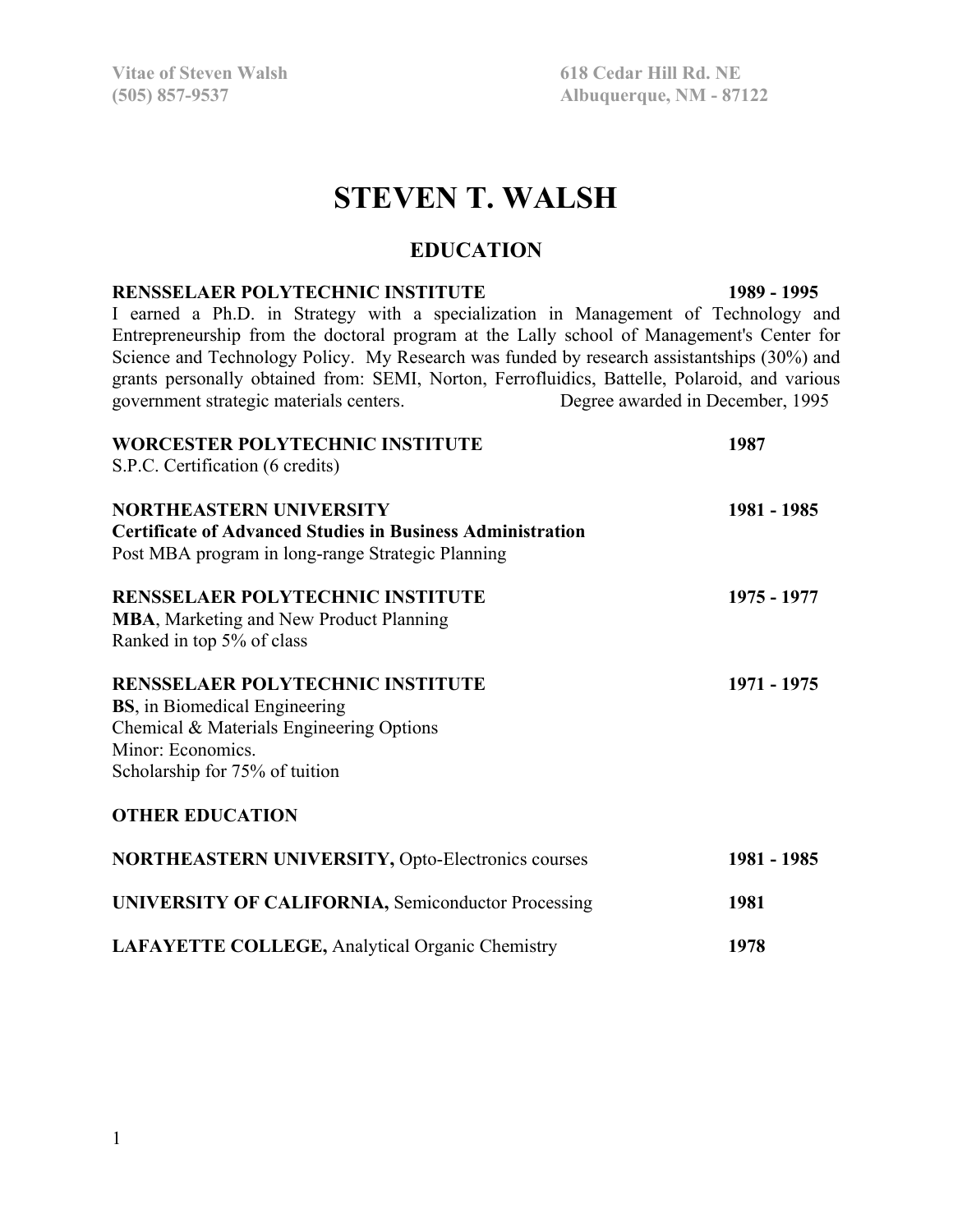# **TEACHING EXPERIENCE AND TRAINING**

### **UNIVERSITY OF NEW MEXICO 1998 - Present**

# **Anderson School of Management**

# **Department FITE (Finance, International, Management of Technology and Entrepreneurship)**

#### **Assistant Professor Tenure track 1998-2002**

I entered the Anderson school as a tenure track professor and the Director Technological Entrepreneurship Program earning the Black professor of Entrepreneurship designation during this time.

#### **Associate Professor 2002-2007**

I was associate professor and earned the Alfred Black professor of economic development during this time. My full professorship file was sent in 2006 and subsequently granted

**Full Professor 2007–2012** 

# **Distinguished Professor 2013 -**

I was made full professor in 2007 and subsequently have become named the Regents professor at the Anderson Schools of Management.

During my tenure at UNM I have developed numerous course development activities including: Co-Developer of the MBA Core Course in Management of Technology, Co-Developer of the Executive Management core course in Management of Technology, Developer of the MOT concentration core course and Technological Entrepreneurship course. I have assisted in the development of the MOT concentration and the Entrepreneurship MBA concentrations. I have initiated innovative mentorship program which emphasize hands-on, faculty mentored student-industry learning experiences.

# **UNIVERSITY OF TWENTE**

#### **Nikos school**

Dr. Walsh designated the University of Twente Entrepreneurial Renewal of Industry Institute research professor awarded **2012** 

| Dr. Walsh designated the Von Kronenberg Visiting professorship | $2004 - 2005$                                  |
|----------------------------------------------------------------|------------------------------------------------|
| <b>NEW JERSEY INSTITUTE OF TECHNOLOGY</b>                      | 1994 - 1998                                    |
| • Visiting professor Ph.D., ABD                                | 1994 - 1996                                    |
| • Assistant Professor                                          | 1996-1998                                      |
| I was made co-director of the                                  | entrepreneurship program upon being hired as a |
| tenure tack assistant professor.                               |                                                |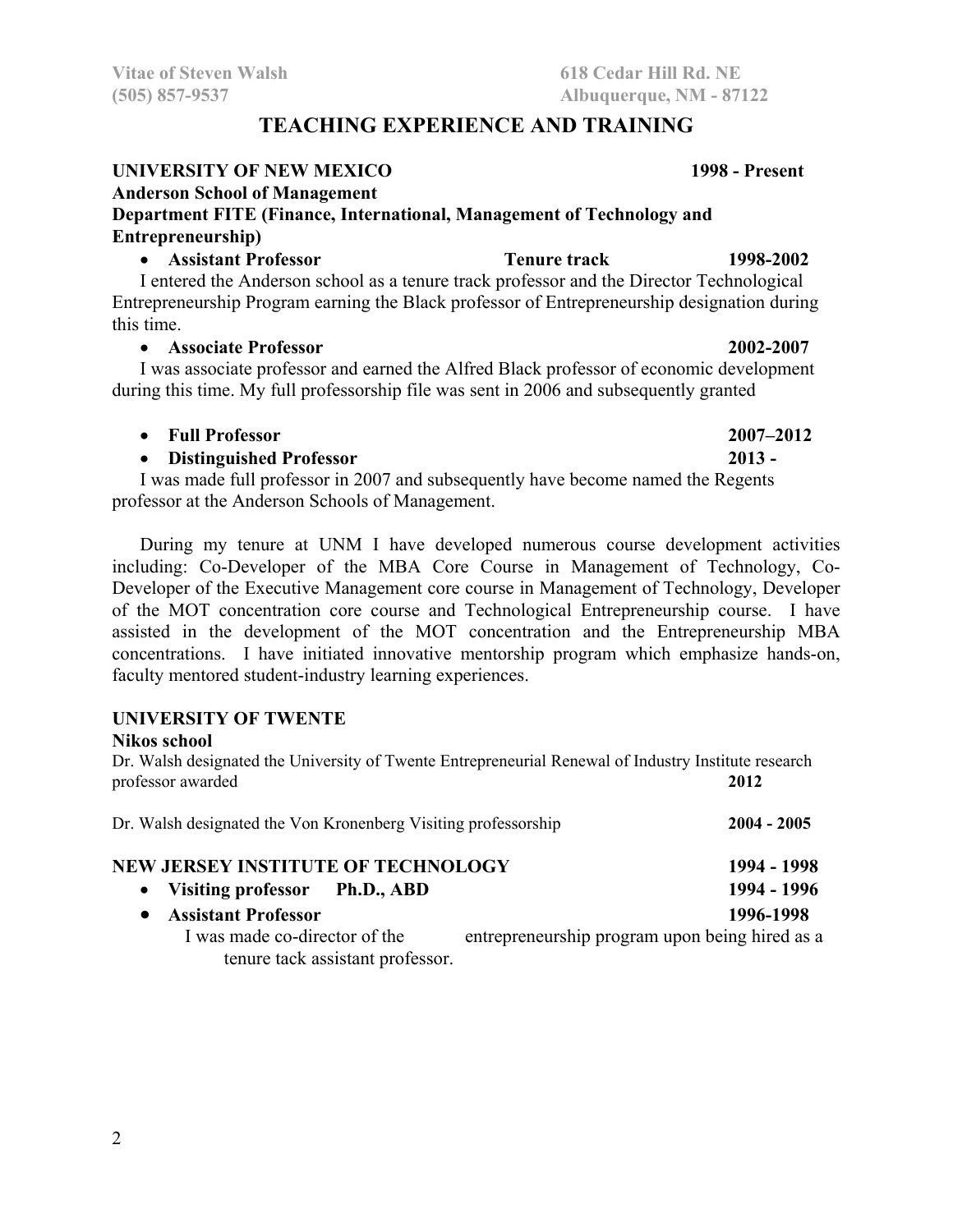# **Notable Recognitions and Awards**

- Creative Enterprise Endowed Professor at UNM Anderson School
- 2016 Named MANCEF ASME book series editor
- 2016 Named IJTIP special issue Co-editor
- 2016 Named TFSC special issue Co-editor
- 2016 Named as Co-Chair COMS 2016
- 2016 HUB representative of UNM Anderson schools to Albuquerque Hispano Chamber of Commerce
- 2016 Named associate editor for International Journal of Innovation and Technology Management
- $\bullet$  2015 Judge Living Cities
- 2015 Co-winner New Mexico Small Business Award Program of the year
- 2014 Named as Co-Chair COMS 2014
- 2013 Named as Co-Editor and Chapter Leader for MANCEF' Pharmaceutical roadmap effort
- 2012 an article "What are Research Expectations? A Comparative Study of Different Academic Disciplines" designates Dr. Walsh as the most prolific researcher at UNM Anderson management school. The same article places Dr. Walsh in the top quartile of all the top rated management school researchers. This study examined the top 250 globally ranked universities as shown on the two most utilized ranking systems.
- Dr. Walsh designated the University of Twente Entrepreneurial Renewal of Industry institute research professor award in 2012.
- University of Twente Scopus based review search for the most prolific Technology entrepreneurship authors ranks Dr. Walsh as tied for the most articles in the field since 1995.
- 2010, 2011, 2012, 2013, 2014, 2015, 2016 Co-winner New Mexico Small Business Award Program of the year.
- Selected for the University of New Mexico Faculty Acknowledgement Award.
- IAMOT and Elsevier Internationally ranked Dr. Walsh in the top five researchers in management of technology for the decade ending in 2009
- IAMOT Internationally ranked Dr. Walsh as a top ten researcher in 2008 for the past five years.
- Dr. Walsh was awarded the 2006 MANCEF Lifetime Achievement Award for assisting the Commercialization progress in Micro and Nano technology based industry.
- Dr. Walsh was awarded "Best Paper of year"in the Journal of Technological Forecasting and Social Change in 2005
- Dr. Walsh was awarded the Von Kronenberrg Visiting professorship title at the University Twente for 2004-2005
- IAMOT ranked the UNM MOT program in top 50 in world and top 10 on many measures in US in 2003 which was greatly supported by Dr. Walsh's research efforts
- Princeton Review ranked UNM #13 in Entrepreneurship and the Technology Entrepreneurship Program and Dr. Walsh was an integral part of that process in 2004
- IAMOT recognized Dr. Walsh as a top ten researcher in management of technology for the 5 years ending on 2004.
- Dr. Walsh was awarded the New Mexico technology commercialization "All Star" for Micro and Nano technologies by the New Mexico Economic Development Department, Office of Science and Technology in 2003/2004
- Dr. Walsh was awarded the Sandia Golden Diamond Service Award
- Dr. Walsh was the winner of the FIT Department Teacher of the Year Award (1999-2000)
- Dr. Walsh was awarded the Anderson School Community Leadership Award 2001(Hall of Fame)
- Dr. Walsh and his students won "Case Of the Year," winner Region 2 (1998) from the Small Business Institute Directors' Association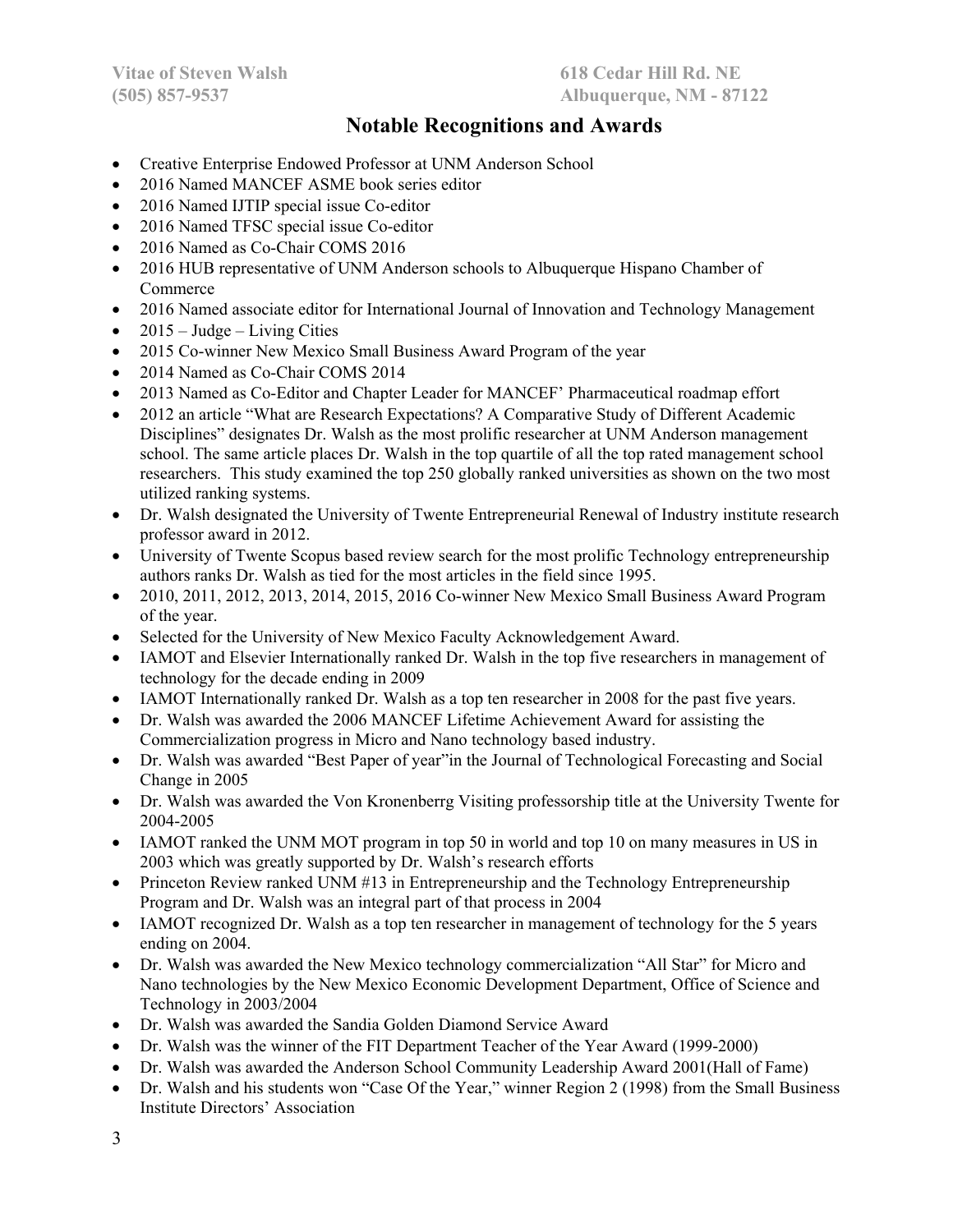- Dr. Walsh and his students placed second in the National Case Competition (1998) from the Small Business Institute Directors' Association
- Dr. Walsh has mentored student groups that have finished as the first, second, or third place in the UNM technology business plan completion more than a dozen times
- Dr. Walsh's students have finished first, second. or third at many regional and national business plan competitions
- Dr. Walsh students have won best papers at international conferences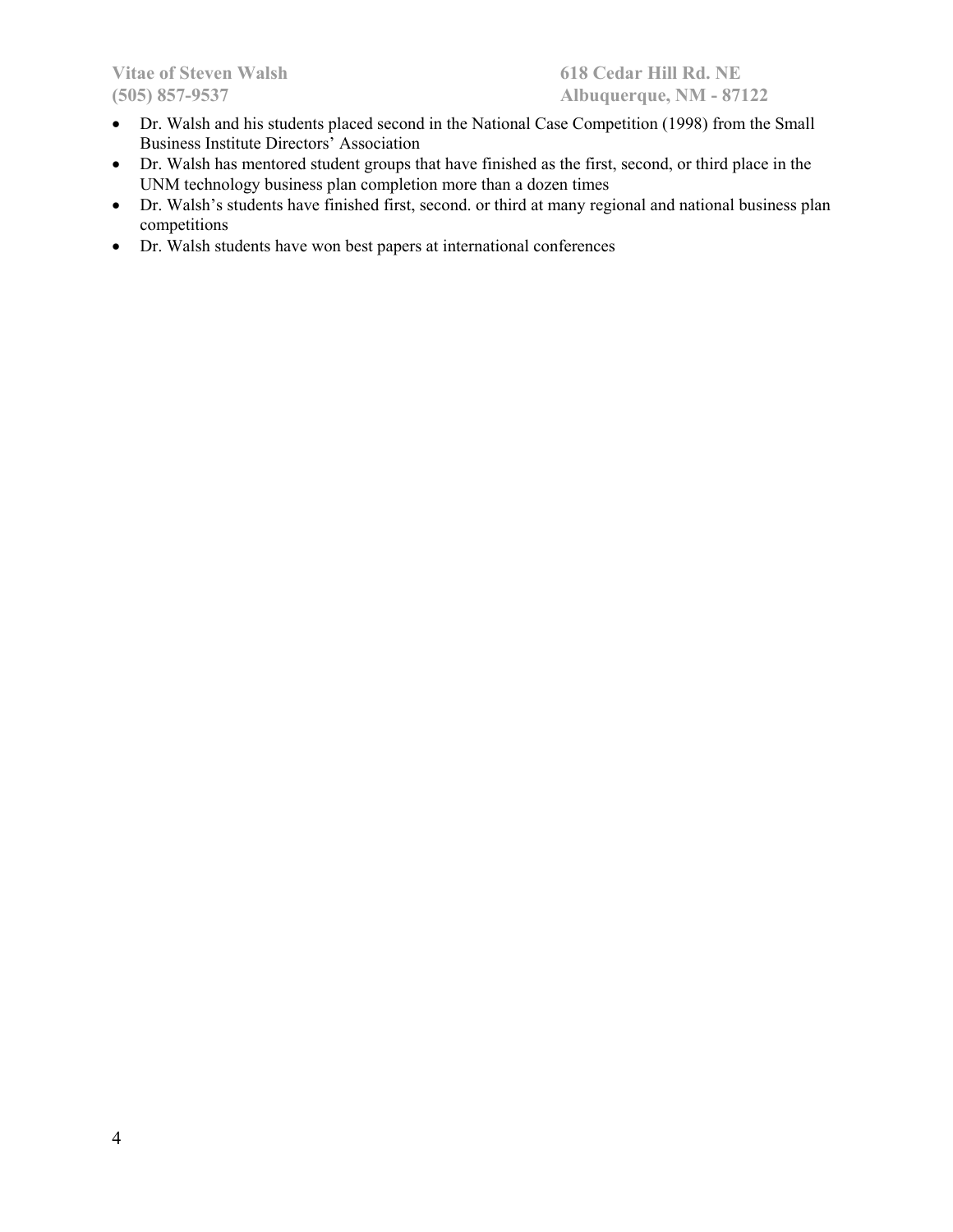# **Highlighted Academic and Professional Activities, 2016**

- **Associate Editor** Journal of Small Business Management , Technology Entrepreneurship
- **Associate Editor Journal of Small Business Management, Technology Entrepreneurship**
- **Associate Editor** International Journal of Innovation and Technology Management
- **Highlighted Invited Speaker** World Micromachine Summit
- **CMM** Editorial Board, columnists, blog
- **Invited Speaker** numerous times (see presentations)
- **Reviewer** CIMJ
- **Reviewer** for Technological Forecasting and Social Change
- **Reviewer** for International Journal of Technology Intelligence and Planning
- **Special Issue editor** International Journal of Technoloigy Intellegence and Planning
- **Special Issue editor** Technological Forecasting and Social Change
- **Special Issue editor** Translational Materials Research
- **Chair** International Roadmap Committee MANCEF
- **Editor of** ASME/MANCEF book series on TSensors Systems
- **Editorial Board –** International Journal of Intelligent Enterprise
- **Co-Chair-** TSensors Systems roadmap effort
- **Chair** International Roadmap Committee MANCEF
- **Ph.D. Co- Chairman –** Dr. Yorgos Marinakis (Graduated)
- **Ph.D. Co- Chairman** Dr. Victor Chavez (Graduated)
- Ph.D. Committee member 2 times
- **Board Member: Executive Board Member of MANCEF**
- **C&P Committee Member**
- **Creative Enterprise Endowed Professor**

# **Highlighted Academic and Professional Activities, 2014-2015**

- **Area editor** Technovation in Technology Entrepreneurship Technology Entrepreneurship
- **Area editor** Technological Forecasting and Social Change, Technology Entrepreneurship, books and Pedagogy
- **Area Editor** Journal of Small Business Management , Technology Entrepreneurship
- **Highlighted Invited Speaker** TSensor Systems Japan (delivered by Yorgos Marinakis)
- **CMM** Editorial Board, columnists, blog
- **Invited Speaker** numerous times (see presentations)
- **Reviewer** CIMJ
- **Reviewer** for Technological Analysis and Strategic Management
- **Reviewer**
- **Special Issue editor** Creativity and Innovation Management Journal
- **Special Issue editor** Technological Forecasting and Social Change
- **Special Issue editor** CIMJ
- **Chair** International Roadmap Committee MANCEF
- **Editorial Board –** International Journal of Intelligent Enterprise
- **Co-Chair-** TSensors Systems roadmap effort
- **Chair** International Roadmap Committee MANCEF
- **Ph.D. Co- Chairman –** Dr. Robert Tierney Ph.D. committee (Graduated)
- **Ph.D. Committee member** 2 times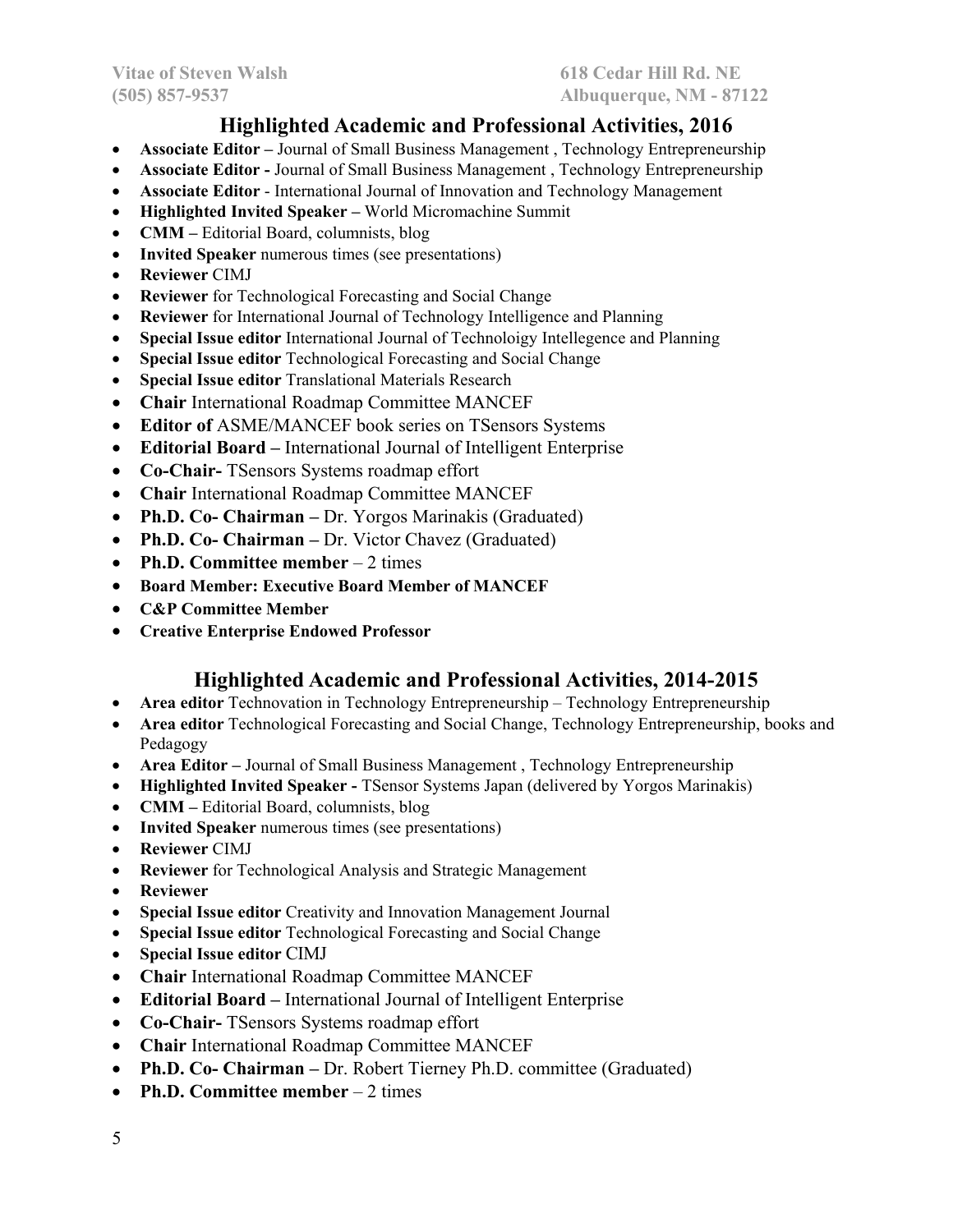- **Board Member: Executive Board Member of MANCEF**
- **Co-Chair COMS 2014**  Salt Lake City, Utah
- **P&P Committee Member**
- **EMBA Learning Outcomes committee member**
- EMBA in education committee member
- Creative Enterprise Endowed Professor

# **Highlighted Academic and Professional Activities, 2013 –2014**

- **Area editor** Technovation in Technology Entrepreneurship Technology Entrepreneurship
- **Area editor** Technological Forecasting and Social Change, Technology Entrepreneurship, books and Pedagogy
- **Area Editor** Journal of Small Business Management , Technology Entrepreneurship
- **Highlighted Invited Speaker** Tsensor systems Japan (delivered by Yorgos Marinakis)
- **CMM** Editorial Board, columnists, blog
- **Invited Speaker** numerous times (see presentations)
- **Reviewer** CIMJ
- **Reviewer** for Technological Analysis and Strategic Management
- **Reviewer** Technovation
- **Special Issue editor** Creativity and Innovation Management Journal
- **Special Issue editor** Technological Forecasting and Social Change
- **Special Issue editor** International Journal of Entrepreneurial Behavior and Research
- **Co-chair-** COMS 2014 committee
- **Chair** International Roadmap Committee MANCEF
- **Editorial Board –** International Journal of Intelligent Enterprise
- **Co-Chair-** TSensors Systems roadmap effort
- **Chair** International Roadmap Committee MANCEF
- **Editorial Board –** International Journal of Intelligent Enterprise
- **Ph.D. Co- Chairman –** Robert Tierney Ph.D. committee (Graduated)
- Ph.D. Committee member 2 times
- **Board Member: Executive Board Member of MANCEF**
- **C-Chair COMS 2014**  Salt Lake City, Utah
- **Reagents professor at UNM Anderson School**

# **Highlighted Academic and Professional Activities, 2011 –2012**

- **Area editor** Technovation in Technology Entrepreneurship
- **Area editor** Technological Forecasting and Social Change
- **Invited Speaker** Micro Nano Live Birmingham UK, "
- **Technology Venture Corporation Advisor** for the TVC symposium
- **Invited Speaker** numerous times (see presentations)
- **Board of Reviewers** for IEEE Transaction on Engineering Management
- **Board Member and Co-Chair of Education committee** for the International Association of Management of Technology
- **Reviewer**  R&D Management Journal.
- **Reviewer** African Journal of Economics
- **Reviewer** for Technological Analysis and Strategic Management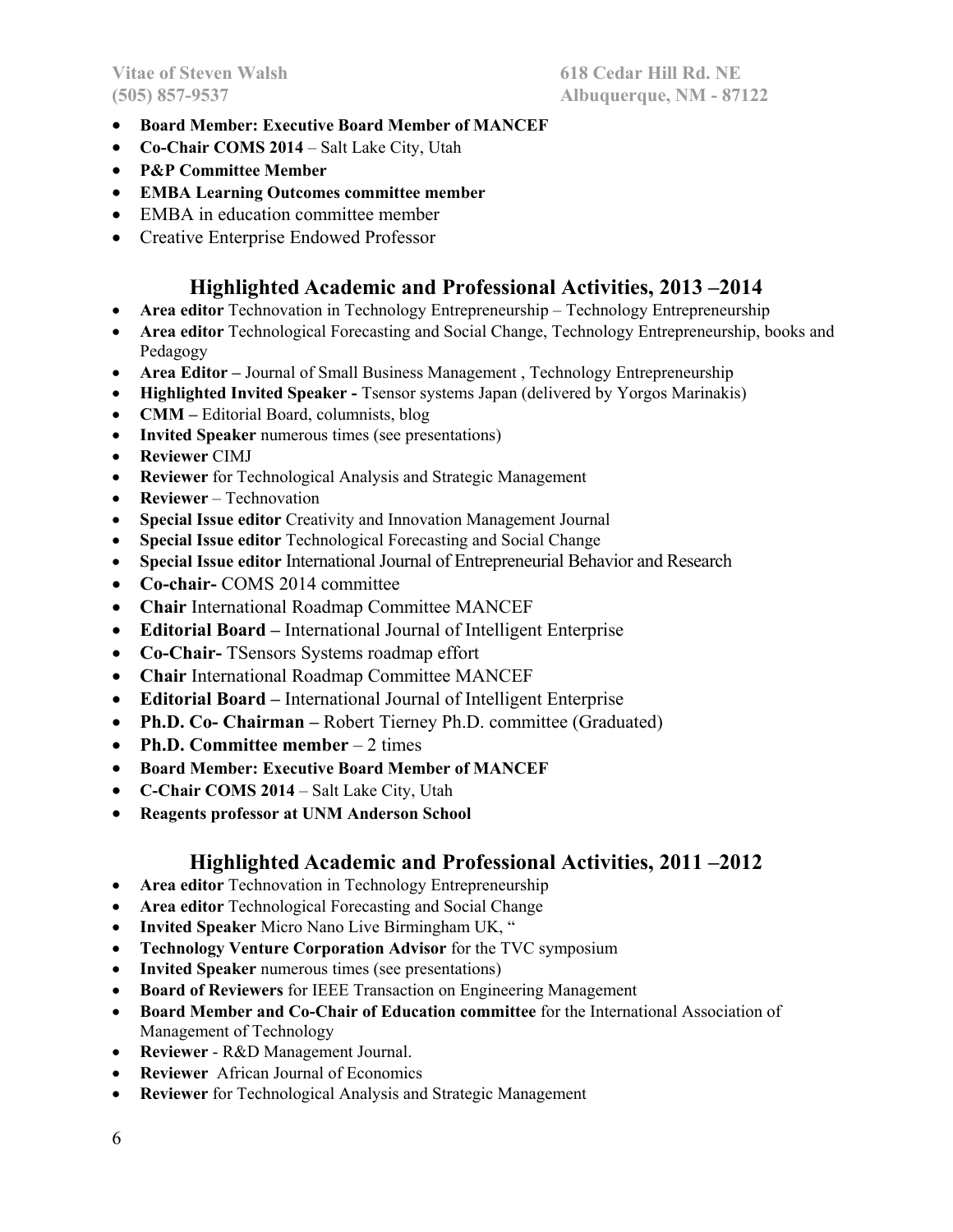- **Reviewer** Technovation
- **Board Member,** CMN
- **Special Issue editor** Journal of Business Ethics
- **Special Issue editor** Creativity and Innovation Management Journal
- **Special Issue editor** Technological Forecasting and Social Change
- **Special Issue editor** Technovation
- **CNM E-**group Advisory Board member
- **Chair** International Roadmap Committee MANCEF
- **Editorial Board –** International Journal of Intelligent Enterprise
- **Ph.D. Committee member** 2 times
- **Board Member: Executive Board Member of MANCEF**
- **Reagents Professor at UNM Anderson School**
- **Black Family Professor at UNM Anderson School**

### **Highlighted Academic and Professional Activities, 2009 –2010**

- **TVC Advisor** for the Company Brevia for the TVC symposium
- **Invited Speaker** "Nanotechnology Commercial Markets", NINE student development program, SNL, Albuquerque
- **Area Editor** for the Journal of Microlithography, Micromachining and Microfabrication
- **Area editor** Technovation in Technology Entrepreneurship
- **Invited Speaker** "Willis Whitfield and the laminar Flow Clean Room Invention," National Institute for Nanotecnology Education, (NINE). student development program, SNL,
- **Board Member and Co-Chair of Education committee** for the International Association of Management of Technology
- **Board Member: Executive Board Member of MANCEF** –
- **Board Member,** R&D Magazine's Micro Nano Magazine,
- **Board of Reviewers** for IEEE Transaction on Engineering Management
- **Board of Reviewers** for TFSC
- **Reviewer** for Journal of High Technology Management
- **Reviewer**  R&D Management Journal.
- **Reviewer** African Journal of Economics
- **Reviewer** for TASM
- **Reviewer** Technovation
- **Reviewer** TFSC
- **NSF and SCME** Advisory Board member 2005-2010
- **CNM E-**group Advisory Board member 2004-2010
- **Chair** International Roadmap Committee MANCEF
- **P&P committee** representative through 2009
- **Mentor** for numerous NMSBAP groups
- **Co-chair** the MOT program
- **Director** Technology Entrepreneurship Program
- **Editorial Board –** International Journal of Intelligent Enterprise
- **Mentor** for UNM Business plan competition teams
- **Assisted** Albuquerque Economic Development (Terry Sullivan) with small firm development Activities
- **Assisted** in the development of Duke City Dozen award for Entrepreneurship for Albuquerque chamber of Commerce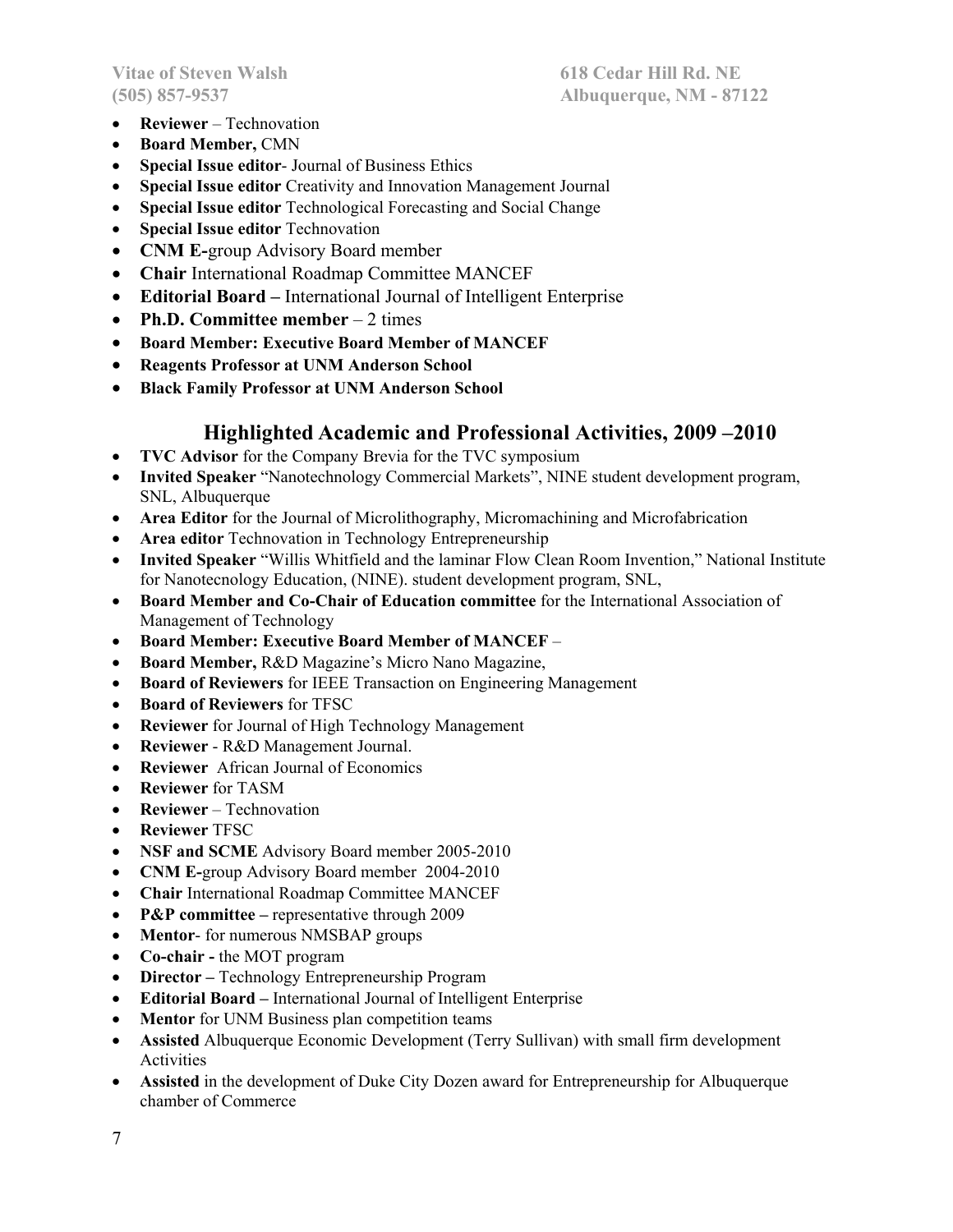- **Local committee** member for the International Commercialization Conference on Micro and Nano Technologies or "COMS 2010" in New Mexico
- **PI and or Co-PI** for SNL and LNL NMSBAP 30 projects (16 for LANL, 14 for SNL) (\$255,000 in grant revenue for Academic year)
- **Invited Speaker** TIFAC, India
- **Invited Speaker** ITT Delhi
- **Invited Speaker** ITT Madras
- **Invited speaker** at the World MEMS summit in Alberta and in Germany 2009 2010
- **Member board** of Northern New Mexico Connect (2010)
- **Editorial Board –** International Journal of Intelligent Enterprise
- **Invited Speaker** to San Juan Incubator and economic development community on economic development and cluster theory
- Work with multi person student teams as PI with students on approximately 20 small firm projects during the last academic year
- **Mentor or co-mentor** of a number of student groups for UNM business plan for a number including last year's winner and this year's 3<sup>rd</sup> place winner
- **Invited Speaker:** "Small Tech as an epicenter for Commercial Growth" August 2009, Enschede, **Netherlands**
- **Currently developing a Co-Edited** issue for Special Issue in Technology Forecasting and Social Change -2009
- **PICMET** conference committee 2009
- **P&P committee** representative through 2009
- **Editorial Board –** International Journal of Intelligent Enterprise
- **Black Family Professor at UNM Anderson School**

# **Highlighted Academic and Professional Activities, 2007 -2008**

- **Area Editor** for the Journal of Microlithography, Micromachining and Microfabrication
- **Area editor** in Technology Entrepreneurship for Technovation
- **Invited Speaker:** "Nanotechnology Commercial Markets", NINE student development program, SNL, Albuquerque
- **Invited Speaker:** "Commercialization of Micro and Nano System" AIRDS, Albuquerque
- **Invited Speaker:** "Commercialization and Nanotechnology" New Mexico Nanotechnology Connection
- **Invited Speaker:** "How can International firms taking advantage of opportunity in Asia," ASMR-MANCEF conference – Sanya, China
- **Contributor:** CNM college tram member for school direction initiatives
- **Co-Chair** ASME-MANCEF "Micro and Nano Technology Hurdles in Asia" Hong Kong, China
- **Board Member and Co-Chair of Education committee** for the International Association of Management of Technology
- **Board Member: Executive Board Member of MANCEF** –
- **Board Member,** R&D Magazine's Micro Nano Magazine,
- **Board of Reviewers** for IEEE Transaction on Engineering Management
- **Board of Reviewers** for TFSC
- **Reviewer** for TASM
- **Reviewer** for Journal of High Technology Management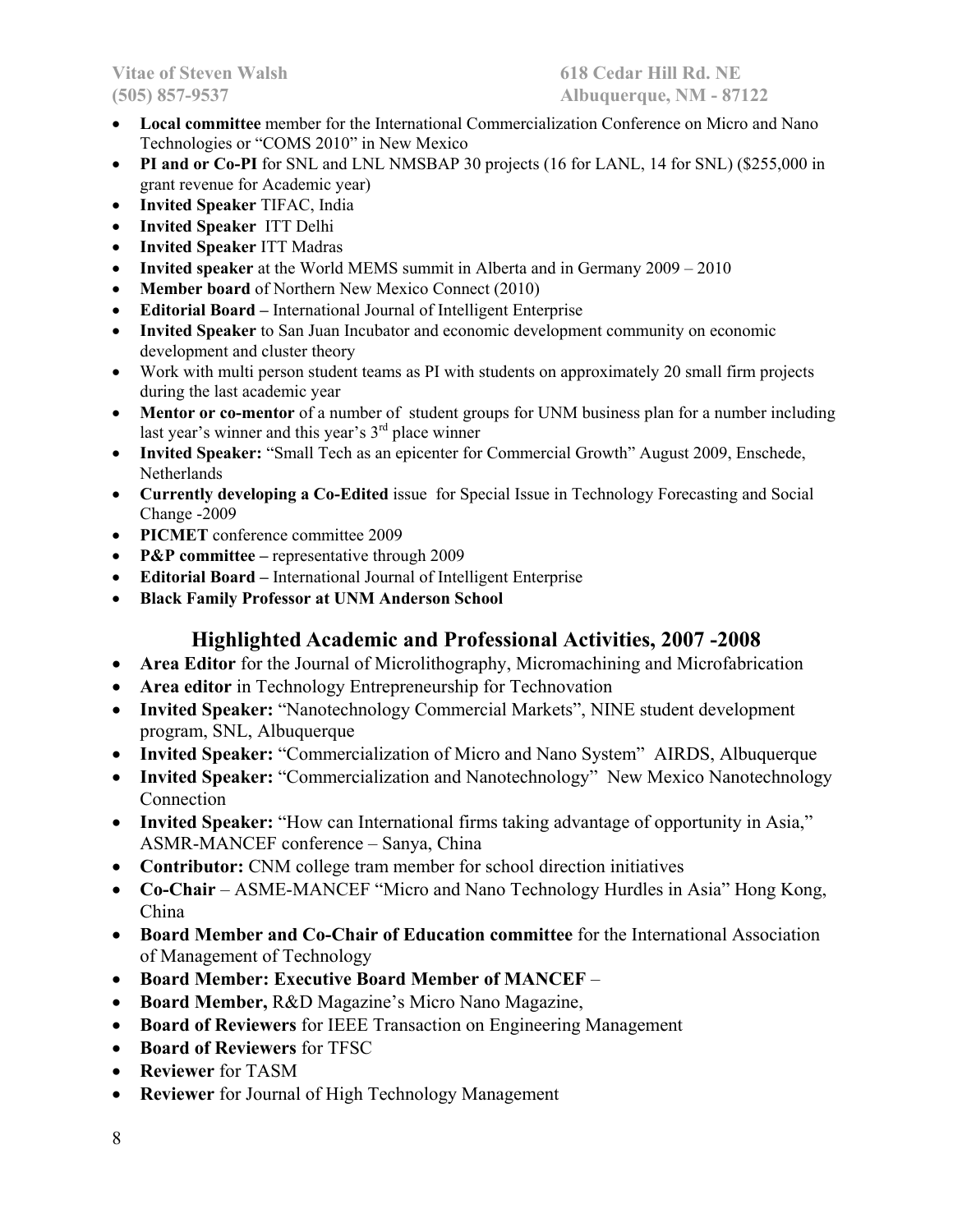- **Reviewer** for the R&D Management Journal.
- **Currently Co-editing a** Special Issue for Journal of Business Ethics
- **Currently Co-editing** a Special issue call for papers from International Journal of Entrepreneurial Behavior & Research on Strategic Entrepreneurship
- **Currently Co-editing** a Special issue call for papers from Technology Forecasting and Social change on World Problems, Emerging Technologies, Creative Enterprise and Social Entrepreneurship
- **Chair** International Roadmap Committee MANCEF
- **Mentor** for numerous NMSBAP groups
- **Co-chair** the MOT program
- **Director** Technology Entrepreneurship Program
- **Editorial Board –** International Journal of Intelligent Enterprise
- Invited Speaker, "Nanotechnology and Microsystems in semiconductor Road mapping" ITRI, Semicon, July 2007
- **Invited Speaker,** "Small Tech, Education and solving Real problems" August 2007, Melbourne, Australia
- **Invited Speaker:** "How can International firms taking advantage of opportunity in Asia" , ASMR-MANCEF conference – Sanya, China
- **Contributor:** CNM college tram member for school direction initiatives
- **Co-Chair** ASME-MANCEF" Commercialization of Micro and Nano Technology in Asia" Sanya, China
- **Mentor** for the McCune program
- **Black Family Professor at UNM Anderson School**

# **Highlighted Academic and Professional Activities, 2005-2006**

- **Area editor** in Technology Entrepreneurship for Technovation
- **Invited Speaker:** "Economic Development and Funding Sources," Overijsel, Enschede, Netherlands
- **Area Editor** for the Journal of Microlithography, Micromachining and Microfabrication
- **Invited Speaker:** "How to really start a High Tech Enterprise.", NINE program, SNL
- **Invited Speaker:** "Commercialization of Micro and Nano System" AIRDS, Albuquerque
- **Invited Speaker:** "Commercialization and BioNano based enterprise," NCGR, Santa Fe, N.M.
- **Board Member and Co-Chair of Education committee** IAMOT
- **Board Member, Executive Board Member of MANCEF**
- **Board Member,** R&D Magazine's Micro Nano Magazine
- **Board of Reviewers** for IEEE Transaction on Engineering Management
- **Board of Reviewers** for TFSC
- **Reviewer** for Journal of High Technology Management
- **Reviewer** for the R&D Management Journal
- **Co-Edited a** Special Issue for International Small Business Journal
- **PICMET** conference committee
- **Chair** International Roadmap Committee MANCEF
- **C&P committee** Chair of the C&P committee through August
- Mentor for the McCune program for 6 student groups
- **Mentor** for numerous NMSBAP groups
- **Co-chair** the MOT program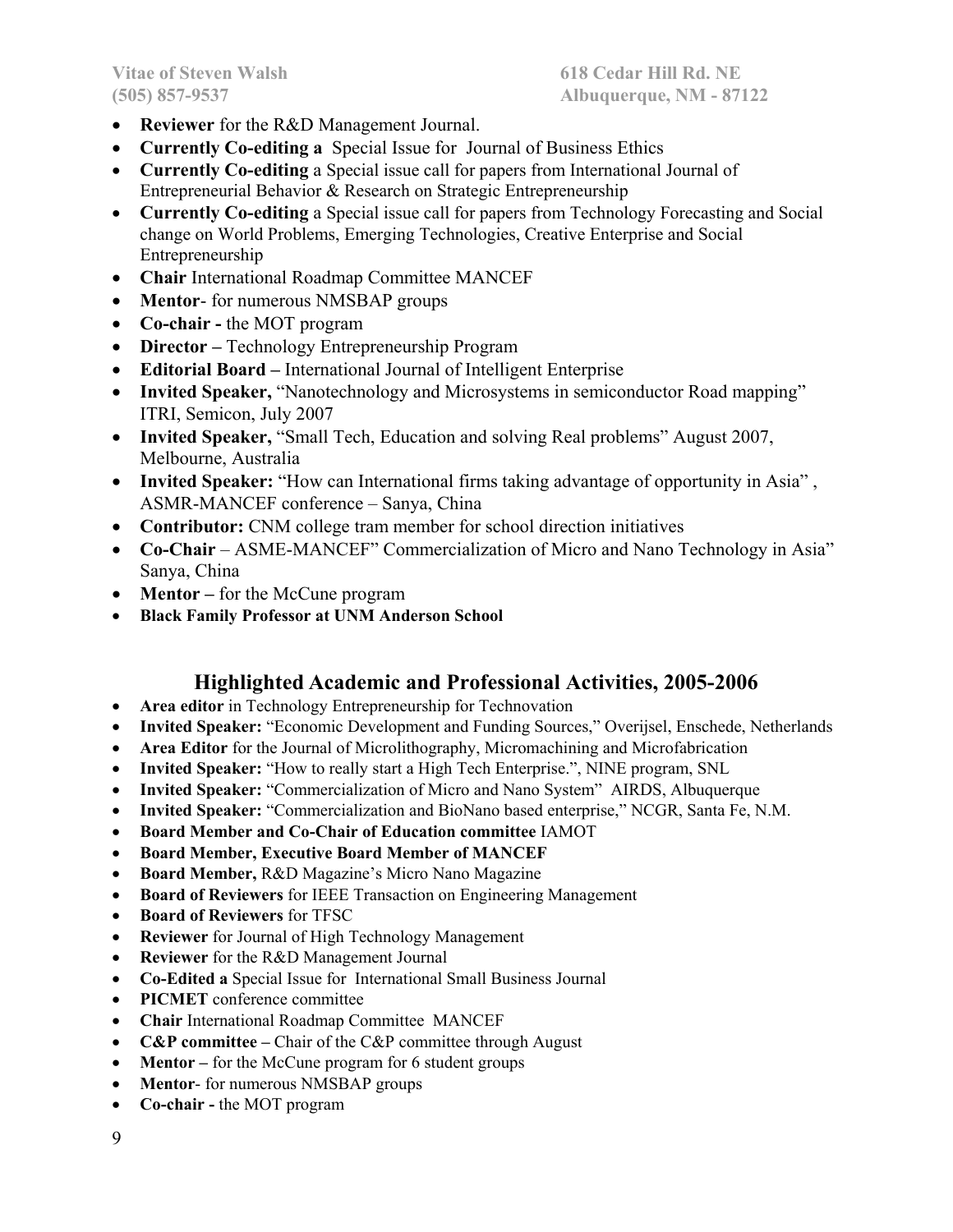- **Director** Technology Entrepreneurship Program
- **Editorial Board –** International Journal of Intelligent Enterprise
- **Management liaison:** Sandia National Laboratory selection of ASM Management of Technology program as their sole management school partner
- **Co- Chair** "The Commercialization of Micro and Nano Systems " International Conference of the Commercialization of Microsystems and Nanosystems; St. Petersburg, Florida
- **Invited Speaker:** "Doing Business with Emerging Economies with Emerging Enabling Technologies" Victoria, Washington
- **Invited Speaker,** "Entrepreneurship and Public Policy," TIFAC, June, New Delhi, India
- **Invited Speaker,** "The utilization of emerging technologies for public policy goals," ANBF, STC and Victorian Ministry for Industry and Innovations, Melbourne, Australia
- **Invited Speaker,** "The policy for emerging economies for emerging technologies," Puebla, Mexico
- **Invited Speaker,** " Intrapreneurship, Entrepreneurship and SME's," Mesa + , Twente, Netherlands
- Panel Chair, "IAMOT 15<sup>th</sup> Annual Conference" Beijing, China May
- **Board Member,** R&D Magazine's Micro Nano Magazine,
- **Board of Reviewers** for IEEE Transaction on Engineering Management,
- **Board of Reviewers** for TFSC
- **Reviewer** for Journal of High Technology Management,
- **Reviewer** for the R&D Management Journal
- **Co-Edited** issue for Special Issue in Technology Forecasting and Social Change
- **PICMET** conference committee (2005-2006)
- **Invited Speaker** "The State of Micro and Nano Technology in Europe" and "The State of Micro and Nano Technology Commercialization" Maptec, Same-Tec conference, CA.
- Invited Speaker; SEMI Europa " Road mapping Emerging Technologies" Munich, Germany
- **State of New Mexico** Technology All Star 2005

# **Highlighted Academic and Professional Activities, 2003-2004**

- **Area Editor** for the Journal of Microlithography, Micromachining and Microfabrication
- **Area Editor** for the Engineering Management Journal
- **Area editor** in Technology Entrepreneurship for Technovation
- **Management liaison:** Sandia National Laboratory selection of ASM Management of Technology program as their sole management school partner
- **Co- Chair** "The Commercialization of Micro and Nano Systems " International Conference of the Commercialization of Microsystems and Nanosystems Baden- Baden, Germany
- **Invited Speaker:** "A Roadmap for Micro and Nanotechnology" FIF Industry consortia Karlsruhe, Germany
- **Invited Speaker:** "Entrepreneurship: A View from the United States" European Union Praxis (Entrepreneurship Conference) June, Spain
- **Invited Speaker:** "The Commercialization of High Aspect Ratio Microsystems," HARMST, Gangyu, South Korea
- **Invited Speaker:** "The Commercialization of Bio Nano Technologies", Victoria, Australia. Australia's Bio Micro and Nano Technology Conference
- **Board Member and Chair of Education committee** for the International Association of Management of Technology
- **Workshop** developer and chair for the International Small Business journal on "Entrepreneurial Commercialization of Micro and Nano Technology based enterprises" obtained funds that funded the conference; two other University of New Mexico personnel funded)
- **PICMET** Conference organizer, session chair and presenter,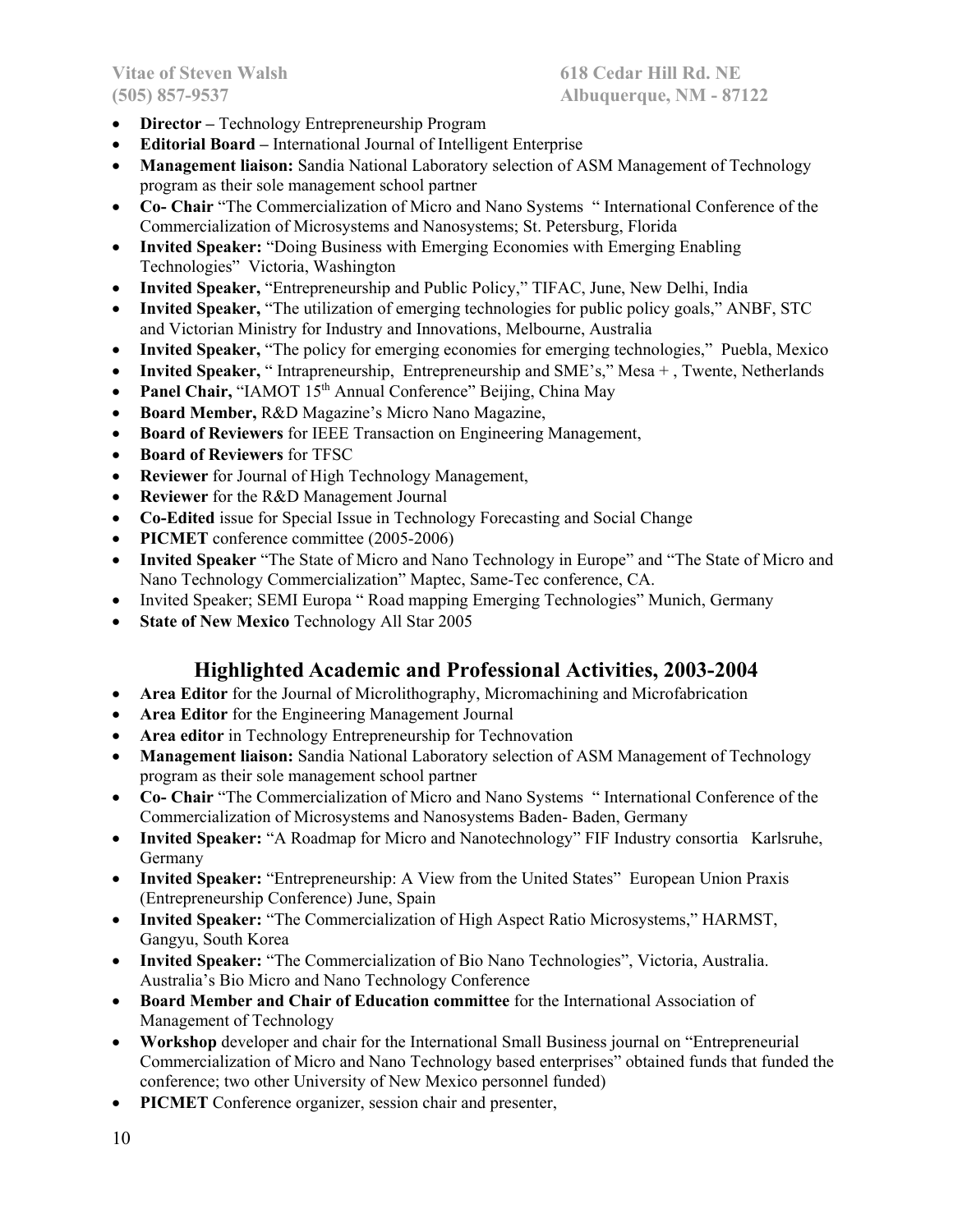- **Board Member: Executive Board Member of MANCEF** –
- **Board Member,** R&D Magazine's Micro Nano Magazine,
- **Board of Reviewers** for IEEE Transaction on Engineering Management,
- **Board of Reviewers** for TFSC
- **Area Editor for JM3 SPIE**
- **Reviewer** for Journal of High Technology Management,
- **Reviewer** for the R&D Management Journal.
- **IAMOT top Technology Commercialization programs:** Accepted with Sul Kassicieh UNM Management of Technology Center top program award
- **Co-Editor** project for a Special Issue in International Small Business Journal **Co-Editor** project for a Special Issue in Nano Patterning in JM3 undertaken
- **Co- Chair** "The Commercialization of Micro and Nano Systems " International Conference of the Commercialization of Microsystems and Nanosystems Alberta, Canada
- **Invited Speaker:** Commercialization of Micro and Nano Technology FZK, Karlsruhe, Germany December 2004
- **Invited Speaker: "**A roadmap for the Commercialization of Micro and Nano Technology, "Healthy Opportunities for Small Tech", Melbourne Australia, December 2004
- **Invited Speaker:** "International Micro / Nano Roadmap" COMS 2004 Alberta, Canada August 2004
- **Invited Board Activities:** EVG, Sharing Austria; Nanotechnology Patents and Commercial Response"
- **Invited talk,** " Best Practice, Next Practice in Economic Develop," ASTM Budapest, Hungary
- **Keynote Speaker**; American Society for Mechanical Engineers, Commercialization of Nanosystems: A Fantastic Voyage" Las Angeles California, April 2004
- **Keynote Speaker, "**High Desert MEMS", " How to Start a HIGH Technology Company" Albuquerque, NM September 2004
- **Keynote Speaker** " Economic Development, Micro and Nanotechnologies a Roadmap for Success" MINAPIM September 2004, Brazil
- **Keynote Presenter**, "Economic Development and Small tech: The Role of Large and Small Firms" Dutch Economic Development Minster December 2004
- **Keynote Speaker:** First Annual Ibero American MEMS meeting, March 2004, **Puerto Viarta , Mexico,** "The Commercial Status of BIOMEMS and Bio Nano Technologies", March 2004
- **Speaker US Mexico Micro and Nano systems Effort,** "Technology Development in a High tech Environment: The Use of Roadmaps" UNAM, May 2004
- Panel Chair (2003) "IAMOT 13<sup>th</sup> Annual Conference "MOT Education and Certification"
- **Awarded** " Awarded a top researcher in the field for the last five Years by IAMOT"
- MOT Group awarded Top 50 programs worldwide, In top 10 on many parameters in US.
- **Board Member:** Executive Board Member of MANCEF 2004
- **Board Member:** Executive Board Member for IAMOT and co-chair of education committee-2004
- **Board Member:** Executive Board Member for Management of Technology Center and Education-2004
- **Board of Reviewers** for IEEE Transaction on Engineering Management, 2004
- **Board of Reviewers** for TFSC 2004
- **Reviewer** for the Academy of Management Conference
- **Reviewer** for the 2003 and 2004 TVC Technological Symposiums
- **Reviewer** for the 2003 IEEE conferences on Management of Technology
- **Area Editor** for the Journal of Microlithography, Micromachining and Microfabrication
- **Co-editor** for Special issue on Technology Policy and HIGH Tech TFSC 2004-2005
- **Program Committee,** PICMET 2003, 2004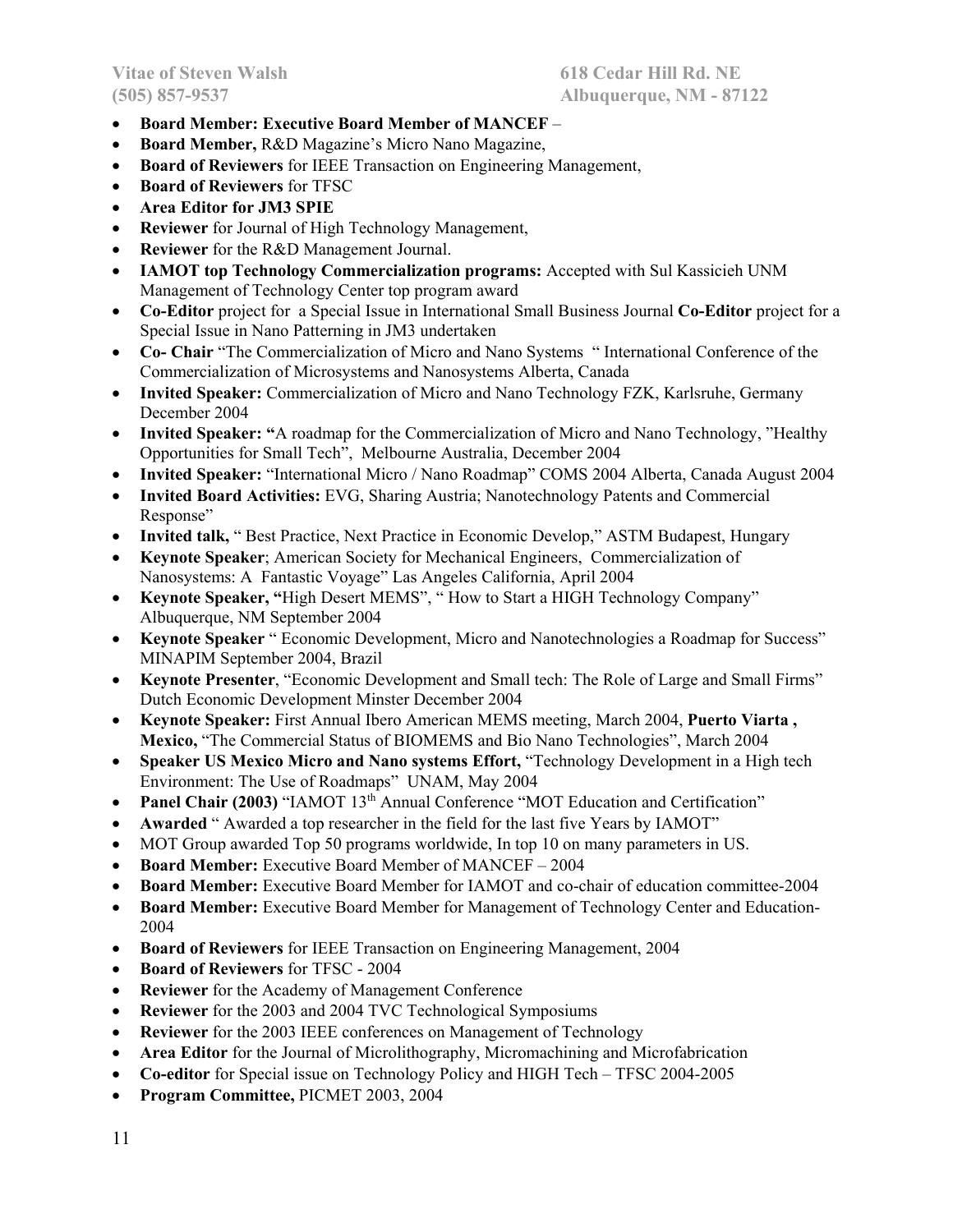- **Session Chair,** International conference on R&D Management Manchester, England, 2003
- **Chair,** Manufacturing Challenges in a Disruptive technology, SEMI West July, 2003
- **Invited Plenary Speaker**, Microsystems, Manchester, England 2003\

# **Highlighted Academic and Professional Activities, 2001-2002**

- **Co- Chair** "The Commercialization of Micro and Nano Systems " International Conference of the Commercialization of Microsystems for the first time brought to New Mexico, Sept  $8 - 1-2002$
- **President** Micro and Nano Technology Commercialization Education Foundation 1994 –2002
- **Key Note Speaker**, (2002), Core Competence and Capabilities: Delivering the Architecture for Strategic Planning, with Jonathan Linton, International Association for Product Development, March 2002, Seabrook Island, SC.
- **Chair,** Manufacturing Challenges in a Disruptive technology, SEMI West July,
- **Chair**, MEMS Commercialization Workshop, SEMI, Munich,
- **Board of Reviewers** for IEEE Transaction on Engineering Management,
- **Reviewer** for Journal of High Technology Management, 2002
- **Reviewer** for the R&D Management Journal
- **Reviewer** for the Academy of Management Conference
- **Reviewer** for the TVC Technological Symposiums
- **Reviewer** for the IEEE conferences on Management of technology
- **Co-Editor** for Special Issue in IEEE Transaction on Engineering Management, 2002
- **Chair**, MEMS Commercialization Workshop, SEMI, Munich, 2002
- **Chair**, MEMS Manufacturing Issues, SEMI, San Francisco 2002
- **Program Committee,** PICMET
- **Board Member,** R&D Magazines Micro Machine Devices magazine
- **Chair** "The Commercialization of Micro and Nano Systems, "International Conference of the Commercialization of Microsystem and Nanosystems," Cambridge UK Sept 5 – 10. 2001
- **Session Chair,** "Social and Technological Issues in Entrepreneurship," Babson 2001, Jonkoping, Sweden
- **Panel Chair**, "Technology Transfer," PICMET 2001, Portland, Oregon
- **Co-Editor** for Special Issue in IEEE Transaction on Engineering Management, 2001
- **Co-Editor** for 2 Special Issues in EMJ on High Tech Research Organizations, 2001
- **Reviewer** for Journal of High Technology Management, 2001
- **Tenured at the Anderson School**

# **Highlighted Academic and Professional Activities, 1999-2000**

- **Organizing Panel and Speaker** Southwest Region of Innovation Conference June 27, 2000
- Editor, review board, ad hoc reviewer, contributing editorial board, international, regional/national meeting reviewer, chairs etc.
- **Chair** "The Commercialization of Micro and Nano systems " International Conference of the Commercialization of Microsystems for the first time brought to New Mexico, Sept 5 – 10 2000
- **Program Chair** IEEE Engineering Management Society Conference an international Academic conference on engineering management brought to Albuquerque, New Mexico for the first time August 2000.
- **Organizing Panel and Speaker** Southwest Region of Innovation Conference June 27, 2000
- **Chair,** Manufacturing Challenges in a Disruptive technology, SEMI West July, 2000
- **Chair**, MEMS Commercialization Workshop, SEMI, Munich, 2000
- **Invited Plenary Speaker**, Microsystems 2010, Manchester, England 2000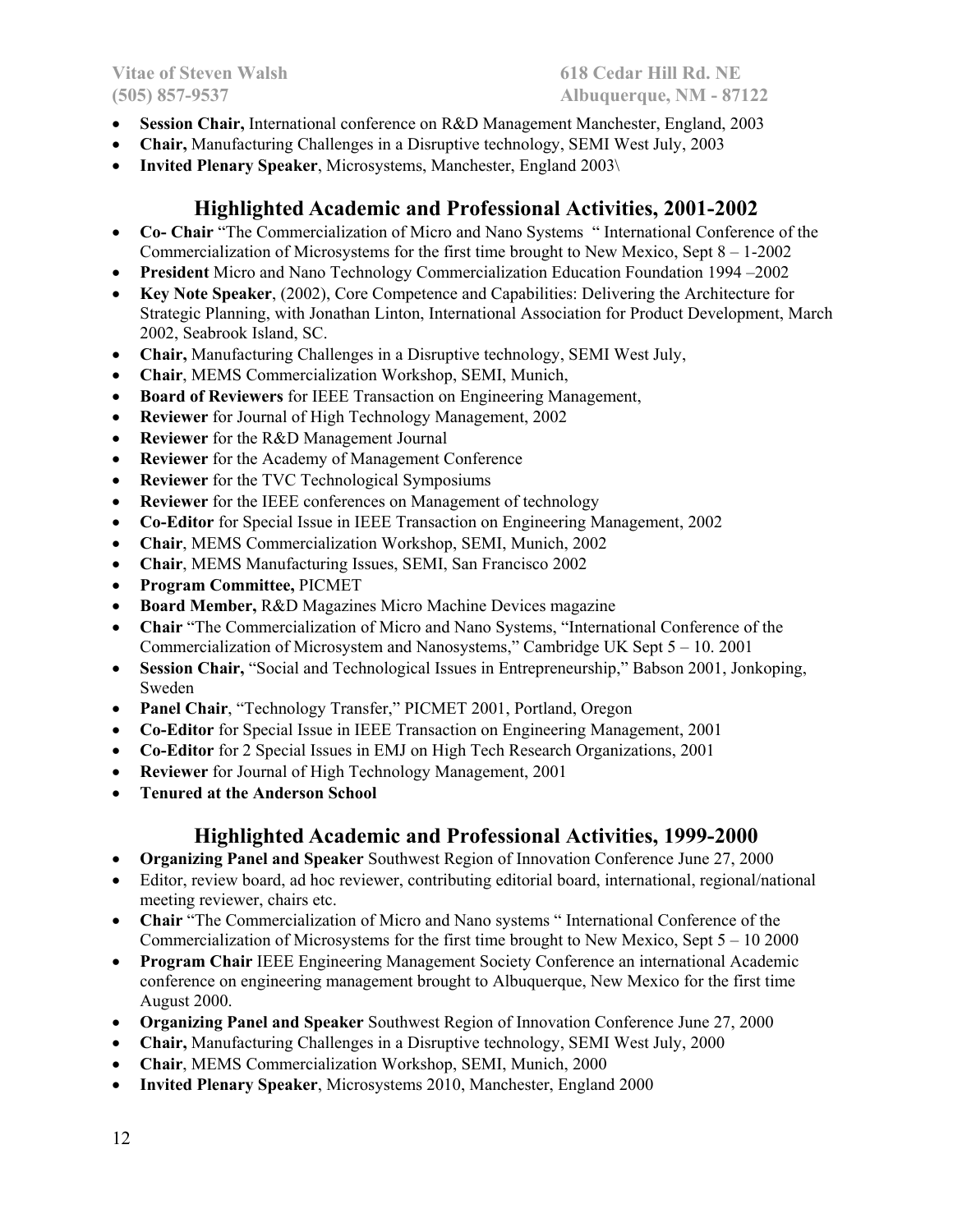- **Organizer and Chair** of Engineering Foundation and SEMI conference on disruptive technologies and Microsystems Technologies.
- **Board Member,** R&D Magazine's Micro Machine Devices magazine, since 1999
- **Organizer** for the 1999 IEEE Engineering Management Society Conference in Puerto Rico.
- **Reviewer** for IEEE Transaction on Engineering Management, since 1998
- **Reviewer** for the Academy of Management Conference, since 1997
- **Program Chair** for the 2000 IEEE Engineering Management Society Conference in Puerto Rico
- **Reviewer** for the 1999 and 2000 TVC Technological Symposiums
- **Reviewer** for the 1999 and 2000 IEEE conferences on Management of technology
- **Area editor** for The International Management Case Research Journal, 2000
- **Chair**, Commercialization of Microsystems 1999 Dortmund, Germany
- **Chair**, MEMS Commercialization Workshop, SEMI, Munich, 1999
- **Chair**, MEMS Manufacturing Issues, SEMI, San Francisco 1999
- **Chair**, Beyond Batch Novel Microfabrication Options for BioMEMS, Knowledge Foundation, San Francisco 1999
- **Program Committee,** PICMET 1999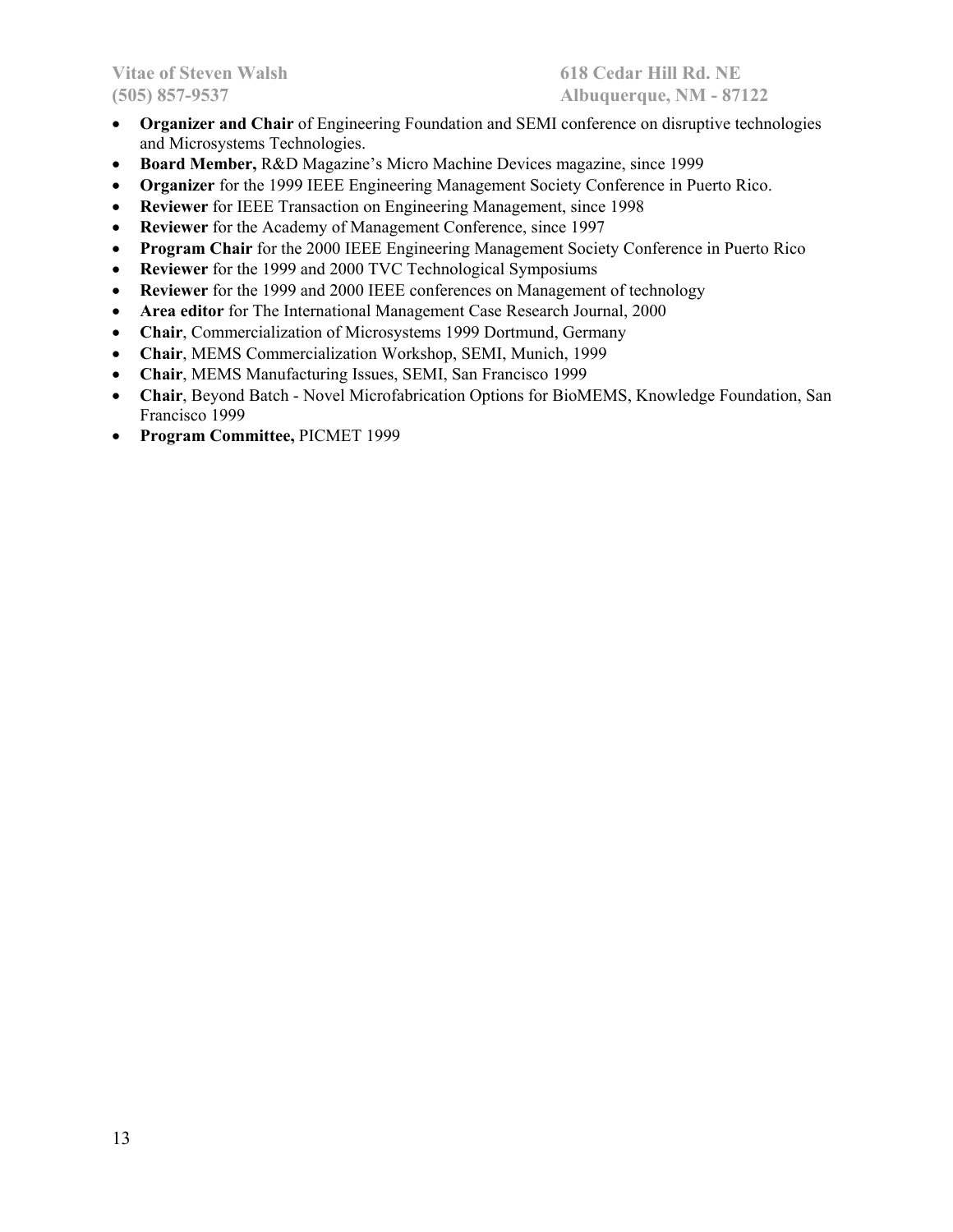# **PUBLICATIONS**

#### **BOOKS AND BOOK CHAPTERS Refereed Books**

B.11 Walsh, S. T., Tierney, R, Giasolli, R., and Tolfree, D., Eds., (2014), "The Pharmaceutical Landscape: A new form of a new form of technology roadmapping for the healthcare industry inclusive of therapeutic-diagnosticsinstrumentation and drug delivery" MANCEF, KIT press, Naples, Florida, pp. 420

B.10 Walsh, S., Rahal, N. et al. R, (2005), "An Analysis of Microtechnology and Nanotechnology Patent," MANCEF, Naples, Florida, pp.112

B.9 Walsh, S., Wylde, J. et al., (2005), "The International RF MEMS Roadmap," MANCEF, Naples, Florida, pp.122

B.8 Walsh, S., Williams, D., Cellucci, T. et al., (2005), "International Nanotechnology Atomically Precise Manufacturing Roadmap," MANCEF, Naples, Florida, pp. 131

B.7 Walsh, S., Giasolli, R. and Elders, J. (Eds.), (2004), "The second edition of the International Micro – Nano Roadmap," MANCEF, Naples, Florida, pp. 674

B.6 Walsh, S. and Elders, J., (Eds.), (2003), "International Roadmap on MEMS, Microsystems, Micromachining and Top Down Nanotechnology," MANCEF, Naples, Florida, pp. 614,

B.5 Walsh, S., Giachino, J., (Eds.), (2002), "The Commercialization of Micro and Nano Systems 2002," MANCEF, Multi Media CD and paper proceedings, pp. 574

B.4. Walsh, S., Linton, J. and Friedman, R., (Eds.), (2000), "The Commercialization of Microsystems 2000," MANCEF, Multi Media Video CD and PDF

B.3. Hulshoff, H. E., Kirchhoff, J. J., Kirchhoff, B. A., Walsh, S. T., and Westhof, F. M. J., (1998), EIM press, "New Services" Strategic Study and Exploratory Survey of a Dynamic Phenomenon," EIM Small Business Research, Zoetermeer, Netherlands, November, pp. 82.

B.2. Walsh S., (1998),(Eds.) "Commercializing Disruptive Technologies," co-published by Engineering Foundation (EF), N.Y., N.Y. and Semiconductor Equipment and Materials International (SEMI) Mountain View, Calif., pp. 522.

B.1. Walsh S., (1996), (Eds.) "Commercialization of Microsystems '96," co-published by Engineering Foundation (EF), N.Y., N.Y. and Semiconductor Equipment and Materials International (SEMI) Mountain View, Calif., pp. 384.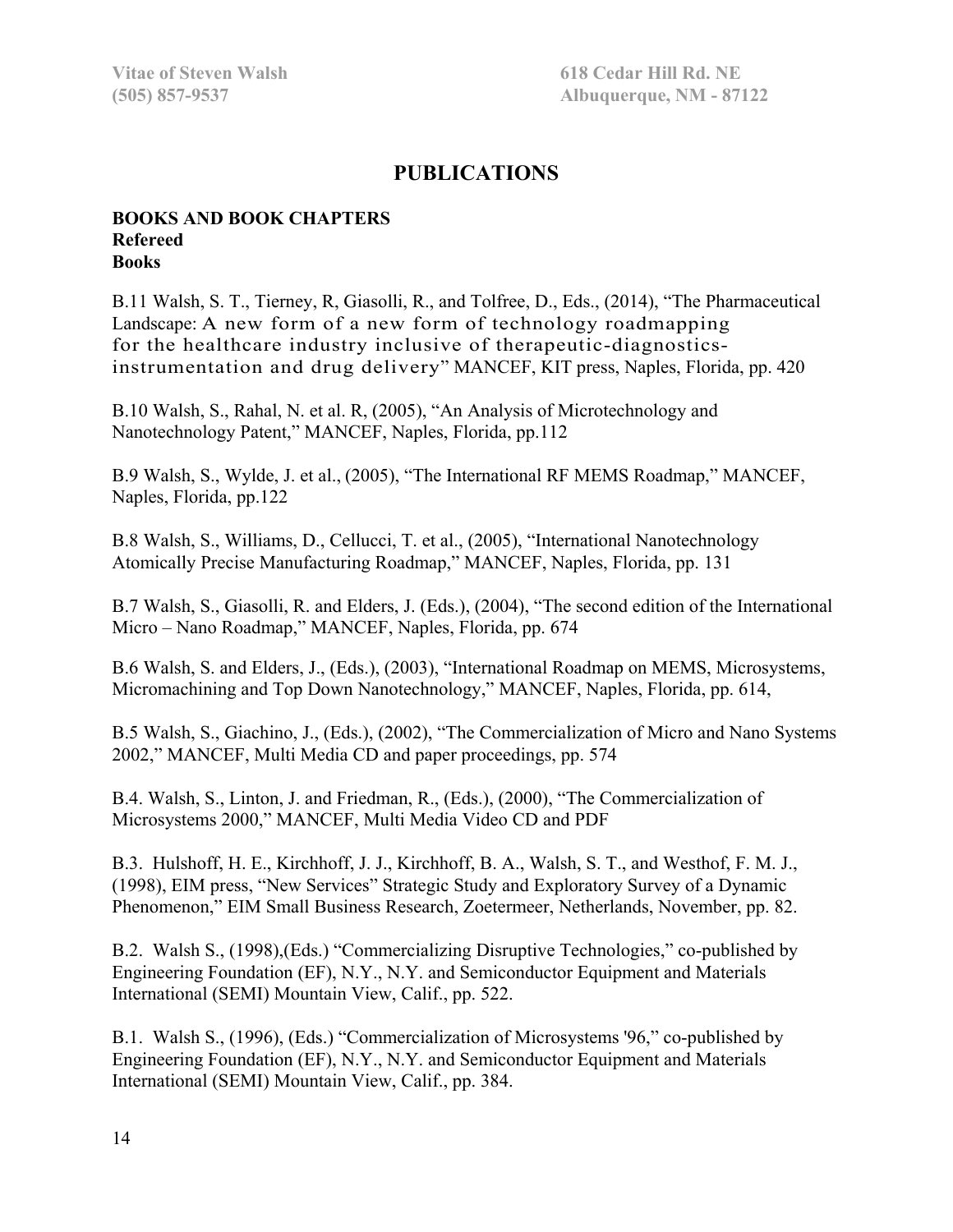#### **Book Chapters**

B.C.38. Gaitan, M., Walsh, S. T., et al., (2016), Chapter 3; Heterogeneous Components, in International technology Roadmap for semiconductors, Semiconductor Industry Association, http://www.semiconductors.org/main/2015 international technology roadmap for semiconduct ors\_itrs

B.C.37. Chavez, V., Linton, J., Stinnett, R., and Walsh, S.T., (2015) Overcoming Hurdles for Commercializing Emerging Technologies: The Harbingers of Schumpeterian Cycles for Superior Economic Rent, Ch. 12, pp. 299-232 in Small Business in a Global Economy: Creating and Managing Successful Organizations, Vol. 2 Scott L. Newbert, Editor, Praeger, calif.3

B.C.36. Tierney, R., Walsh, S. T., Vulto, P., Chavez, V., and Haak, R., (2014), Appendix 2: An Introduction to Micro Array Technology Companies, KIT, MANCEF Naples Fl., pp. 163 212

B.C.35. Tierney, R., Walsh, S. T., Haak, R., and Tolfree, D., (2014), Appendix 1: An introduction to Large Molecular Drug Delivery Firms, KIT, MANCEF Naples Fl., pp. 143-162

B.C.34. Chavez, V., Degouvea, R., Linton, J., Montoya, M., Tierney, R., and Walsh, S. T., (2014), Chapter 8: Using the Technology Readiness Level (TRL) technique to choose a Geographic Nanotechnology content partner, KIT, MANCEF Naples Fl., pp. 130-142

B.C.33. Walsh, S. T., Tierney, R., Davenport, C., Hermina, W., Haak, R., Tolfree, D., and Giasolli, R., (2014), Chapter 7: The Pharmaceutical Landscape Tool, KIT, MANCEF Naples Fl., pp. 114- 129

B.C.32. Walsh, S. T., Saini, S., Haak, R., Tolfree, D., Allarakhia, M., Giasolli, R., and Nuey, C., (2014), Chapter 6: The Role of Consortia and Industry Associations in the Pharmaceutical Landscape, KIT, MANCEF Naples Fl., pp. 68 -113

B.C.31. Chavez, V., Walsh, S. T., Tierney, R., Van Heeren, H., Tolfree, D., Giasolli, R., Vora, G. and Thukral, I., Chapter 5: The Role of Technology, Market and Policy Drivers in the Pharmaceutical Landscape, KIT, MANCEF Naples Fl., pp. 42-67

B.C.30. Chavez, V., Walsh, S. T., Tierney, R., Curran, S., Saile, Mani, H.S., Margmatain, V., Sani, S., Elders, J., and Haak, R., (2014), chapter 4: Technology Road mapping and Landscaping: Developing new road mapping Process and components, KIT, MANCEF Naples Fl., pp. 28-41

B.C.29. Walsh, S. T., Tierney, R., Allarakhia, M., Curran, S., Saile, V., Luizink., M., Chavez, V., Martinakis, Y., and Margmatain, V., (2014), Chapter 3: Today's, Bio/Micro/Nano Technologies are more heavily constrained, KIT, MANCEF Naples Fl., pp. 24-27

B.C.28. Walsh, S. T., Tierney, R., Stinnett, R., Allarakhia, M., Marinakis, Y., Linton, J., Saile, V., Haak, R., Hermina, W., Luizink., M., (2014), Chapter 2: The nature of the Pharmaceutical landscape, KIT, MANCEF Naples Fl., pp. 20 - 23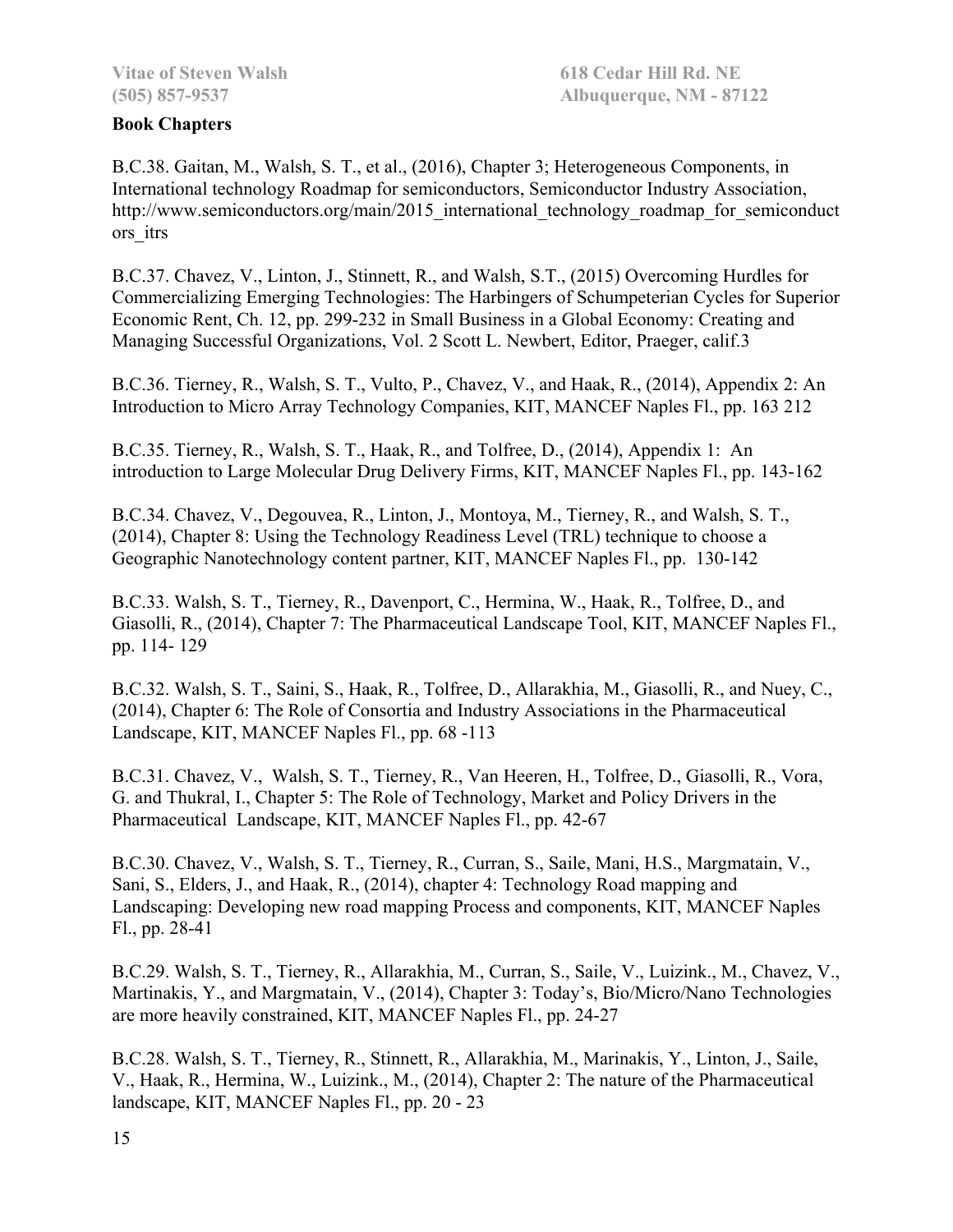B.C.27. Walsh, S. T., Tierney, R., Tolfree, D., Marinakis, Y., and White, C., (2014), Chapter 1: An Introduction to technology road mapping and its evolution to Landscaping, KIT, MANCEF Naples Fl. pp. 1-18

B.C.26. Kirchhoff, B and Walsh, S., (2008), "Entrepreneurship's role in commercializing micro and nano technology products," in Commercialization of Micro and Nanotechnology Products, Eds., Tolfree D., and Jackson, Taylor Francis Group, pp. 29-50

B.C.25. Walsh, S., Kirchhoff, B., and Tolfree, D., (2008), "Road mapping Nanotechnology an enabling often-disruptive technology base," in Commercialization of Micro and Nanotechnology Products, Editor, Tolfree, D., and Jackson, Taylor Francis Group, pp. 51-70

B.C.24. Eijkel, K., Knol, E., and Walsh, S., (2006), "Converging Technologies: Architectural Innovation in Perspective," STT Netherlands, Study Centre for Technology Trends, pp. 244- 265

B.C.23. Newbert, S., Walsh, S., Kirchhoff, B., and Chavez, V., (2006), "Technology-Driven Entrepreneurship: Muddling through and Succeeding with the Second Product," in Entrepreneurship: The Engine of Growth, Praeger Perspectives, NY, NY, Ed. Mark Rice, vol. 3, chapter 13, pp. 291-312

B.C.22. Walsh, S. et al, (2004), "Ch. 4 MEMS Patent Review," The second edition of the International Micro – Nano Roadmap, MANCEF, Naples, Florida, pp. 316-374

B.C.21. Walsh, S. et al., (2004),"Ch. 3 Nanotechnology," The second edition of the International Micro – Nano Roadmap, MANCEF, Naples, Florida, pp.153-315

B.C.20. Walsh, S. et al., (2004), "Ch. 2 RF MEMS," The second edition of the International Micro – Nano Roadmap, MANCEF, Naples, Florida, pp.40-152

B.C.19. Walsh, S., Giasolli, R., Elders, J. et al., (2004), Ch. "Ch. 1 Introduction," The second edition of the International Micro – Nano Roadmap, MANCEF, Naples, Florida, pp. 28-48

B.C.18. Walsh, S. Elders, J. et al., (2004), "Executive Summary," The second edition of the International Micro – Nano Roadmap, MANCEF, Naples, Florida, pp. 1-27

B.C.17. Walsh, S. and Kirchhoff, B., (2003), "Entrepreneurs Opportunities in Technology – Based Markets" in Technological Entrepreneurship," Ed. Dr. Phil Phan, Information Age Publishing, Greenwich, Ct., pp.  $17 - 31$ 

B.C.16., Walsh, S. Elders, J. et al., (2003), "Executive Summary," International Roadmap on MEMS, Microsystems, Micromachining and Top Down Nanotechnology, MANCEF, Naples, Florida, pp.1-25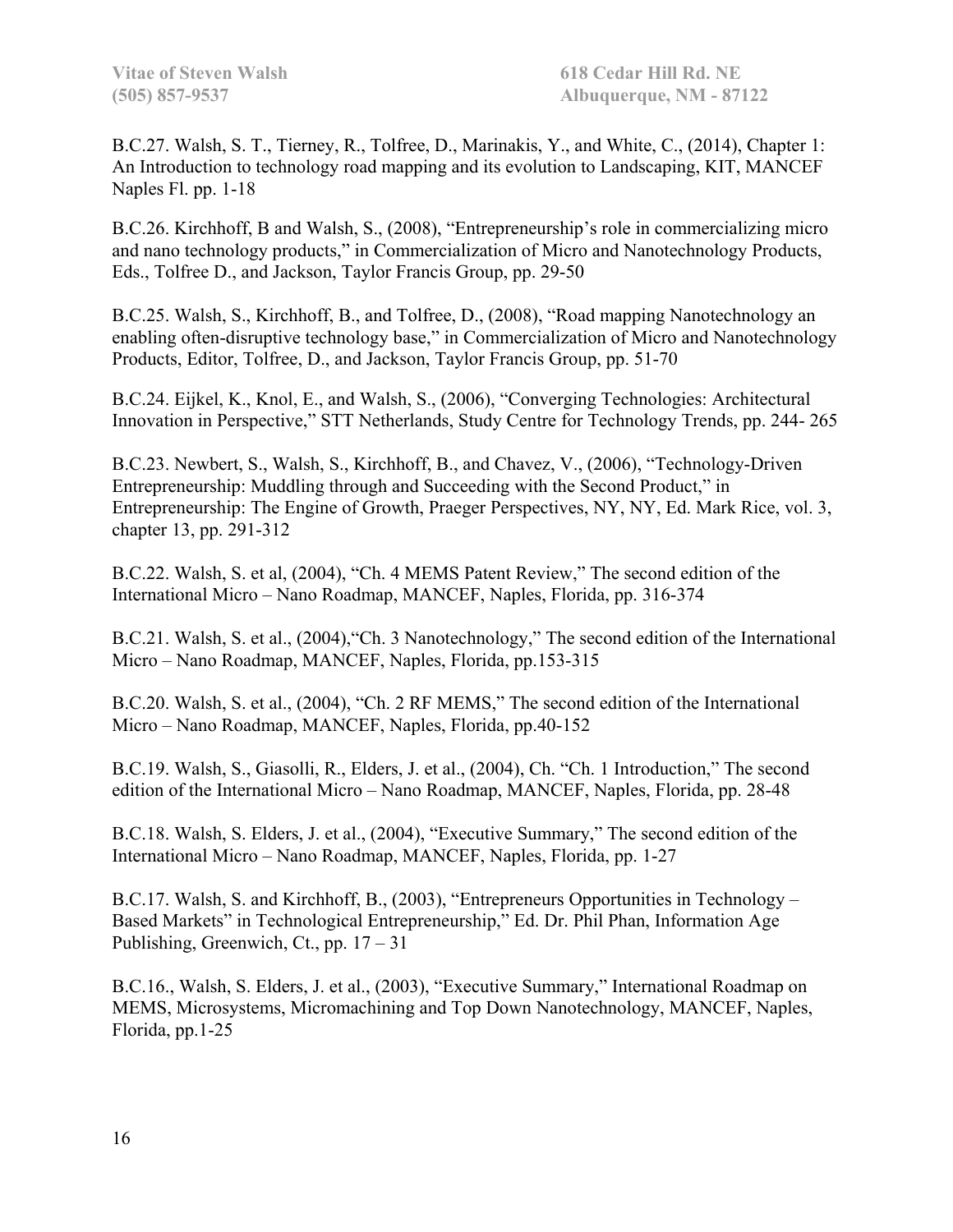B.C.15. Walsh, S. and Elders, J., (2003), "Ch. 1 Introduction," International Roadmap on MEMS, Microsystems, Micromachining and Top Down Nanotechnology, MANCEF, Naples, Florida, pp. 26-32

B.C.14. Walsh, S., Thrukal, I. et al., (2003), "Ch. 2 Commercialization of Microsystems," International Roadmap on MEMS, Microsystems, Micromachining and Top Down Nanotechnology, MANCEF, Naples, Florida, pp.33-68

B.C.13. Beugelsdijk, T., Varma, S., Walsh, S. et al., (2003), "Ch. 4 BioMEMS," International Roadmap on MEMS, Microsystems, Micromachining and Top Down Nanotechnology, MANCEF, Naples, Florida, pp.109-157

B.C.12. Linton, J., Kirchhoff, B., Thukral, I., and Walsh, S., (2003), "Ch. 5: An Improved method and forecast for the worldwide Market Growth of MEMS," International Roadmap on MEMS, Microsystems, Micromachining and Top Down Nanotechnology, MANCEF, Naples, Florida, pp.158-173

B.C.11.Van Heeren, H., Walsh, S. et al., (2003), "Ch. 11 Status and Future of Microsystems/ MEMS Foundries" International Roadmap on MEMS, Microsystems, Micromachining and Top Down Nanotechnology, MANCEF, Naples, Florida, pp.435-455

B.C.10. Ayon, A., Walsh, S. et al., (2003), "Ch. 13 Standards or Lack Thereof," International Roadmap on MEMS, Microsystems, Micromachining and Top Down Nanotechnology, MANCEF, Naples, Florida, pp.486-517

B.C.9. Walsh, S., and Kirchhoff, B., (2002), "Entrepreneurs' Opportunities in Technology-based Markets," Research in Entrepreneurship and Management, Chapter 2, Vol. 2, June, pp. 17-30

B.C.8. Linton, J., Walsh. S., Lombana, C., and Romig, A., (2001), "Line of Sight: A process for transferring science from the laboratory to the market place," Management of Technology: The Key to Prosperity in The Third Millennium Edited by Tarek Khalil, Lois Lefevre and Robert Mason, Elsevier: New York, pp. 335-342,

B.C.7. Linton, J. and Walsh S., (2001), Forecasting Micro Electro Mechanical Systems: A disruptive innovation," Technology Management in the Knowledge Era, Eds. Dundar Kocagoglu and Timothy Anderson, PICMET, Portland Oregon, pp. 391-399.

B.C.6. Kassicieh, S., Walsh, S., Cummings, J., McWhorter, P., Romig, A., and Williams, D., (2001), "An Empirical Analysis of Differences between Sustaining and Disruptive Technological Innovations," Technology Management in the Knowledge Era, Eds. Dundar Kocagoglu and Timothy Anderson, PICMET, Portland, Oregon, pp. 109-113

B.C.5. Kirchhoff, B. and Walsh, S., (2000), "Entrepreneurship's Role in Commercialization of Disruptive Technologies," Band 13, Unternehmer und Unternehmensperspektive fur Klien-und Mittelunternehmen, Dunker & Humbolt Berlin/St. Gallen, , pp. 323-332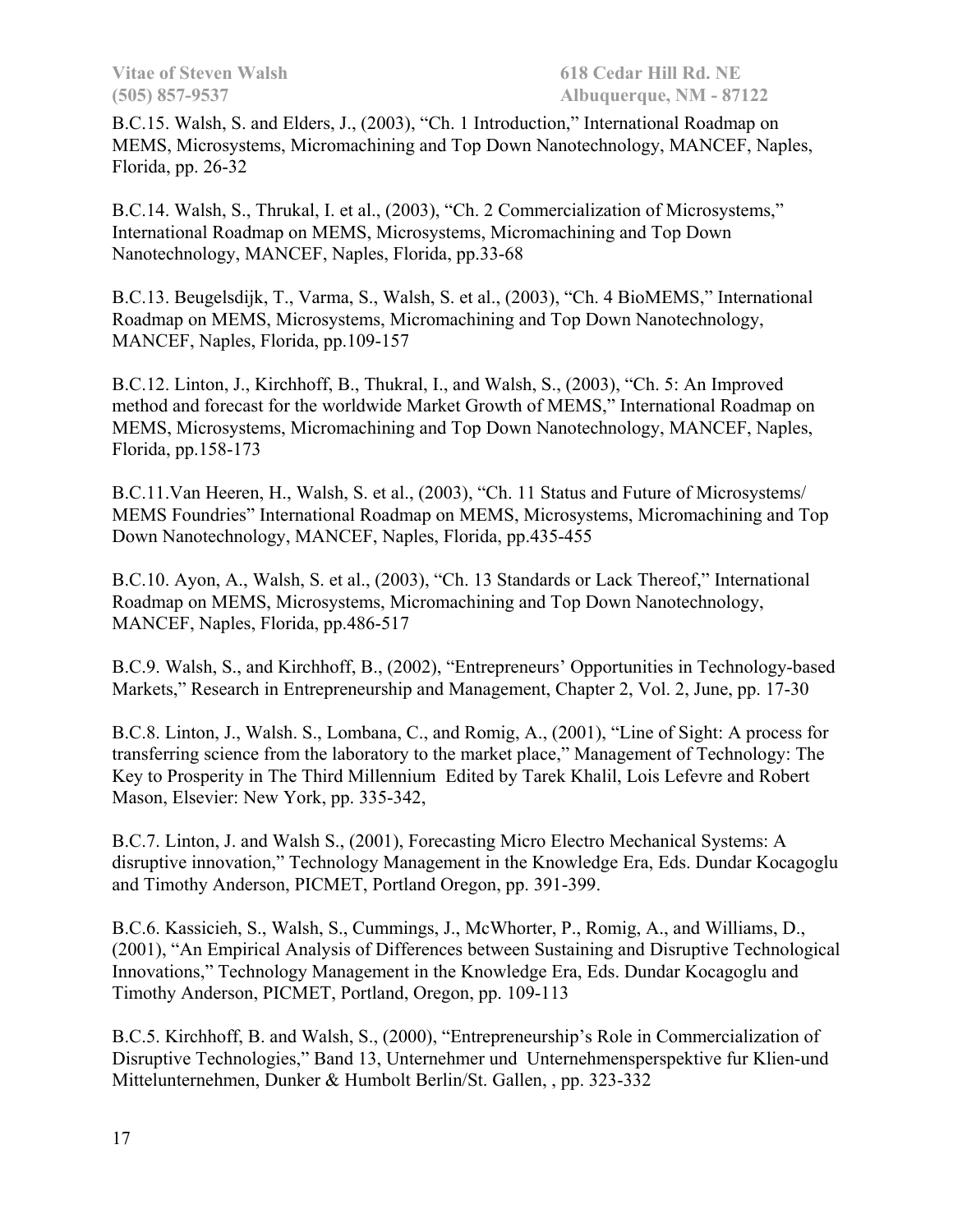B.C.4. Walsh, S., Linton J., Grace, R., Marshall, S. and Knutti, J., (2000), "MEMS, Microsystems, Micro machines: Commercializing An Emergent Disruptive Technology," in MEMS and MOEMS Technology and Applications, Editor P. Rai-Choudry, SPIE – The International Society for Optical Engineering Development, Billingham, Washington pp. 479 – 514

B.C.3. Elders, J., and Walsh, S., (1999), "TMP" Total Micro Products B.V.," Micro-Electro-Mechanical-Systems Company in Commercializing Knowledge: Examples of Entrepreneurship at the University of Twente, pp. 51-54

B.C.2. Linton, J., and Walsh, S., (1999), "How Do Firms Perform Effective Competency," in Technology and Innovation Management, Eds. Dundar Kocagoglu and Timothy Anderson, PICMET, IEEE, Piscataway, N.J., pp. 42-47

B.C.1. Walsh S., Boylan, R., Paulson, A., and Morone, J., (1996), "Core Capabilities and Strategy: Evidence from the Semiconductor Silicon Industry," in Strategic Integration, John Wiley & Son Ltd., Cambridge, Eng. Edited by Howard Thomas and Don O'Neal, pp. 149 – 165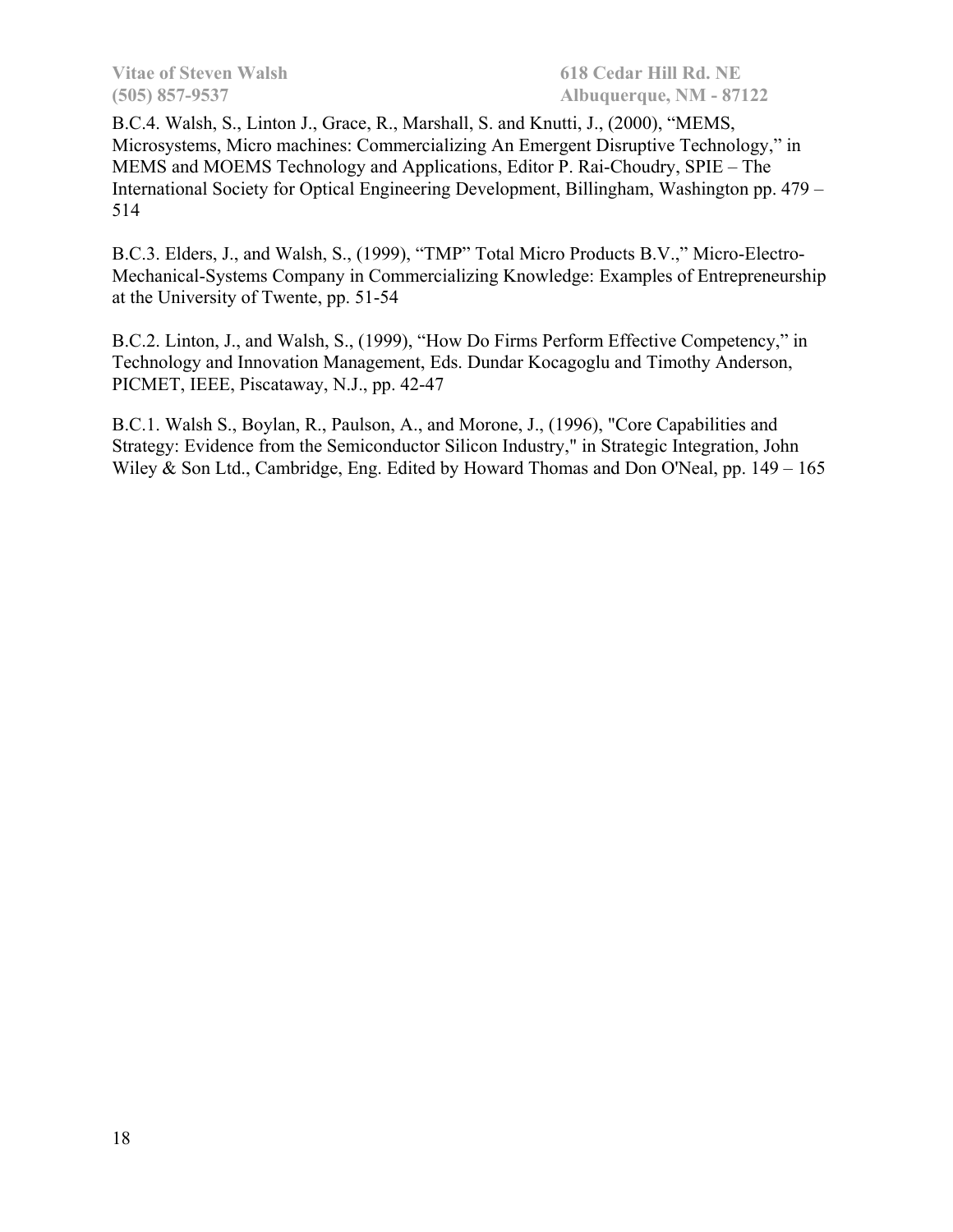# **PUBLICATIONS**

#### **REFFERED ACADEMIC JOURNALS**

A.J.58. Marinakis, Y., Harms, R., and Walsh, S.T., (2017), Monitoring Additive Manufacturing Clinical Trials, Translational Materials Research, On- line

A.J.57. Chavez, V.A., Stinnett, R., Tierney, R. and Walsh, S., (2016), The importance of the technologically able social innovators and entrepreneurs: A US National Laboratory Perspective, *Technological Forecasting and Social Change*, Technological forecasting and social change. 2017 Aug 1; V. 12, pp. 205-15.

A.J.56. Marinakis, Y., Harms, R., and Walsh, S.T., (2016), The Precautionary Principle: what is it, where did it come from, and how should we use it?, The Journal of International & Interdisciplinary Business Research, accepted

A.J.55. Harms, R., and Walsh S.T., (2015), An introduction to the field of Technology Entrepreneurship, Editorial to the Special Issue, *Creativity and innovation management*, *24*(4), pp. 552-557.

A.J.54. Harms, R., Marinakis, Y., and Walsh, S. T., (2015), Lean startup for materials ventures and other science-based ventures: under what conditions is it useful? Translational Materials Research, V. 2, N. 3, Aug. 28, 035001

A.J.53. Walsh, S. T., Marinakis, Y. D., and Boylan, R. (2015), Teaching case and teaching note systems equipment division at Ferrofluidics, *Technological Forecasting and Social Change*, *Volume 100*, *November 2015*, *Pages 29-38* 

A.J.52. Ratinho, T., Harms, R., and Walsh, S. (2015), Structuring the Technology Entrepreneurship publication landscape: Making sense out of chaos, *Technological Forecasting and Social Change*, *Volume 100*, *November 2015*, *Pages 168-175* 

A.J.51. Marinakis, Y.D., Harms, R., and Walsh, S.T., (2014), Zomeworks: design driven innovation, *Ivey Business Publishing*

A.J.50. Harms, R., Luck, F., Kraus, S., and Walsh, S., (2014). On the motivational drivers of gray entrepreneurship: An exploratory study, Technological Forecasting and Social Change, Volume 89, November 2014, pp. 358-365

A.J.49**.** Haak, R., Vora, G., Walsh, S. and White, C., (2014), "The Role of Economic Cluster Perspectives in Regional Economic Development," World Technopolis Review, (3), pp. 17-29

A.J.48. Gouvea, R., Montoya, M. and Walsh, S., (2013), "How the Corruption Quadruple Helix Affects BRIC: A Case Study of Corruption in Big Emerging Economies," Journal of Politics and Law, Vol. 6, No. 2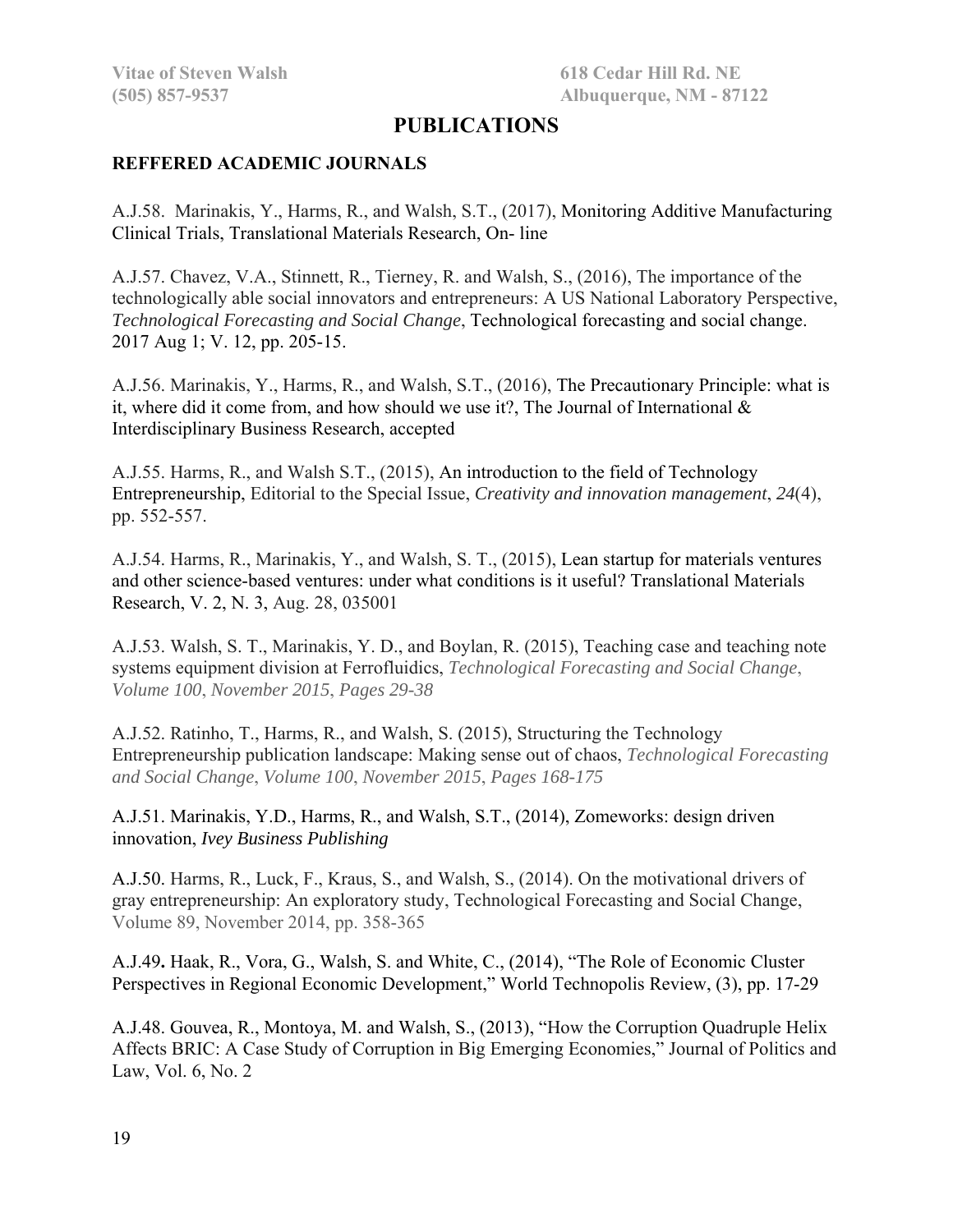A.J.47. Kirchhoff, B.A., Linton, J.D., and Walsh, S.T., (2013), "Neo-Marshellian Equilibrium versus Schumpeterian Creative Destruction: Its impact on Business Research and Economic Policy," Journal of Small Business Management, 51(2), pp. 159–166

A.J.46. Linton, J. D. and Walsh S. T., (2013), "Extracting Value from Learning Curves: integrating theory and practice," Creativity and Innovation Management Journal, Volume 22, Issue 1, March 2013, pp. 10–25

A.J.45. Walsh, S. T., and Groen, A. J., (2013), "Introduction to the Field of Creative Enterprise," Technological Forecasting and Social Change, Volume 80, Issue 2, February 2013, pp. 187-190

A.J.44. Linton, J. and Walsh, S.T. (2013), "The Effect of Technology on Learning during the Acquisition and Development of Competencies in Technology-Intensive Small Firms," *International Journal of Entrepreneurial Behavior & Research* 19, 2, pp. 165-186

A.J.43. Tierney, R., Hermina, W., and Walsh S.T., (2013), "The Pharmaceutical Technology Landscape: A new form of technology roadmapping," Technological Forecasting and Social Change, *Volume 80, Issue 2*, *February 2013*, *Pages 194-211* 

A.J.42. Linton, J. D., Tierney, R., Walsh, S.T., (2012), "What are Research Expectations? A Comparative Study of Different Academic Disciplines," Serials Review, Volume 38, Issue 4, December, pp. 228-234

A.J.41 Tierney, R., Groen, A. J., Harms R., Luizink, M., Hetherington, D., Stewart, H., Linton, J. D., Walsh, S. T., (2012), "Managing Highly Flexible Facilities: An Essential Complementary Asset at Risk," International Journal of Enterprise Behaviour and Research, Vol., 18, Issue 2, pp. 233-255

A.J.40. Gouvea, R., Linton, J. Montoya, M, and Walsh, S. (2012), "Emerging Technology and Ethics: A Race to the Top or a Race to the Bottom," Journal of Business Ethics, Vol. 109, Issue 4, pp. 553-567

A.J.39. Said, M.F., Adham, K.A., Abdullah, K. A., Hänninen, S. and Walsh, S.T., (2012), "Incubators and Government Policy for IT Industry and Regional Development in Emerging Economies," Asian Academy of Management Journal*,* Vol.17, Issue1, pp. 65-96

A.J.38. Allarakhia, M., Walsh, S.T. (2012), "Analyzing and Organizing Nanotechnology Development: Application of the Institutional Analysis Development Framework to Nanotechnology Consortia," Technovation, Volume 32, Issues 3–4, March–April, pp. 216-226

A.J.37. Linton, J.D., Tierney, R., Walsh, S.T., (2011) "Publish or Perish: How are Research and Reputation Related?" Serials Review*,* 37, Issue 4, pp. 244-257

A.J.36. Walsh, S., and Linton, J., (2011), "The Strategy-Technology Firm Fit Audit: A guide to opportunity assessment and selection," Technological Forecasting and Social Change, Vol. 78, Issue 2, February, pp.199-216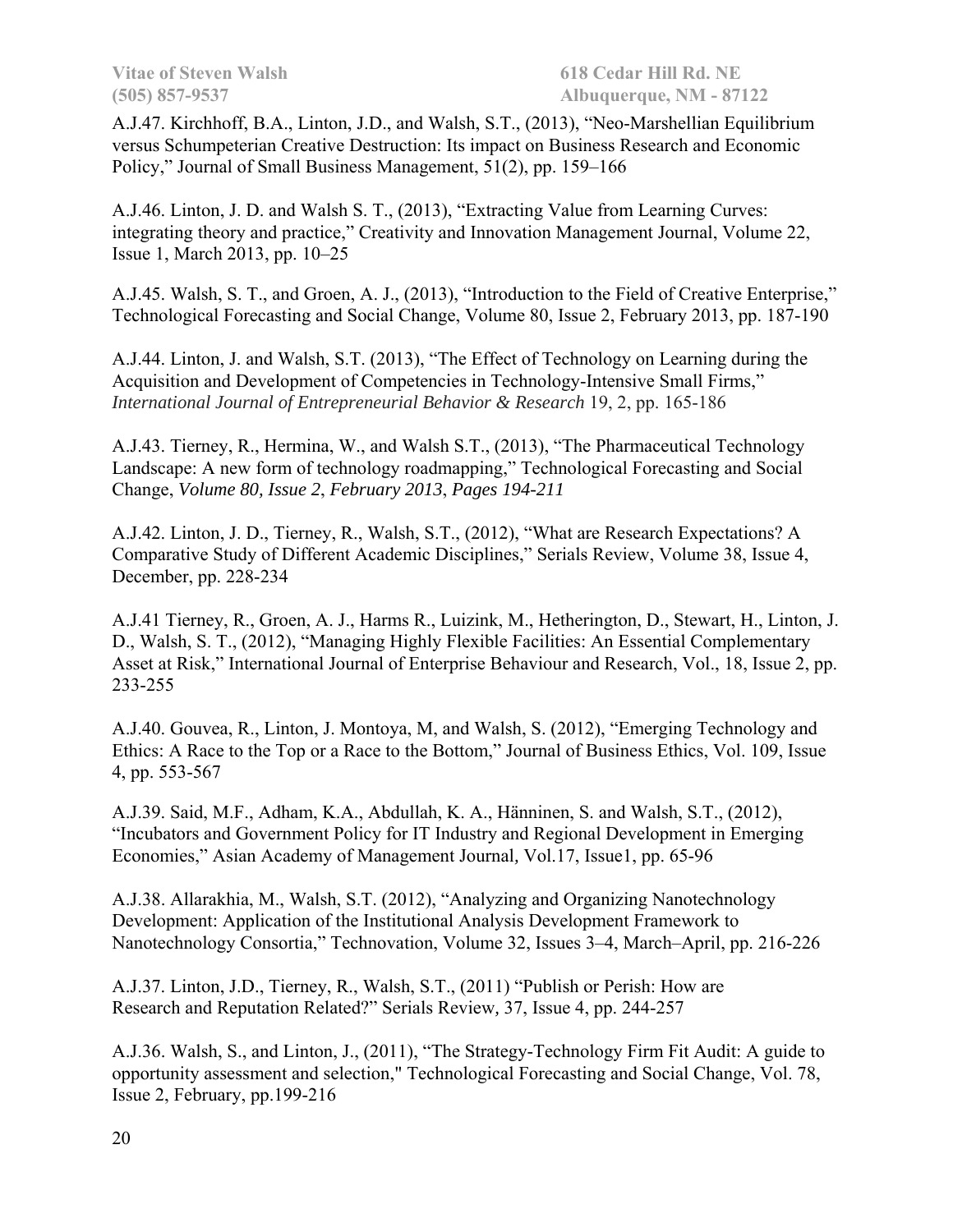A.J.35. Allarakhia, M., and Walsh, S.T. (2011), "Managing knowledge assets under conditions of radical change: The case of the pharmaceutical industry," Technovation, Vol. 31, Issues 2-3, February-March, pp. 105-117

A.J.34. Yanez, M. Tarek M. Khalil, Walsh S. T. (2010), "IAMOT and Education: Defining a Technology and Innovation Management (TIM) Body-of-Knowledge (BoK) for graduate education (TIM BoK)," Technovation, Volume 30, Issues 7-8, July-August, pp. 389-400

A.J.33. Cordero, R., Walsh, S., and Kirchhoff, B., (2009), "Organization technologies, AMT and competent workers: Exploring relationships with manufacturing performance," Journal of Manufacturing Technology Management, Vol. 20, I 3, pp. 298-31

A.J.32. Adham, K.A., Said, M.F., Hänninen, S., Walsh, S. (2009), "Innovation and entrepreneurship in Malaysian mobile-phone-applications industry: implications for technology intelligence," Int. J. Technological Intelligence and Planning, Vol. 5, no., pp. 36 - 54

A.J.31. Thukral, I., Von Ehr, J., Walsh, S., Greon, A., Van de Sijde, P., and Adham, K.A., (2008)**,** "Entrepreneurship, Emerging Technologies, Emerging Markets," International Small Business Journal; Vol. 26, pp. 101 - 116

A.J.30. Anson, S., Kautt, M., Walsh, S.T., Bittner, K., (2008), "Academic Infrastructure and Competence Centres for a potentially evolving Nano-manufacturing industry," International Journal of Technology Transfer and Commercialization, Vol. 7, No. 4, pp. 436-455

A.J.29. Linton, J. and Walsh, S. (2008), "A theory of innovation for process-based innovations such as nanotechnology," Technological Forecasting and Social Change Volume 75, Issue 5, June, pp. 583-594

A.J.28. Tierney, R. and Walsh, S. (2008), "A strategic model for firms who seek to embrace nano--manufacturing," International Journal of Technology Transfer and Commercialization, Volume 7, No. 2/3, pp. 171-182

A.J.27. Linton, J. D. and Walsh, S., (2008)**,** "Acceleration and Extension of Opportunity Recognition for Nanotechnologies and other emerging technologies," International Small Business Journal*,* Feb; Vol. 26, pp. 83 - 99

A.J.26. Kautt, M. Walsh, S. Bittner, K., (2007), "Global distribution of micro–nano technology and fabrication centers: A portfolio analysis approach," Technology Forecasting and Social Change, Vol. 74, pp.1697-1717

A.J.25. Kirchhoff, B., Newbert, S., and Walsh, S. (2007), "Defining the relationship among founding resources, strategies, and performance in technology intensive new ventures: Evidence from the semiconductor silicon industry," Journal of Small Business Management, Vol. 45, Issue 4, pp. 438-466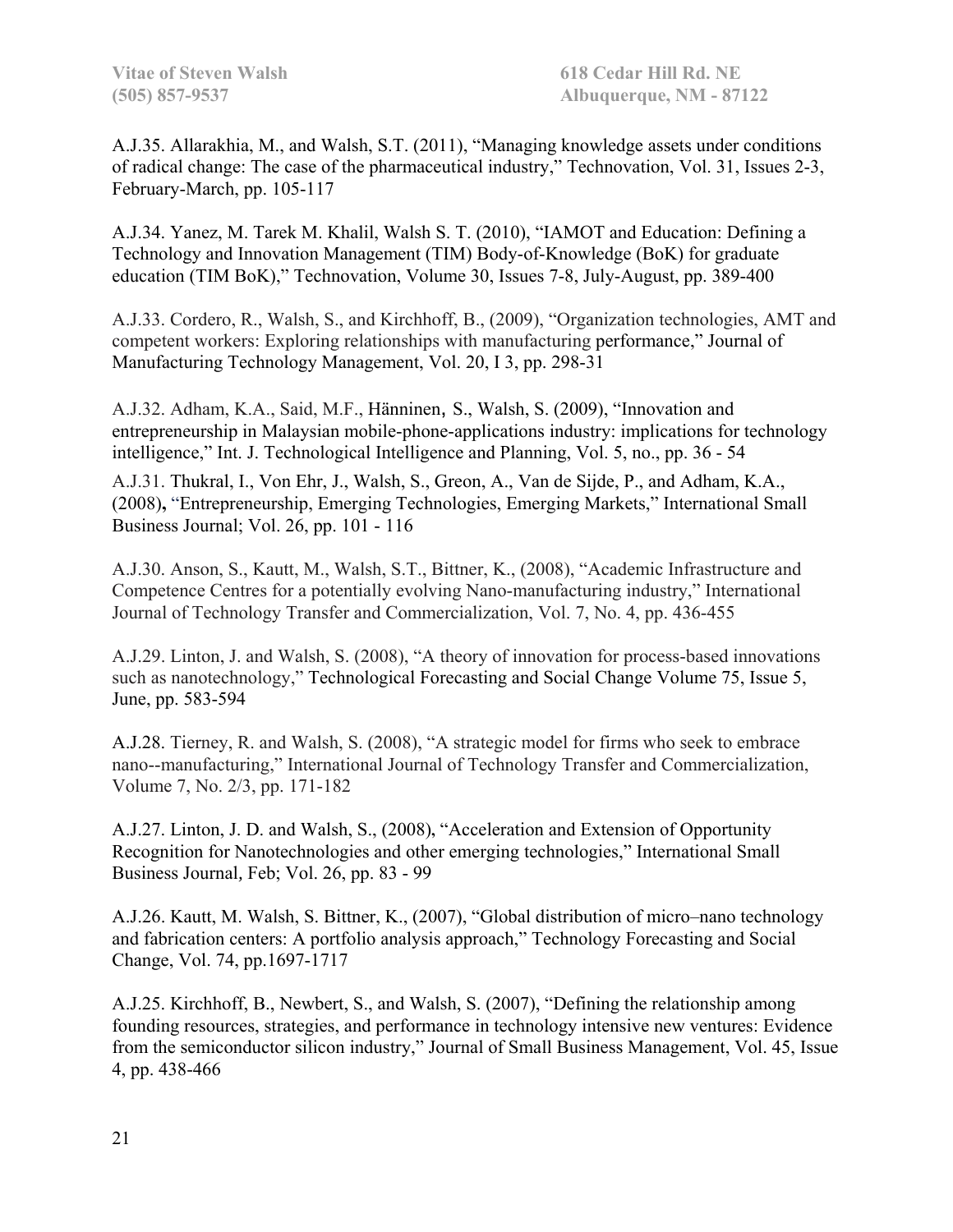A.J.24. Walsh, S., Scott, M. et all (2006),"Commercial importance of a unit cell: nanolithographic patenting trends for Microsystems, Microfabrication, and Microsystems," Journal of Microlithography, Microfabrication, and Microsystems (JM3), V.1, N.pp011014, pp. 1-6

A.J. 23 Walsh, S., Scott, M. et all (2006),"Commercial importance of a unit cell: nanolithographic patenting trends for Microsystems, Microfabrication, and Microsystems," Journal of Microlithography, Microfabrication, and Microsystems (JM3), V.1, N.pp011014, pp.1-6

A.J.22. Cordero, R., Walsh, S., Kirchhoff, B., (2005), **"**Motivating Performance in innovative manufacturing plants," Journal of High Technology Management Research, Volume 16, Number 5, pp. 89-99, 2005

A.J.21. Walsh, S., Boylan, R., McDermott, C., and Paulson, A., (2005), "The Semiconductor Silicon Industry Roadmap: Epochs driven by the Dynamics between Disruptive Technologies and Core Competencies," Technological Forecasting and Social Change, Vol. 72, No. 2, pp. 213- 236

A.J.20. Walsh, S., (2004), "Roadmapping a Disruptive Technology: A Case Study The Emerging Microsystems and Top-Down Nanosystems Industry," Technological Forecasting and Social Change, January 2004 vol. 71, issue 1, pp. 161-185

A.J.19. Linton, J. D. and Walsh, S., (2004)**,** "Integrating innovation and learning curve theory: an enabler for moving Nanotechnologies and other emerging process technologies into production," R&D Management, Volume 34, Number 5, pp. 513-522

A.J.18. Kassicieh, S., and Walsh, S., (2004), "Models of Disruptive Technology Commercialization," International Journal of Technology Transfer and Commercialization, Vol. 3, no. 4, 2004, pp. 187-198

A.J.17. Linton, J., and Walsh, S., (2003), "From Bench to Business," Nature of Materials Vol 2 May 2003, pp. 287-289

A.J.16. Walsh, S., Kirchhoff, B., Newbert, S., (2002), "Differentiating Market Strategies for disruptive technologies," IEEE transactions on Engineering Management, Vol. 49 no. 4 pp. 341 - 351

A.J.15. Kassicieh, S., Walsh, S. Cummings, J., McWhorter, P., Romig, A. and Williams, D., (2002), "Commercialization of Disruptive Technologies: Moving Discontinuous Innovations into Products," IEEE Transactions on Engineering Management, Vol. 49, no. 4, pp. 375-387

A.J.14. Linton, J., Walsh, S. and Moribito, J., (2002), "Analysis, Ranking, and Selection of R&D Projects in a Portfolio," R&D Management, Vol. 32, No. 2, pp139 – 148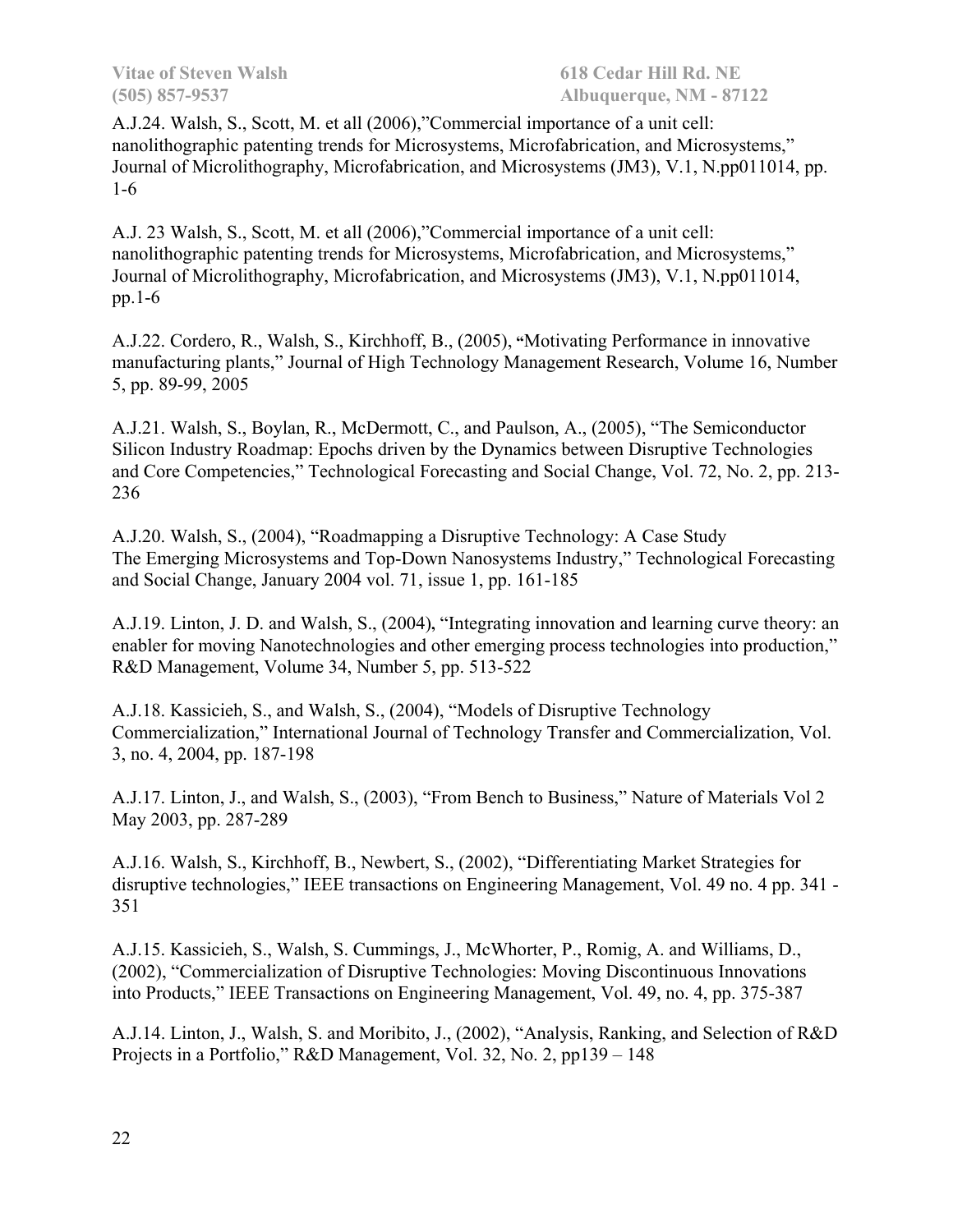A.J.13. Linton, J. and Walsh, S., (2002), "The Measurement of Technical Competencies," Journal of High Technology Management Research, Vol. 13, pp1-24

A.J.12. Walsh, S., Linton, J. Boylan, R. and Sylla, C., (2002), "The Evolution of Technology Management Practice in Developing Economies: Lessons from Northern China," International Journal of High Technology Management, Vol. 24 No. 2/3 pp. 311-328

A.J.11. Kirchhoff, B. and Walsh, S., (2002), "Technology Transfer for Government Labs to Entrepreneurs," Journal of Enterprise and Culture Vol. 10, issue no. 2,pp. 133-149

A.J.10. Kassicieh, S. K., Kirchhoff, B. A., McWhorter, P. J. and Walsh, S. T., (2002), "The Role of Small Firms in the Transfer of Disruptive Technologies," Technovation, vol. 22, pp. 667-674

A.J.9. Elders, J., Speiring, V. and Walsh S., (2001), "Microsystems Technology (MST) and MEMS Applications: An Overview," MRS Bulletin, Volume 26, Number 4, pp. 312 – 318

A.J.8. Walsh, S., (2001), "Portfolio Management for the Commercialization of Advanced Technologies," Engineering Management Journal, Vol. 13, Number 1, pp. 33-37

A.J.7. McDermott, C., Kang, H. and Walsh S., (2001), "A Framework for Technology Management in the Service Sector," Journal of IEEE Transaction on Engineering Management, Volume 48, Number 3, p. 333-341

A.J.6. Walsh, S., and Linton, J., (2001), "The Competence Pyramid: A Framework for Identifying and Analyzing Firm and Industry Competence," Technology Analysis & Strategic Management, Volume 13, No. 2, pp. 165-177

A.J.5. White, C., and Walsh, S., (2000), "Congress' Goal of Electronic Increasing Electronic Filing: An Assessment Based on the Technology Adoption Literature," Accounting Horizons, Vol. 14, No. 4, pp. 403-425

A.J.4. Walsh, S., and Linton, J., (2000), "Infrastructure for Emerging Markets Based on Discontinuous Innovations," Engineering Management Journal, Vol. 12, No. 2, pp. 23 –31

A.J.3. Walsh, S., Huzzy D., Burke, R. and Boylan, R., (1999), "Direct Foreign Manufacturing Investment Decisions for China," Engineering Management Journal, Vol. 11, No. 4, December 1999, pp. 31-39

A.J.2. Walsh, S., Burke, R., Boylan, R., Knoth, W., and Simons G., (1998), "Strategic Evolutions among International Enterprises in China," Journal of Business, Amherst, Mass., pp. 1-13

A.J.1. Walsh, S., Boylan, R., Carr W., Warrington, R., and Elders J., (1996), "The Strategic Development of HARM Manufacturing Technologies," Vol. 2, Microsystems Technologies, pp. 119-125Springer -Verlag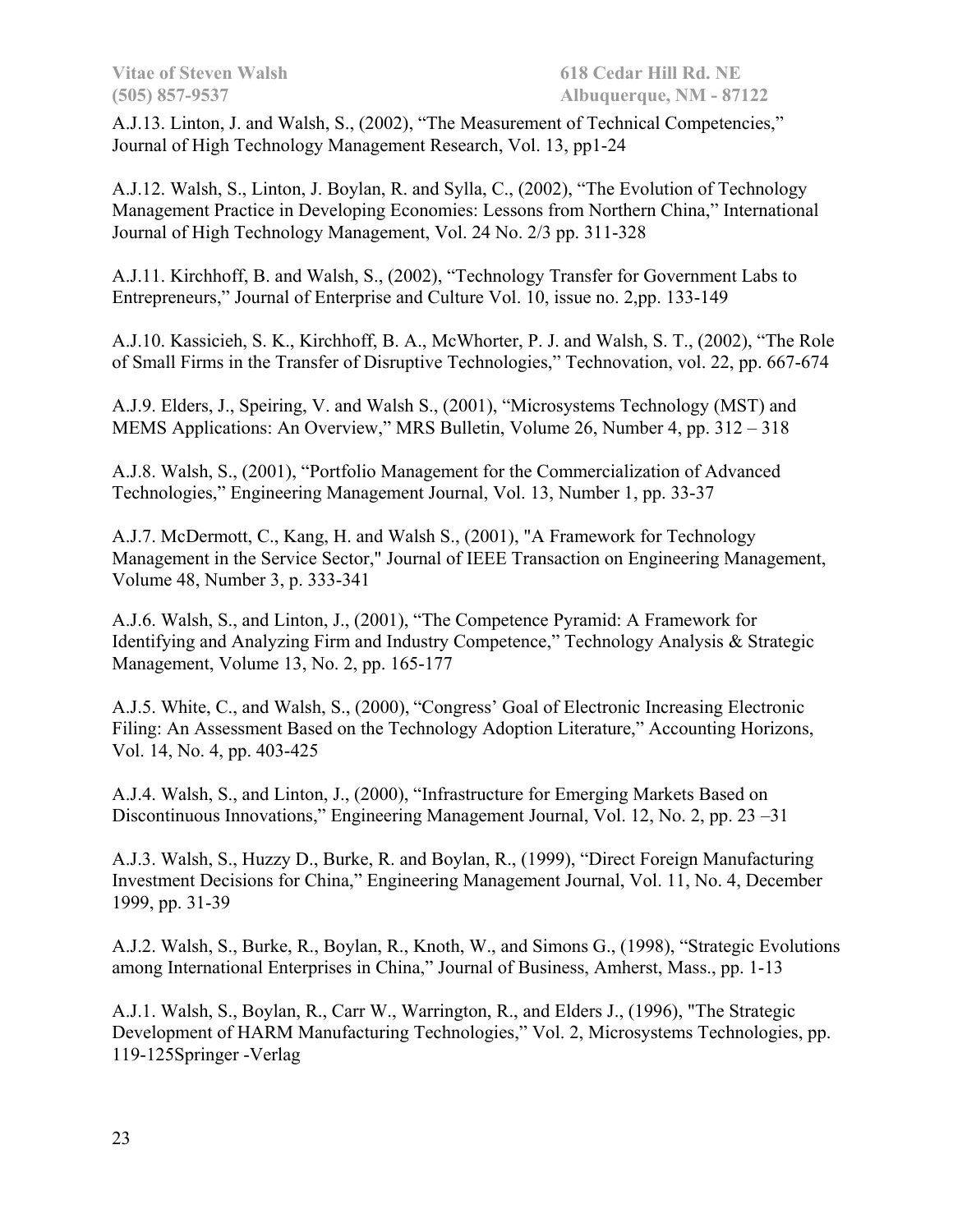# **PUBLICATIONS**

#### **ACADEMIC JOURNAL ARTICLES, REFERRED EDITORALS OR INVITED**

A.J.I.20. Cooper, C., Greenberg, A. and Walsh, S., 2015. Critical analysis "Abundance: The Future is better than you think" for use as MOT text book. *Technological forecasting and social change*, *100*, pages 78-79.

A.J.I.19. Berg, D., Mani, H. S., Marinakis, Y. G., Tierney, R., and Walsh, S. (2015), An introduction to Management of Technology pedagogy (andragogy), *Technological Forecasting and Social Change*, vol. 100, pages 1-4

A.J.I.18. Gerald E. Hills, Judith J. Kirchhoff, Steven T. Walsh, Zoltan J. Acs, Robert H. Brockhaus, Thomas C. Dandridge, William J. Dennis Jr., Patricia G. Greene, Bruce D. Phillips, George Solomon. (2013), Lifetime model of achievement in academia: Reflections on Bruce A. Kirchhoff's legacy, Technovation, *Volume 33, Issues 8–9*, *August–September 2013*, *Pages 249- 254*

A.J.I.17. Walsh S.T. (2013), Reinventing Fire: Bold Business Solutions for the New Energy Era, Technological Forecasting and Social Change, *Volume 80, Issue 3*, *March 2013*, *Pages 556-558*

A.J.I.16. Dekkers, R., and Walsh, S.T., (2013), A critical review of "Service Systems Management and Engineering: Creating Strategic Differentiation and Operational Excellence by C.M. Chang, Technological Forecasting and Social Change, *Volume 80, Issue 5*, *June 2013*, *Pages 1028-1029*

A.J.I.15. Walsh S.T., and Groen A.J., (2013), "Introduction to the Field of Emerging Technology Management," Creativity and Innovation Management Journal, Volume 22, Issue 1, March 2013, Pages: 1–5

A.J.I.14. Mangematin, V., and Walsh S., (2012), "The future of nanotechnologies," Technovation, Volume 32, Issues 3–4, March–April, Pages 157-160

A.I.J.13. Walsh, S. T., and Linton, J. D., (2012), "An Introduction to the field of Nanotechnology Ethics and Policy," Journal of Business Ethics," 109, (4) pp. 547-549

A.J.12. Harms, R., Walsh, S. T., Groen, A., (2012), "The Strategic Entrepreneurship process, new avenues for research," International Journal of Entrepreneurial Behavior and Research, Vol. 18, No. 2, pp. 132-136

A.J.11. Walsh, S. T., Groen, A. (2010) "World Problems, Emerging Technologies, Social Entrepreneurship, and Creative Enterprise," Technological Forecasting and Social Change *, Volume 77, Issue 5*, *June 2010*, *Page 835*

A.J.I.10. Walsh S., (2009), "Forward for Overissel Success Stories," University of Twente, Enschede, Netherlands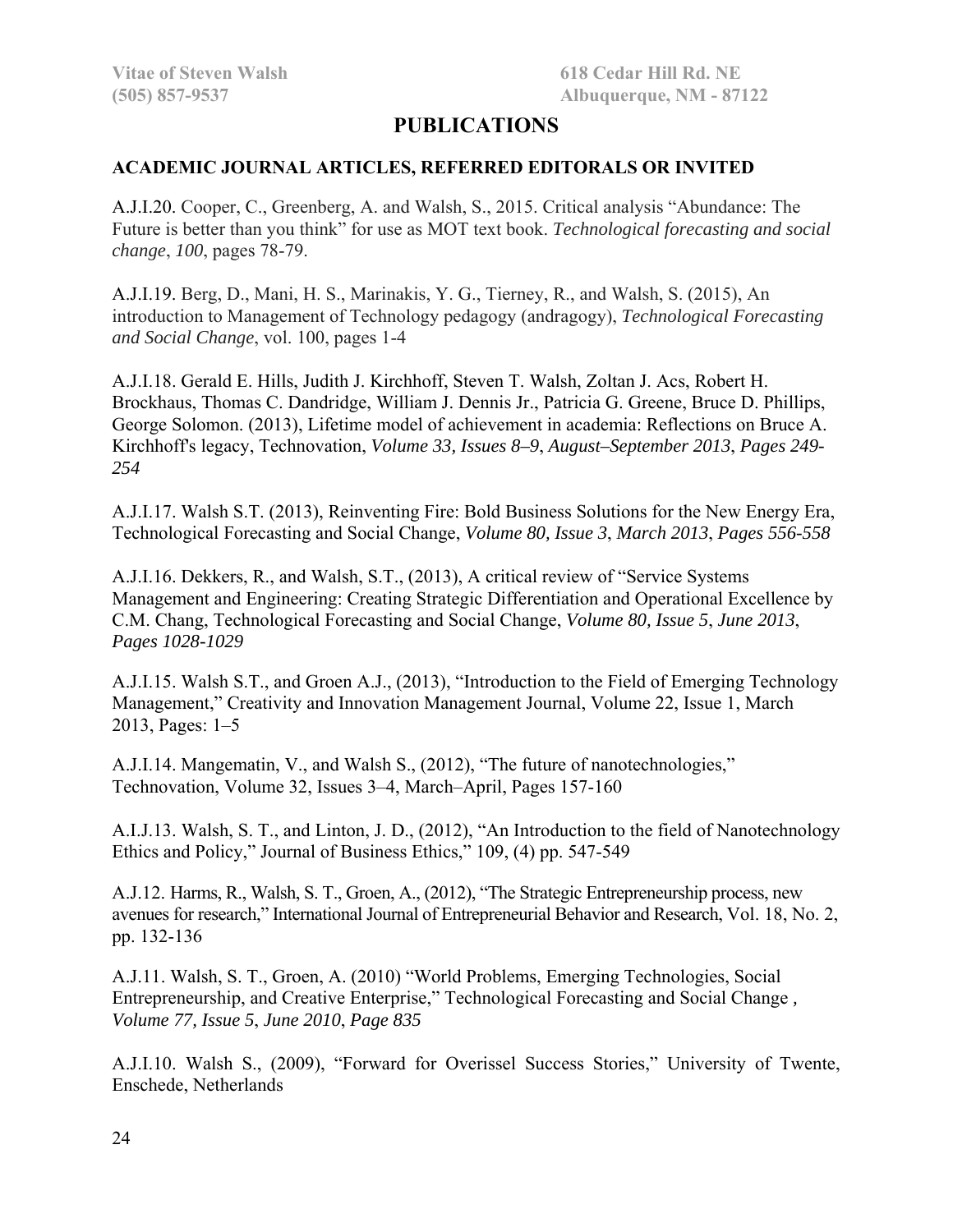A.J.1.9. Walsh, S., (2009), "Forward "Road mapping Emergent Technologies; Planning for the Future," authored by for Tolfree, D and Smith, A., Trubador pp. 300

A.J.I.8. Groen, A., Van Der Sijde, P., and Walsh, S., (2008), "Entrepreneurship's Role in Commercializing Disruptive Technologies," International Small Business Journal, Vol. 26:, pp.  $5 - 7.$ 

A.J.I.7. Eijkel, K., Groen, A. Walsh, S., (2007), "Introduction to the section "Nanotechnology Policy," Technological Forecasting and Social Change, Vol. 74, pp. 1631-1633

A.J.I.6. Linton J. D.; Walsh S. T, (2004), "Road mapping: from sustaining to disruptive technologies," Technological Forecasting and Social Change, vol. 71, issue. 1, pp. 1-3

A.J.I.5. Walsh, S., Eijkel, K et al., (2006), "Nanopatterning: Commercial and Technological Promise," Vol. 1, 011001 pp.1-6, Journal of Microlithography, Microfabrication, and Microsystems (JM3)

A.J.I.4. Walsh, S. Boylan R., Simmons, G. and Tan, A., (2003), "Stakeholder Value Creation in Knowledge Intensive Areas", Estratégica, São Paulo

A.J.I.3. Myers, D., Sumpter, C., Kirchhoff, B. and Walsh S., (2002), "A Practitioners View Evolutionary Stages of Disruptive Technologies," Vol. 49, no. 4, pp. 322 – 329

A.J.I.2. Kassicieh, S., Kirchhoff, B., and Walsh, S. (2002), "An Introduction to the special cluster on the Commercialization of Disruptive technologies and Discontinuous Innovation," IEEE Transactions on Engineering Management, Vol. 49, no. 4, pp. 319 -321

A.J.I.1. Linton, J. D., and Walsh, S., (2001), "Issues in R&D Management," Editor's Corner, Engineering Management Journal, Vol. 13, Number 1, pp. 2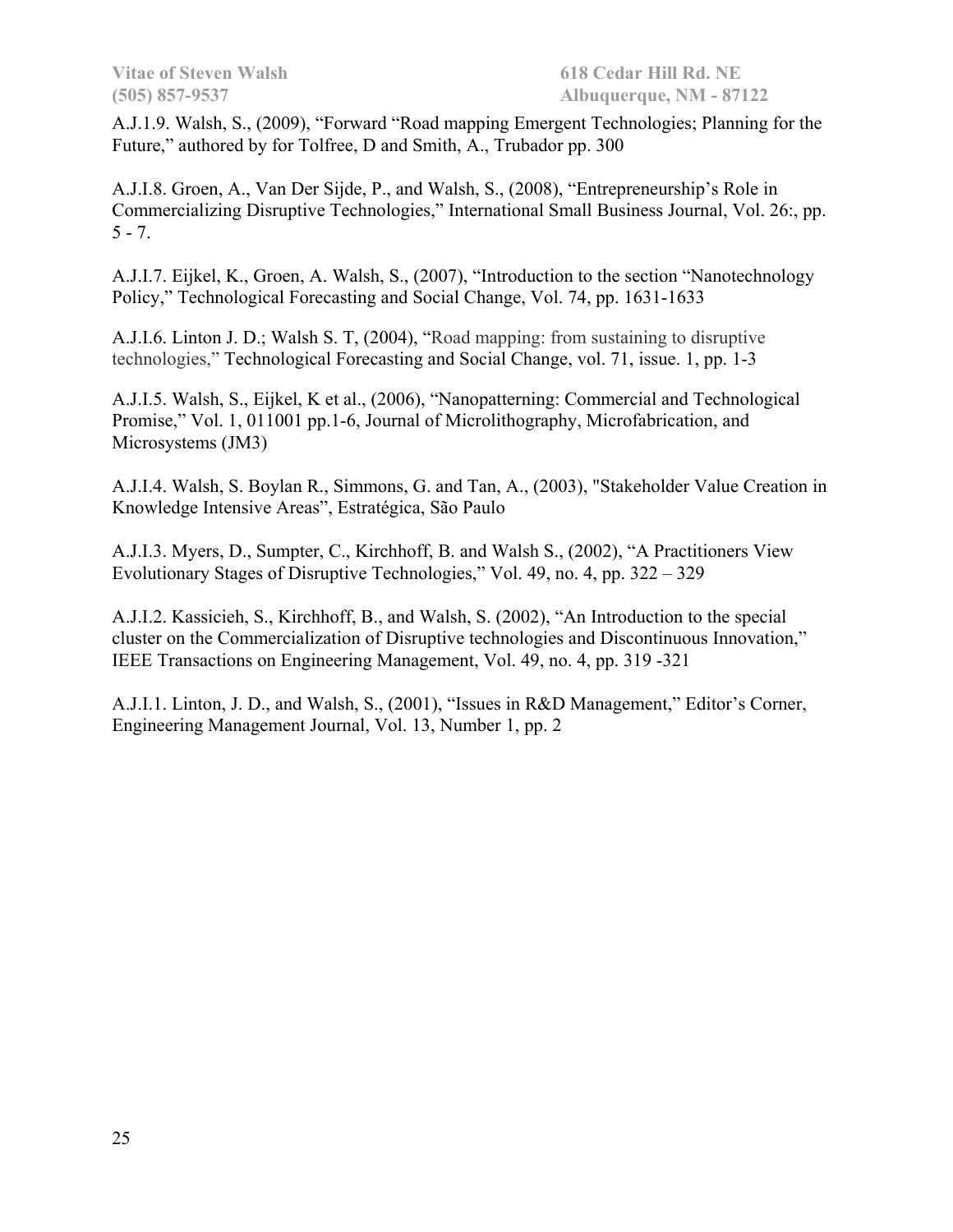# **PUBLICATIONS**

#### **PROFESSIONAL JOURNALS**

P.J. 70. Ahluwalia, S., Mahto, R., and Walsh, S., (2016), The times they are changing: Changes in Venture Funding and what it means for early stage emerging technology firms, Commercial Micro Manufacturing International, Commercialization Corner, November issue

P.J.69. Giasolli, R., Kolkman, R., Marinakis, Y., and Walsh, S., (2016), Emerging Additive Manufacturing and Nanotechnology can embrace Lean Startup techniques, Commercial Micro Manufacturing International, Commercialization Corner, October issue

P.J.68. Nijenhuis, N., Harms, R., and Walsh S.T., (2016), Flighty Solutions?: Unmanned aerial vehicles, small tech and the future, Commercial Micro Manufacturing International, Commercialization Corner, www.cmmmagazine.com/...**walsh**.../flighty-solutions-unmannedaerial- vehicles-small-tech-and-th/

P.J.67. Spiering, V., Haak, R. and Walsh, S., (2016), Small Tech Based Gas Chromatograph Systems are Meeting the Manufacturing 4.0 Challenges or Fast Gas Composition Analysis for Online Industrial Applications,

http://www.cmmmagazine.com/micromanufacturing/electronics/small-tech-based-gaschromatograph-systems-are-meeting-the-m/

P.J. 66. Peter, J., and Walsh, S.T., (2016), Commercializing Emerging Technologies with a Potential to Redefine Markets, Volume 9, Issue 1, Commercial Micro Manufacturing International, Commercialization Corner, http://www.cmmmagazine.com/cmm-articles/stevewalsh-blog/commercialising-emerging-technologies-with-a-potential-to-re/

P.J. 65. Gazquez, G., Harms, R., and Walsh, S.T., (2015), Nanofibers and Commercialization Volume 8, Issue 6, Commercial Micro Manufacturing International, Commercialization Corner

P.J.64. Rivas, D., Verhagen, B., Walsh, S. (2015), Complementary techniques required for 21<sup>st</sup> century additive manufacturing, Commercial Micro Manufacturing International, Commercialization Corner, Volume 8, Issue 3

P.J.63., Thukral, I., Haak. R., Marinakis, Y., and Walsh, S. T., A Trillion Sensor System, Commercial Micro Manufacturing International, Commercialization Corner, Volume 8, Issue 2

P.J.62. van Hoeve, Wm. Ad Walsh, S. (2015), A Sound motive for Personalized mass customization in Healthcare, Volume 8 issue 5, Commercial Micro Manufacturing International, Commercialization Corner,

P.J.61. Marinakis Y. and Walsh S., (2015), 21<sup>st</sup> century Emerging Technology Product Innovation, Volume 8 issue 4, Commercial Micro Manufacturing International, Commercialization Corner, http://flickread.com/edition/html/index.php?pdf=55cc5aceb440d#8 pp. 47-48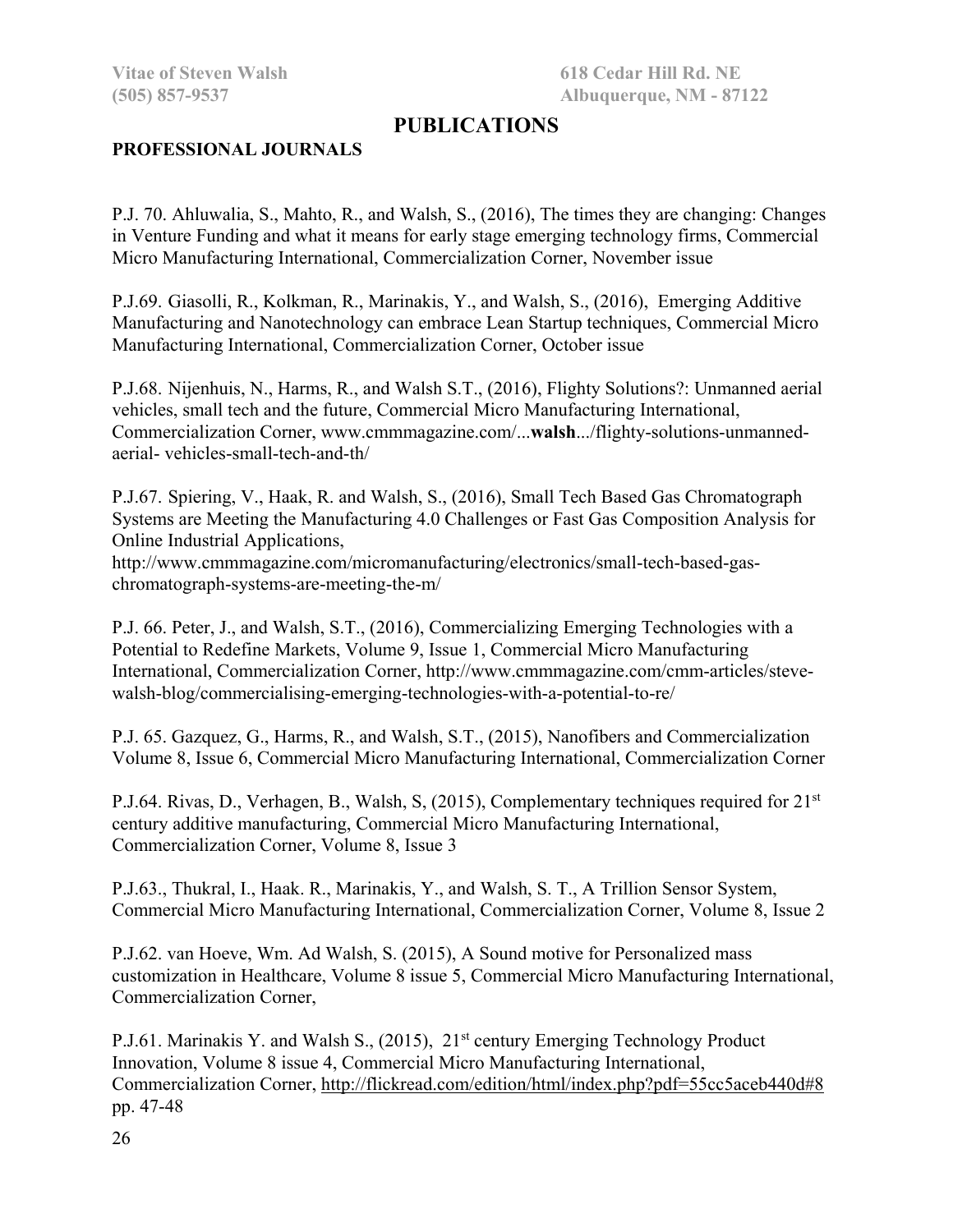P.J.60. Grace R. and Walsh, S. (2015), Technological Roadmapping, A Critical Element to Successful MEMS Commercialization, Volume 8 issue 4, Commercial Micro Manufacturing International, http://flickread.com/edition/html/index.php?pdf=55cc5aceb440d#8, pp. 38-42

P.J.59. Burke, G., Walsh S.T., (2014), The emergence and evolution of small technology manufacturing infrastructure, Commercial Micro Manufacturing International

P.J.58. Engbersen, J., Di Biase, D., Saini, S., and Walsh S.T. (2014), The next generation nanotechnology based drug delivery, Commercial Micro Manufacturing International

P.J.57. Vulto, P., Joore, J. and Walsh, S. (2014*),* Utilizing the 3D aspects of Microarray technologies, August 28<sup>th</sup>, Commercial Micro Manufacturing International, http://www.cmmmagazine.com/blogs/steve-walshs-column/utilising-the-3d-aspects-of-microarray-technologies/

P.J.56. Hoeve, W., Vinke, B and Walsh S. (2014), So you want a sound diagnosis. June 5<sup>th</sup>, Commercial Micro Manufacturing International, http://www.cmmmagazine.com/blogs/stevewalshs-column/so-you-want-a-sound-diagnosis%3F/

P.J.55. Solzbacher, F., and Walsh, S. (2014), A View toward Personalized medicine, April 15<sup>th</sup>, Commercial Micro Manufacturing International, http://www.cmmmagazine.com/blogs/stevewalshs-column/a-view-towards-personalised-medicine/

P.J.54. Chavez, V., Curran, S., Liao, K.S., Tierney, R., and Walsh, S. (2013), Nanocoatings Technology for Mass Market: How Small Firms are Embracing this Marketplace, October 7<sup>th</sup>, Commercial Micro Manufacturing International, http://www.cmmmagazine.com/blogs/stevewalshs-column/nanocoatings-technology-for-mass-market%3A-how-small-firms-are/

P.J.53. Quintana, R. and Walsh, S., (2013), New Thoughts in Early Stage Venturing, Commercial Micro Manufacturing International, http://www.cmmmagazine.com/blogs/stevewalshs-column/new-thoughts-in-early-stage-venturing/July 2013

P.J. 52. Van Herren, H., and Walsh S.T. (2013), Commercial Small Technology Trends in Iran, Commercial Micro Manufacturing International**,** June 2013, http://www.cmmmagazine.com/blogs/steve-walshs-column/commercial-small-technologytrends-in-iran/

P.J. 51. Alley, N., Curran, S., Liao, K.S., Marinakis, Y., and Walsh, S. (2013), Nanotechnology and Solar Cells: the Industry Goes Organic, Commercial Micro Manufacturing International**,**  April 2013, http://www.cmmmagazine.com/blogs/steve-walshs-column/nanotechnology-andsolar-cells%3A-the-industry-goes-organic/

P.J. 50. Luizink, M., and Walsh, S. (2013), The High Tech Factory: the Next Generation in Nurturing Small Tech Enterprises, January 2013, Commercial Micro Manufacturing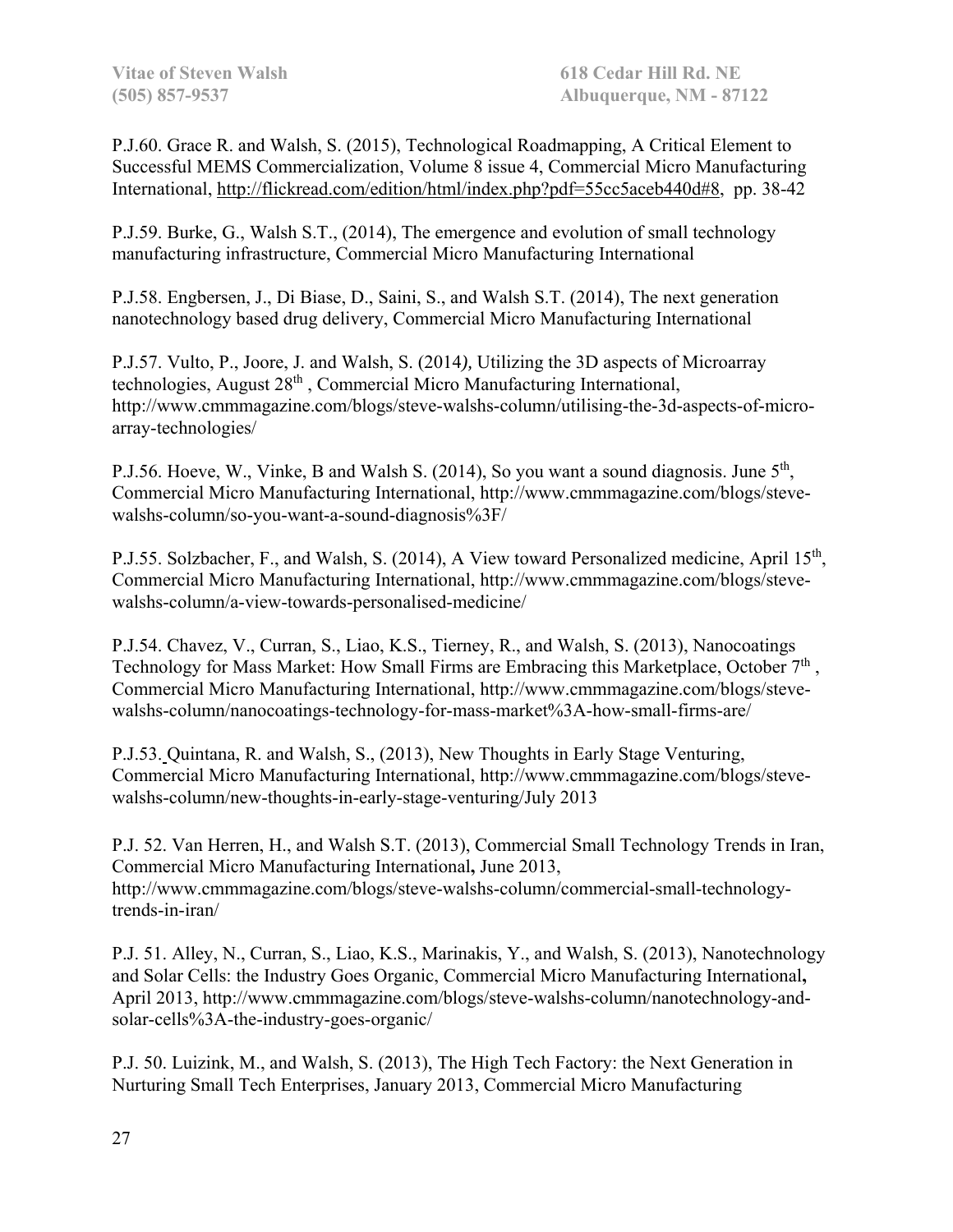International, http://www.cmmmagazine.com/blogs/steve-walshs-column/the-high-techfactory%3A-the-next-generation-in-nurturing-small-tech-enterprises/

P.J. 49. Tierney, R., Tolfree, D., and Walsh S., (2012), How Drivers are Enabling the Use of MEMS and Nano Technology in Biotechnology, (December 2012 not in last year's annual review), Commercial Micro Manufacturing International, http://www.cmmmagazine.com/blogs/steve-walshs-column/how-drivers-are-enabling-the-useof-mems-and-nano-technology-in-biotechnology/

P.J.48. Haak, R. and Walsh S. (2012), "Commercial MEMS Foundries Trends in Asia," pp 48- 49, Commercial Micro Manufacturing International, Vol. 5, Issue 5, September, Commercialization Corner, Digital edition: http://viewer.zmags.com/publication/731c936d#/731c936d/97

P.J.47. Eijkel, K., Rogers, G., and Walsh S., (2012), "The State of Small Tech Based Startups, Commercial Micro Manufacturing International," Vol. 5, Issue 4, August, Commercialization Corner p. 50, Digital edition: http://viewer.zmags.com/publication/5e3fa369#/5e3fa369/79

P.J.46. Neuy, C., Saile, V., and Walsh S., (2012), "Small Tech Economic Development — MicroTEC Südwest Cluster Germany, Commercial Micro Manufacturing International," Vol. 5, Issue 3, June, Commercialization Corner, pp. 42-43, Digital edition: http://viewer.zmags.com/publication/5aebab68#/5aebab68/75

P.J.45. Lakkaraju, S., Perry, S., and Walsh, S., (2012), "Enabling the Commercial Renaissance of Small Technology through Manufacturing Development and Engineering," Commercial Micro Manufacturing International, Volume 5, Issue 2, April, Commercialization Corner, pp. 42- 43, Digital edition: http://viewer.zmags.com/publication/f1bc9eaa#/f1bc9eaa/121

P.J.44. Bijl, D. and Walsh, S., (2012), "Atomic Force Microscopy; New Opportunities Leveraging AFM Tip Capabilities," Commercial Micro Manufacturing North America, Volume 5, Issue 1, February, Commercialization Corner, pp. 39-40, Digital edition: http://viewer.zmags.com/publication/85a598f9#/85a598f9/17

P.J.43. Bryzek, J., and Walsh S. (2011), "MEMS "Inside the Tornado"; Real Job and Wealth Creation for the Second Decade of the 21st Century," Commercial Micro Manufacturing North America, Volume 4, Issue 8, December, Commercialization Corner, pp. 25-27 Digital edition: http://viewer.zmags.com/publication/54ac1a62#/54ac1a62/20

P.J.42. Giasolli, R., and Walsh, S. (2011), "Trends in MEMS and Nano Technology Commercialization, Commercial Micro Manufacturing North America," Volume 4, Issue 7 November, Commercialization Corner, pp. 63-64, Digital edition: http://viewer.zmags.com/publication/255310a7#/255310a7/46

P.J.41. Walsh, S. T., (2011), "Profiting from Unintended Innovations," IQT quarterly Vol.2, no. 3, Winter 2011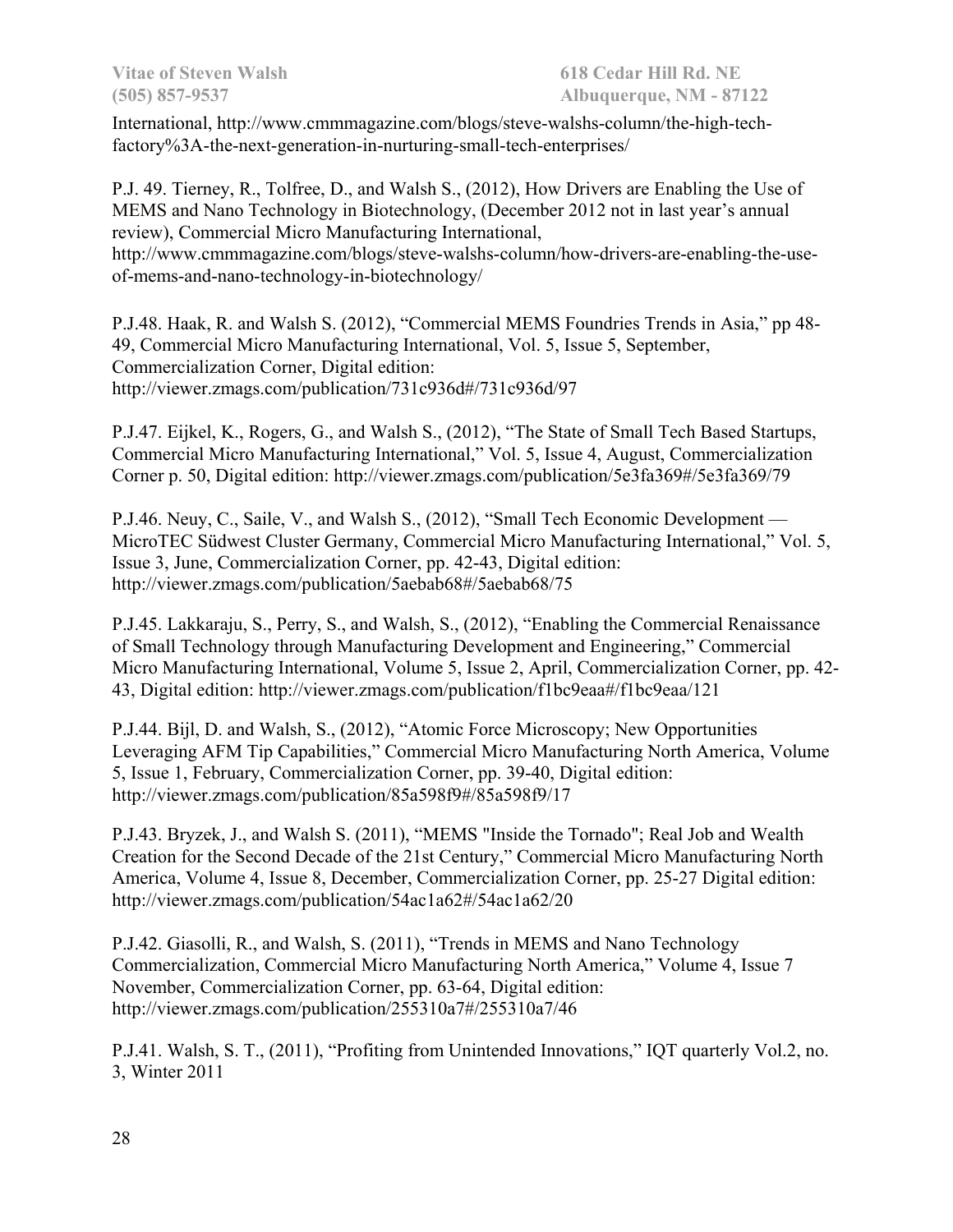P.J.40. Walsh, S., Saile V., and Holger, M., (2005), "German perspective on technology transfer," Commercialization Corner a column in Micro / Nano magazine –a Cahners Publication from the Editors of R&D magazine, February, Vol. 10, No 2, pp.14

P.J.39. Walsh, S., Bryant, S., and Haak, R., (2004), "Enabling Technologies Faces Challenge in Market Research," Commercialization Corner a column in Micro / Nano magazine –a Cahners Publication from the Editors of R&D magazine, December, Vol. 9, No12, pp.14

P.J.38. Walsh, S., and Elders, J., (2004), "Versatile Top- Down Basic Toolset," Commercialization Corner a column in Micro / Nano magazine –a Cahners Publication from the Editors of R&D magazine, May, Vol. 9, No. 5, pp. 20

P.J.37. Walsh, S., (2004), "Is Now a Good Time for a MEMS Based Start-up?" Commercialization Corner a column in Micro / Nano magazine –a Cahners Publication from the Editors of R&D magazine, April, Vol. 9, No. 4, pp. 20

P.J.36. Walsh, S., and Elders, J., (2004), "How do Micro and Nano Companies Compare?" Commercialization Corner a column in Micro / Nano magazine –a Cahners Publication from the Editors of R&D magazine, March, Vol. 9, No. 3, pp. 20

P.J.35. Rahaal, N., Case, R., and Walsh, S., (2004), "RF MEMS Appeal," Commercialization Corner a column in Micromachine Devices –a Cahners Publication from the Editors of R&D magazine, January, Vol. 9, No. 1, pp. 16

P.J.34. Alexia, B., Case, R., Kirch, D. and Walsh, S., (2003), "Is RF MEMS the Next Killer Application Set" MEMS Government funding – a review of current efforts," Commercialization Corner a column in Micromachine Devices –a Cahners Publication from the Editors of R&D magazine, December, Vol. 8, No. 12, pp. 16

P.J.33. Giasolli, R., and Walsh, S., (2003), "Tech Education program efforts in New Mexico," Commercialization Corner a column in Micromachine Devices –a Cahners Publication from the Editors of R&D magazine, November, Vol. 8, No. 11, pp. 18

P.J.32. Rahal, N., Walsh, S., and Walsh, D., (2003),"MEMS Government funding – a review of current efforts," Commercialization Corner a column in Micromachine Devices –a Cahners Publication from the Editors of R&D magazine, October, Vol. 8, No. 10, pp. 18

P.J.31. Walsh, S., and Elders, J., (2003), "An Entrepreneurial Odyssey: From Microsystems Start-up to Corporate SBU and back again," Commercialization Corner a column in Micromachine Devices –a Cahners Publication from the Editors of R&D magazine, September, Vol. 8, No. 9, pp. 19

P.J.30. Walsh, S., and Varma, S. (2003), "5 models Bring Economic Development through Clustering," Commercialization Corner a column in Micromachine Devices –a Cahners Publication from the Editors of R&D magazine, August, Vol. 8, No. 8, pp. 16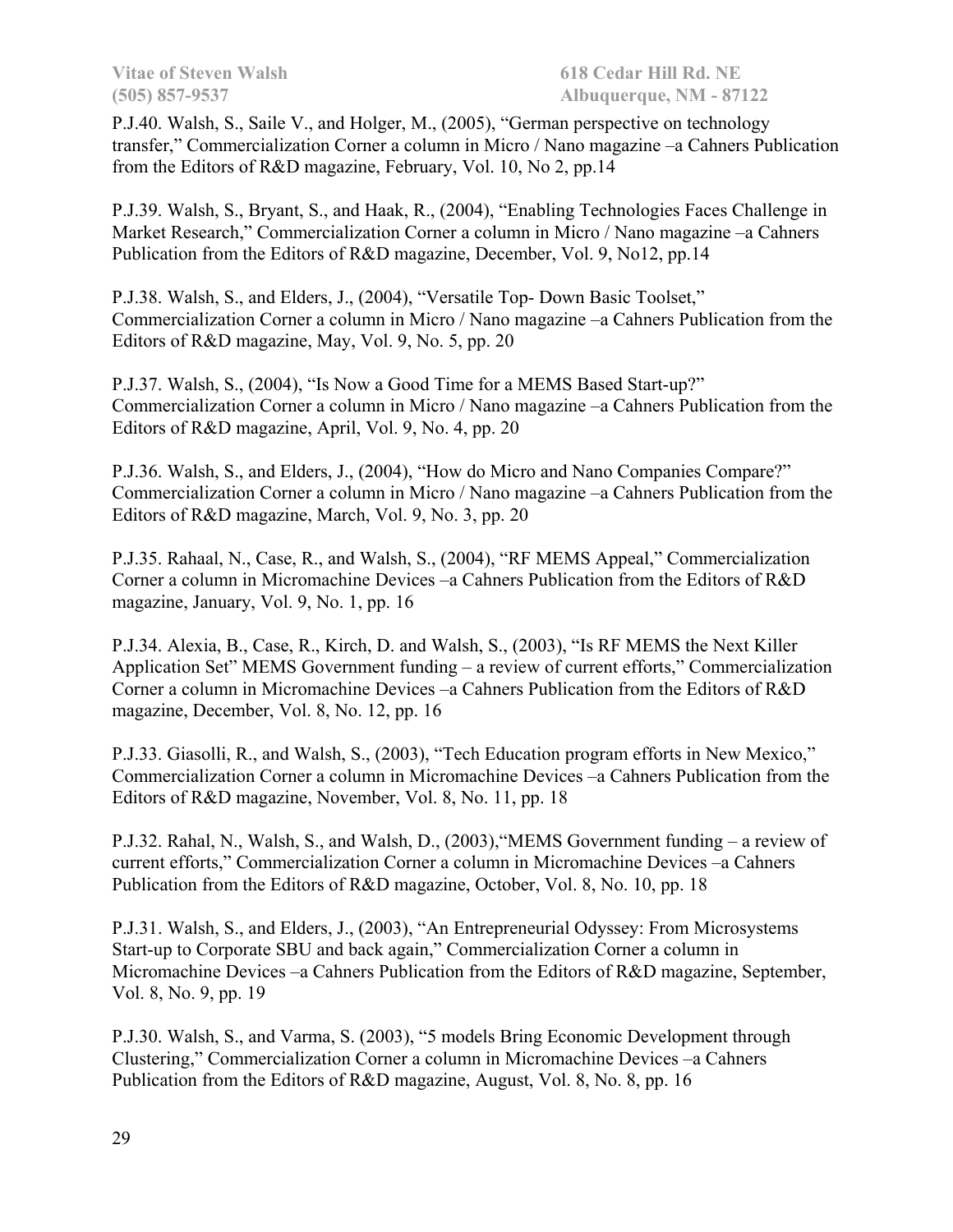P.J.29. Walsh, S., Elders, J., and Wylde, J., (2003), "International Microsystems Roadmap," Commercialization Corner a column in Micromachine Devices –a Cahners Publication from the Editors of R&D magazine, July, Vol. 8, No. 7, pp. 18

P.J.28. Walsh, S., and Bryant, S., (2003), "Selecting a Strategic Partner," Commercialization Corner a column in Micromachine Devices –a Cahners Publication from the Editors of R&D magazine, June, Vol. 8, No. 6, pp. 12

P.J.27. Walsh, S., Elders, J., and Kirchhoff, B., (2003), "Equity Challenge for Start-ups," Commercialization Corner a column in Micromachine Devices –a Cahners Publication from the Editors of R&D magazine, May, Vol. 8, No. 5, pp. 14

P.J.26. Monk, D., Bishop, O., and Walsh, S., (2003), "Tends in MEMS packaging and Assembly," Commercialization Corner a column in Micromachine Devices –a Cahners Publication the Editors of R&D magazine April, Vol. 8, No. 4, pp. 1-2

P.J.25. Walsh, S., Yun, W. and Zhou, Z., (2003),"MEMS and NEMS in Mainland China," Commercialization Corner a column in Micromachine Devices –a Cahners Publication from the Editors of R&D magazine, March, Vol. 8, No. 3, pp. 1-2

P.J.24. Scott, M., and Walsh, S., (2003), "Promise & Problems of MEMS and NanoSystems Unit Cell," Commercialization Corner a column in Micromachine Devices –a Cahners Publication from the Editors of R&D magazine, February, Vol. 8, No. 2, pp. 8

P.J.23. Walsh, S. and Eikel, K., (2002), "Towards a commercial definition of Nanotechnology," Commercialization Corner a column in Micromachine Devices –a Cahners Publication from the Editors of R&D magazine, December, Vol. 7, No. 12, pp. 6-8

P.J.22. Walsh, S., and Brown, J., (2002), "If only Monet had a SEM or MEMS as Objected' Art," Commercialization Corner a column in Micromachine Devices –a Cahners Publication from the Editors of R&D magazine, October, Vol. 7, No. 10, pp. 14

P.J.21. Beugelsdijk, T., Varma, S., Tolfree, D., and Walsh, S., (2002), "BioMEMS a View from the Roadmap," Commercialization Corner a column in Micromachine Devices –a Cahners Publication from the Editors of R&D magazine, September, Vol. 7, No. 9, pp. 10

P.J.20. Walsh, S., Arney, S., and Hartley, F., (2002), "Test Issues affect Microsystems Commercialization," Commercialization Corner a column in Micromachine Devices –a Cahners Publication from the Editors of R&D magazine, August, Vol. 8, No. 8, pp. 1-2

P.J.19. Walsh, S., Ayon, A., and White, C., (2002), "Use Cost Models for Strategic Advantage," Commercialization Corner a column in Micromachine Devices –a Cahners Publication from the Editors of R&D magazine, July, Vol. 7, No. 7, pp. 10

P.J.18. Walsh, S., Smith, J., and Jakubczak, J., (2002), "Consider IC and Potentially IC compatible Microsystems manufacturing," Commercialization Corner a column in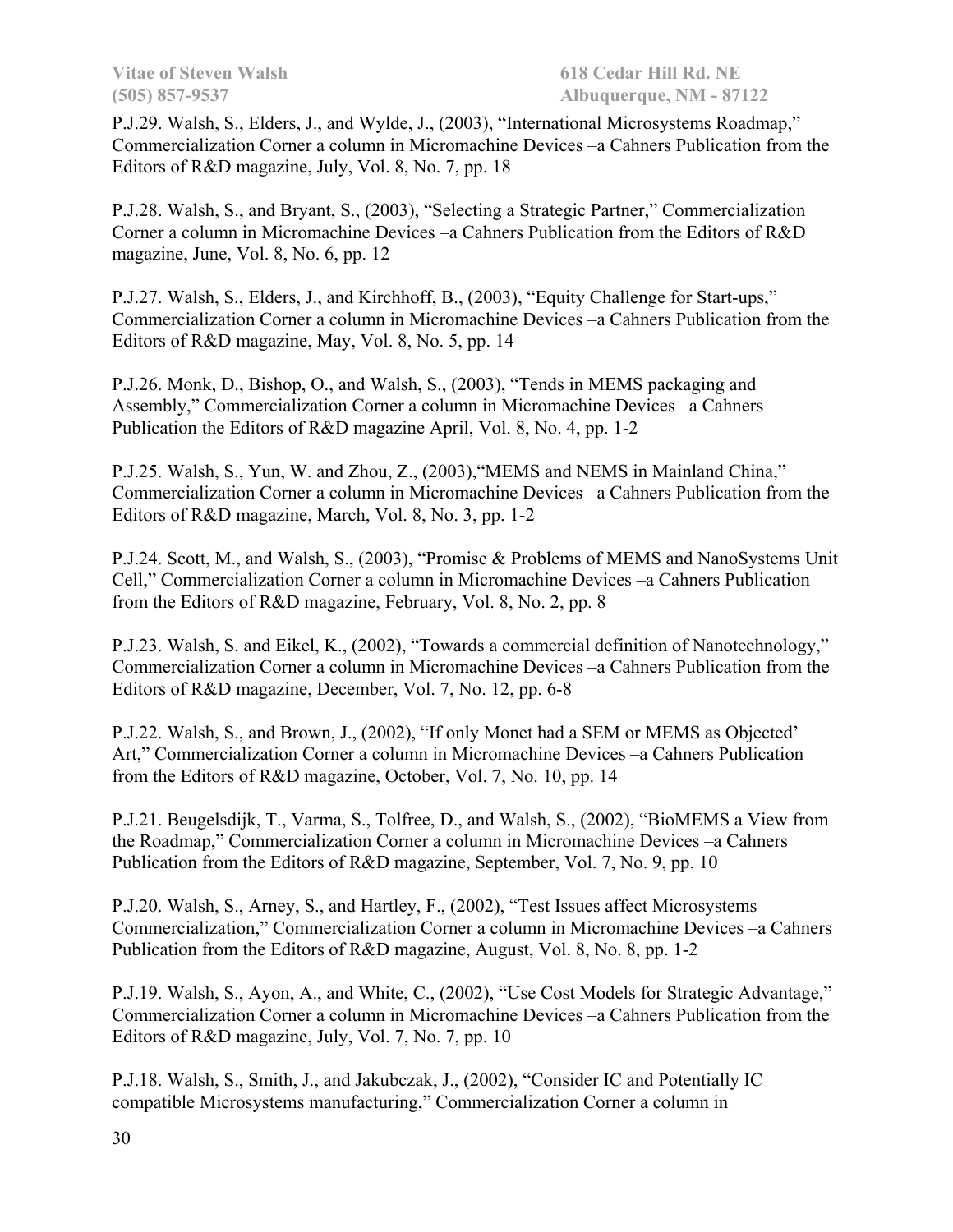Micromachine Devices –a Cahners Publication from the Editors of R&D magazine, April, Vol. 7, No. 4, pp. 6-7

P.J.17. Walsh, S., Elders, J., and Roessger, W., (2002), "Commercial Importance of Microsystems Standards Pondered," Commercialization Corner a column in Micromachine Devices –a Cahners Publication from the Editors of R&D magazine, March, Vol. 7, No. 3, pp. 10-11

P.J.16. Walsh, S., Payne, R., and McNie, M., (2002), "Strategic Implications in choosing between Integrated and Hybrid Microsystems Solutions," Commercialization Corner a column in Micromachine Devices –a Cahners Publication from the Editors of R&D magazine, February, Vol. 7, No. 2, pp. 6-8

P.J.15. Van Heeren, H., Walsh, S., and Elders, J., (2002), "Foundries for MEMS/MST a Status Overview," Commercialization Corner a column in Micromachine Devices –a Cahners Publication from the Editors of R&D magazine, January, Vol. 7, No. 1, pp. 2-3

P.J.14. Walsh, S., and Elders, J., (2001), "Triple Helix concept accelerates commercialization," Commercialization Corner a column in Micromachine Devices –a Cahners Publication from the Editors of R&D magazine, September, Vol. 6., No. 9, pp. 8-9

P.J.13. Walsh, S., and White C., (2001), "End-Users Role in Determining the Rate of Innovation Diffusion," Commercialization Corner a column in Micromachine Devices –a Cahners Publication from the Editors of R&D magazine, August, Vol. 6., No. 8, pp. 9-11

P.J.12. Walsh, S., (2001), "Diffusion of Innovations," Commercialization Corner a column in Micromachine Devices –a Cahners Publication from the Editors of R&D magazine, July, Vol. 6. No. 7, pp. 9-12

P.J.11. Walsh, S., and Kirchhoff, B., (2001), "Model Identifies Problems, Opportunities, and Issues for Commercializing Microsystems," Commercialization Corner a column in Micromachine Devices –a Cahners Publication from the Editors of R&D magazine, June, Vol. 6, No.6, pp. 6-9

P.J.10. Walsh, S., and Linton, J., (2001), "Reasonable Boundaries help Produce a Credible Microsystems Roadmap," Commercialization Corner a column in Micromachine Devices –a Cahners Publication from the Editors of R&D magazine, 2001, Vol. 6, No.5, pp. 6-7

P.J.9. Walsh, S., and Linton, J., (2001), "Microsystems Industry will benefit from the process of Technological Description," Commercialization Corner a column in Micromachine Devices –a Cahners Publication from the Editors of R&D magazine, March, Vol. 6, No.3, pp.5-6

P.J.8. Walsh, S., (2001), "Microsystems a Financial View," Commercialization Corner a column in Micromachine Devices –a Cahners Publication from the Editors of R&D magazine, February, Vol. 6, No. 2, pp. 5-6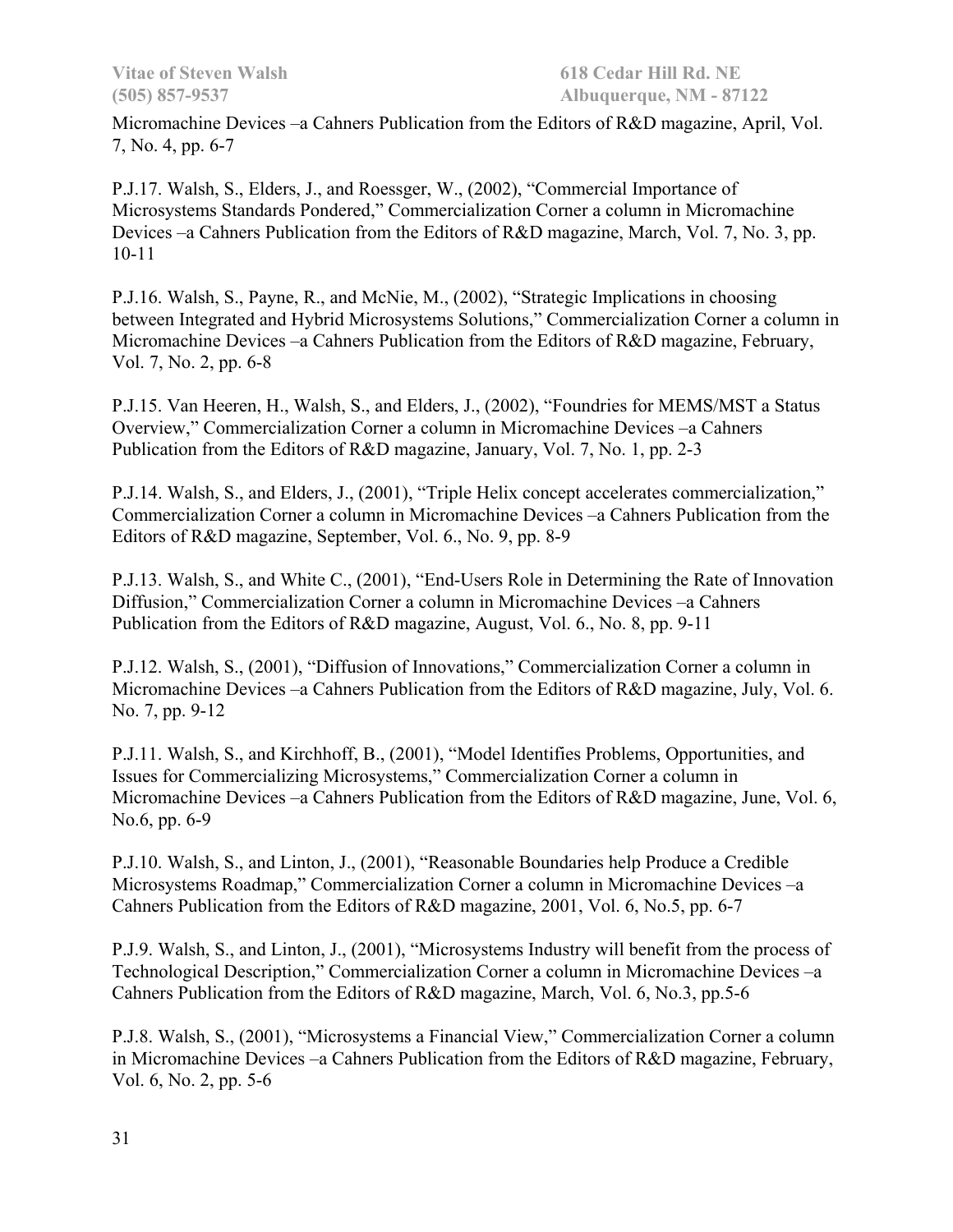P.J.7. Walsh, S., (2001), "Microsystems, Micro Machines, and Optical Networks: The Second Wave," Commercialization Corner a column in Micromachine Devices –a Cahners Publication from the Editors of R&D magazine, January, Vol. 6, No. 1, pp 4- 6

P.J.6. Jafri, I., Moritz, H., Busta, H, and Walsh, S., (1999), "Supercritical Carbon Dioxide Drying and Cleaning: Application to the MEMS Technology," MST News, no. 3/99, pp. 15 –20.

P.J.5. Elders, J., and Walsh, S., (1999), "The Micro System Technology Roadmap," MST NEWS no. 4/98, December 1998, pp. 20-23.

P.J.4. Walsh, S., Elders, J. and Kassicieh, S., (1999), "The Commercialization of Microsystems: An Exogenous Disruptive Technology Base," MST News, No. 4/98, pp. 33-36.

P.J.3. Walsh, S., and Grace R., (1998), "Technology-Product-Market Paradigms for MEMS," Micromachine Devices –from the editors of R&D magazine, Vol. 3, No. 8, Sept. 1998, pp. 1-4

P.J.2. Walsh, S., Boylan R. and Warrington, R., (1996), "The Commercialization of Microsystems a Disruptive Technology," MST News Special Issue USA & Canada, pp 148- 151, September, 1996.

P.J.1. Walsh, S., and Boylan R., (1995), "MEMS and Stiction: Manufacturing Problems in an Emerging Technology," Micro, Vol. 3, pp. 34- 46.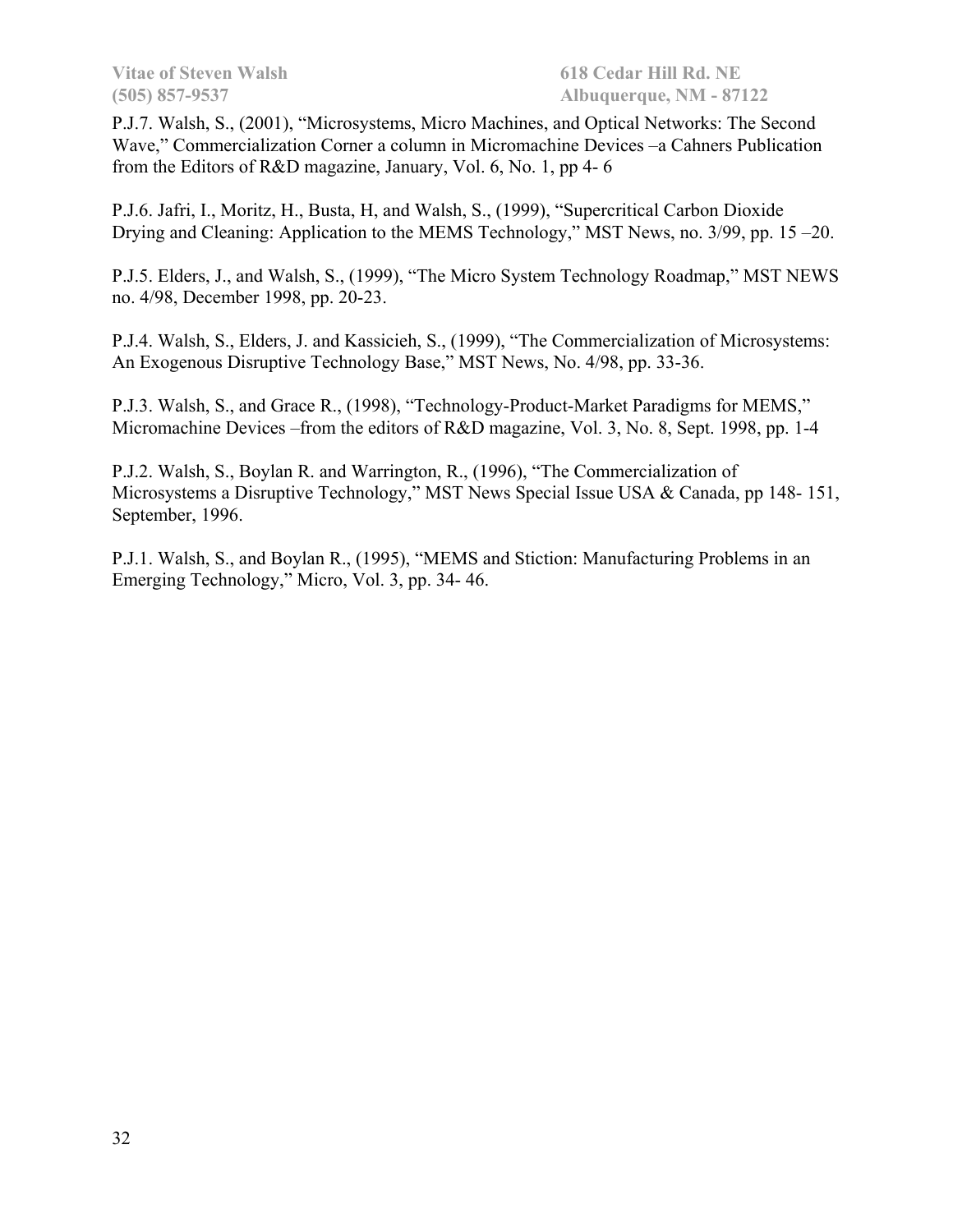# **PUBLICATIONS**

# **Journal articles, Special issue co-editorships, books or book chapters submitted or in review process**

- 8 articles in process
	- o 4 in review at Technological Forecasting and Social Change
	- o 1 at International Journal of Technological Intelligence and Planning
	- o 1 at Technology Analysis & Strategic Management
	- o 1 at Ecological Complexity
	- o 1 at Science Education
	- o 1 at Translational Materials Research
- 2 Co- Special issue editorships accepted
	- o Technological Forecasting and Social Change
	- o The International Journal of Technology Intelligence and Planning (IJTIP)
	- o Co- special cluster editorship for Translational Materials Research
- Editorship for ASME book series on Trillion Sensor Systems
	- o 2 book outlines accepted
	- o 1 under review

# **PUBLICATIONS Proceedings**

### **SELECTED REFEREED CONFERENCE PAPERS unless noted otherwise by (NR) (emphasis on activities that lead to publication many others available on request)**

R.C.76. Marinakis, Y., Chavez, V., and Walsh, S.T., (2016), T Sensor Systems Technology Roadmap, PICMET, Hawaii

R.C.76. Marinakis, Y., Harms, R., and Walsh, S.T., (2016), Catalyzing New Product adoption at the base of the Pyramid, IAMOT, Orlando, Florida

R.C.75. Harms, R. and Walsh, S. (2015), An Introduction to technology Entrepreneurship, CIM conference, Enschede Netherlands

R.C.74. Walsh S., (2015) Technology Entrepreneurship and competency theory, HTSF Groningen, Netherlands

R.C.73. Marinakis, Y., Harms, R. and Walsh S., (2015), Product design and commercialization, Picmet, Portland, Oregon

R.C.72. Kim, Ki-Chan, Lee, Sung-Sang, Linton, J. D., and Walsh, S. T., (2014), A Predictive model for increasing Technology Based SME Firm longevity and health, ICSB, Dublin Ireland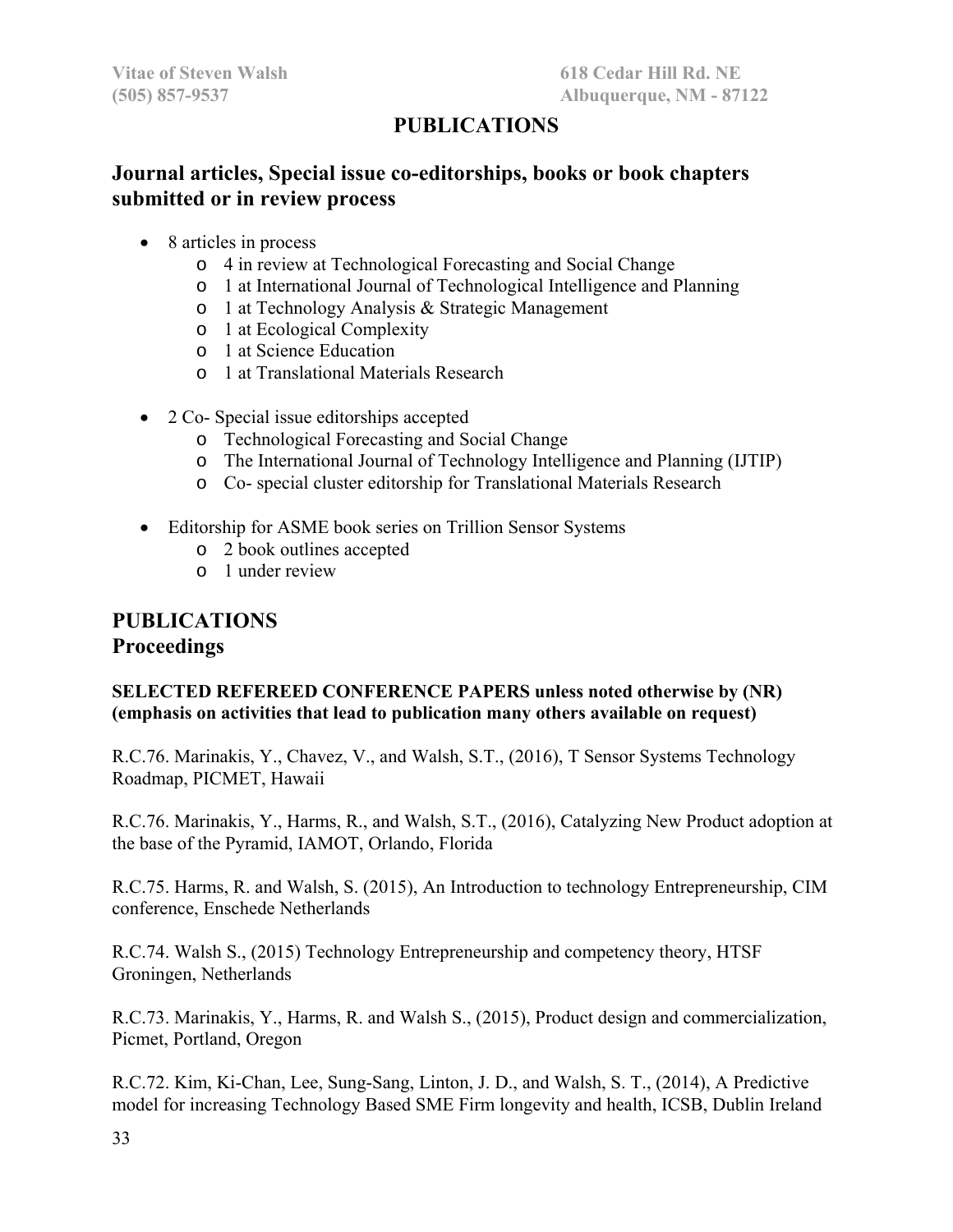R.C.71. Groen, A., and Walsh, S.T., (2014), Networking Emerging Technologies to Solve. World Problems, COMS 2014

R.C.70. Cowan, K., Diam, T., ad Walsh, S., (2014), "s," PICMET, July 2014, Tokyo, Japan,

R.C.69. Walsh S., Marinakis, Y., and Haak, R., (2014), Required advances in Infrastructure for a trillion sensor world, Tokyo, Japan

R.C.68. Walsh S., Marinakis, Y., and Haak, R., (2014), Required advances in Infrastructure for a trillion sensor world, San Diego, California

R.C.67. Walsh S., Marinakis, Y., and Haak, R., (2014), Advances in Tsensor Systems Roadmap, COMS2015, Salt Lake City, Utah

R.C.66. Walsh S., Marinakis, Y., (2014), The state of T sensor Systems Roadmap, TSensor Munich, Germany

R.C.65. Walsh S., Marinakis, Y., (2014), The Precautionary Principal and emerging technologies, (IAMOT),

R.C.64. Tierney, R., Walsh S. et al., (2013), "Third generation Roadmapping: Pharmaceutical Landscape Roadmap," COMS 2013, Enschede, Netherlands

R.C.63. Linton, J., and Walsh, S., (2013), "Technology Maturity and High tech Venture Attractiveness," PICMET, July 2013, San Jose, Calif.

R.C.62. Marinakis, Y., Curran, S. and Walsh, S., (2012), "The Disruptive Nature of Organic Photovoltaic Technology," PICMET July 2012 Vancouver, BC

R.C.61. Tierney, R., Walsh S. et al., (2012), "The Pharmaceutical Landscape Roadmap," COMS. June 2-12, Norway

R.C.60. Linton, J., and Walsh, S. (2012), "Logistics and Supply Chain Management Learning Curves a Perspective Integrating Life Cycle and Supply Chains: Obtaining Market Benefit and Cost Reduction by Understanding the Big and the Little Picture Simultaneously," IAMOT, (March 2012) Taiwan

R.C.59. Cowan, K., and Walsh, S., (2011), "Spin Out Multipliers: Implications for a New Economic Developement Metric," PICMET 2011, Portland, Oregon (July 2011)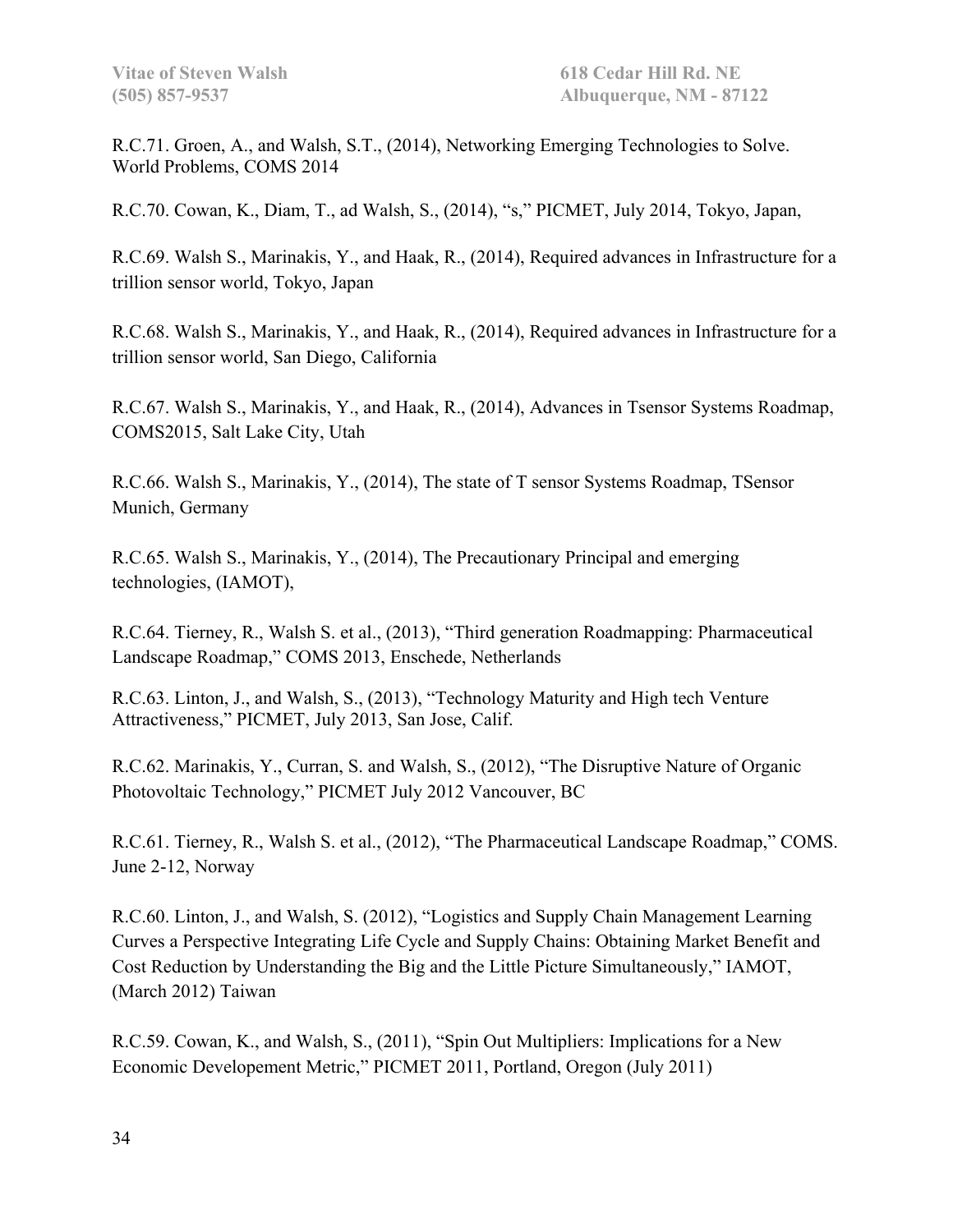R.C.58 Walsh, S., and Linton, J., (2011), "The Relation between Learning and Technology Characteristics for Acquiring Competencies in High Technology Small Firms," IAMOT, April 2011, Miami Florida

R.C.57. Allarakhia, M., and Walsh S., (2010), "Nano-biotechnology in India," COMS 2010

R.C.56. Tierney, R., and Walsh, S. (2010), "The Enabling Strategic Asset for Entrepreneurial Micro and Nano technology based firms," COMS 2010

R.C.55. Walsh, S. et al., (2010), "Emerging technology, Creative enterprise and World Problems," COMS 2010

R.C.54. Tierney, R., and Walsh, S., (2010), "Matrix Management for enabling technology based fabrication at the interface of technology," Cairo, Egypt. IAMOT march 2010.

R.C.53. Tierney, R., and Walsh S., (2010), "Evaluating the role of Micro and nanotechnology founders as harbingers of entrepreneurial innovation," High Tech Small Firms Conference (May 2010)

R.C.52. Walsh, S., (2009), "Why is LIGA commercialization lagging other MEMS based manufacturing Techniques," HARMST, Saskatoon, Canada, June 2009 (NR)

R.C.51. Walsh, S., (2009), "A Metric Management Approach for development fabrication facilities," COMS, Copenhagen, August 2009

R.C.50. Walsh, S., (2009), "Water, Energy and Global Warming  $21<sup>st</sup>$  Century Problems  $21<sup>st</sup>$ Century Solutions," The 2009 Water Innovation Technology & Sustainability (WITS) Conference Nov. 23-24, 2009 (NR)

R.C.49. Walsh, S., and Tierney, R., (2009), "Towards a Metric Management Approach for Multi-Emerging Technology Based Fabrication Facilities," PICMET, August 2-6, 2009 Portland Oregon

R.C.48. Walsh, S., and Linton, J. (2009), "The Strategy-Technology Firm Fit Audit," PICMET, August 2-6, 2009 Portland, Oregon

R.C.47. Allarakhia, M., Walsh, S., (2009), "Research- Industry Collaborations enabling green nanotechnology development: An Indian Case," IAMOT, Orlando, Florida, April 5- 9, 2009

R.C.46. Mahto, R., Walsh, S. (2009) "Not Getting Involved: The role of Heirs in Family Business," 2009 ICSB World Conference, June 21-24 Seoul, Korea

R.C.45. Linton, J., Pendergrass, J., and Walsh, S. (2008), "Utilizing the Learning Curve as a support tool for decision making and planning in Research and Development," R&D Management Conference, Ottawa, Canada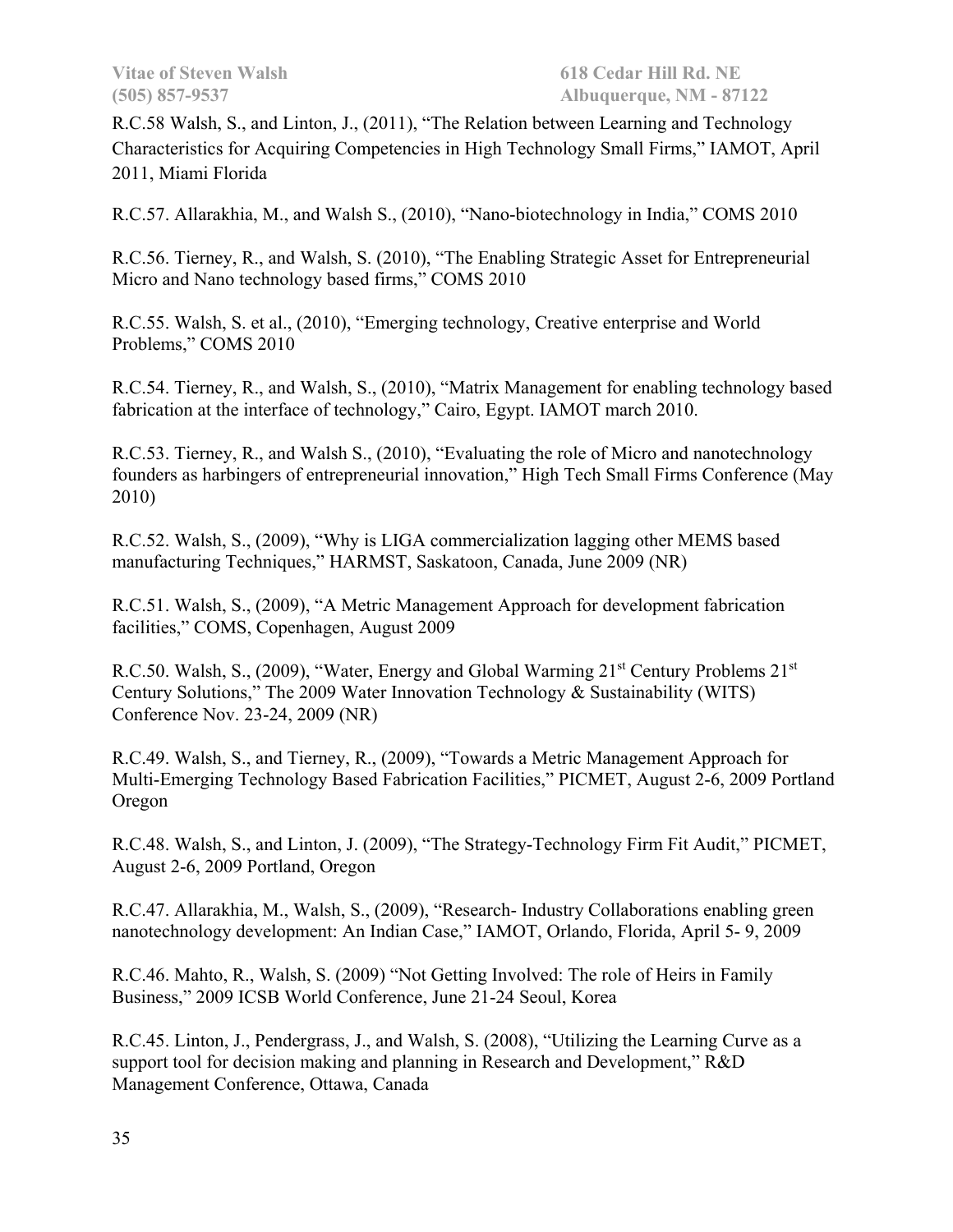R.C.44. Walsh, S., (2008), "Funding Hurdles for Small Tech Firms," ASME conference, Hong Kong, China June 2008

R.C.43. Walsh, S., (2008), "Market Drivers and emerging Technology Roadmaps," Ibero-American Conference on Microsystems, Puerto Vallarta, Mexico, September 2008,

R.C.42. Allarakhia, M., Walsh S., and Weesley, A., (2007), "Models of Cooperation and Knowledge Management: The Case of BioMedical Technology Management," 2007 Picmet July 2007

R.C.41. Walsh, S. (2007), "Commercialization of Bio Nano Enterprises Solutions at the Interface," Research Presentation at the National Center for Genomic Research, Santa Fe New Mexico (NR)

R.C.40. Walsh, S., (2007), "Commercialization of Micro and Nano Based Systems," Ibero-American Research and Development (AIRDS) Summit, Albuquerque, New Mexico (NR)

R.C.39. Walsh, S., (2007), "How to Really Start a High Tech Enterprise," Nine Conference Research Presentation Sandia National laboratory (NR)

R.C.38. Walsh, S., (2007), "Bridging Entrepreneurship and economic development," High Technology Connections, San Francisco, California (NR)

R.C.37. Walsh, S., (2007), "Emerging Markets Embracing Emerging technologies for Wealth and Job Creation," Ibero American conference on Microsystems, Puebla, Mexico

R.C.36. Walsh, S., (2007), "How can International firms taking advantage of opportunity in Asia," ASME-MANCEF conference –January 2007 Sanya, China

R.C.35. Walsh, S., (2006), "How can North American companies utilize emerging technologies to embrace emerging markets," Micro-Nano Breakthrough Conference, Vancouver Washington (NR)

R.C.34. Adham, K. Walsh, S. et al., (2006 ICSB), Innovation and Entrepreneurship in Malaysian Mobile Phone Applications Industry: Implications for Technology Intelligence ICSB World

R.C.33. Walsh, S., (2005), "The State of Micro and Nano Technology Commercialization," Matec / Sametech conference San Jose California (NR)

R.C.32. Walsh, S., (2005), "Road mapping Emerging Technologies, Semi Europa 2005 Munich Germany (NR)

R.C.31. Walsh, S., (2005), "How Technological Entrepreneurs help improve Regional Economies," Twente Connect Conference, Science and Technology Park, University of Twente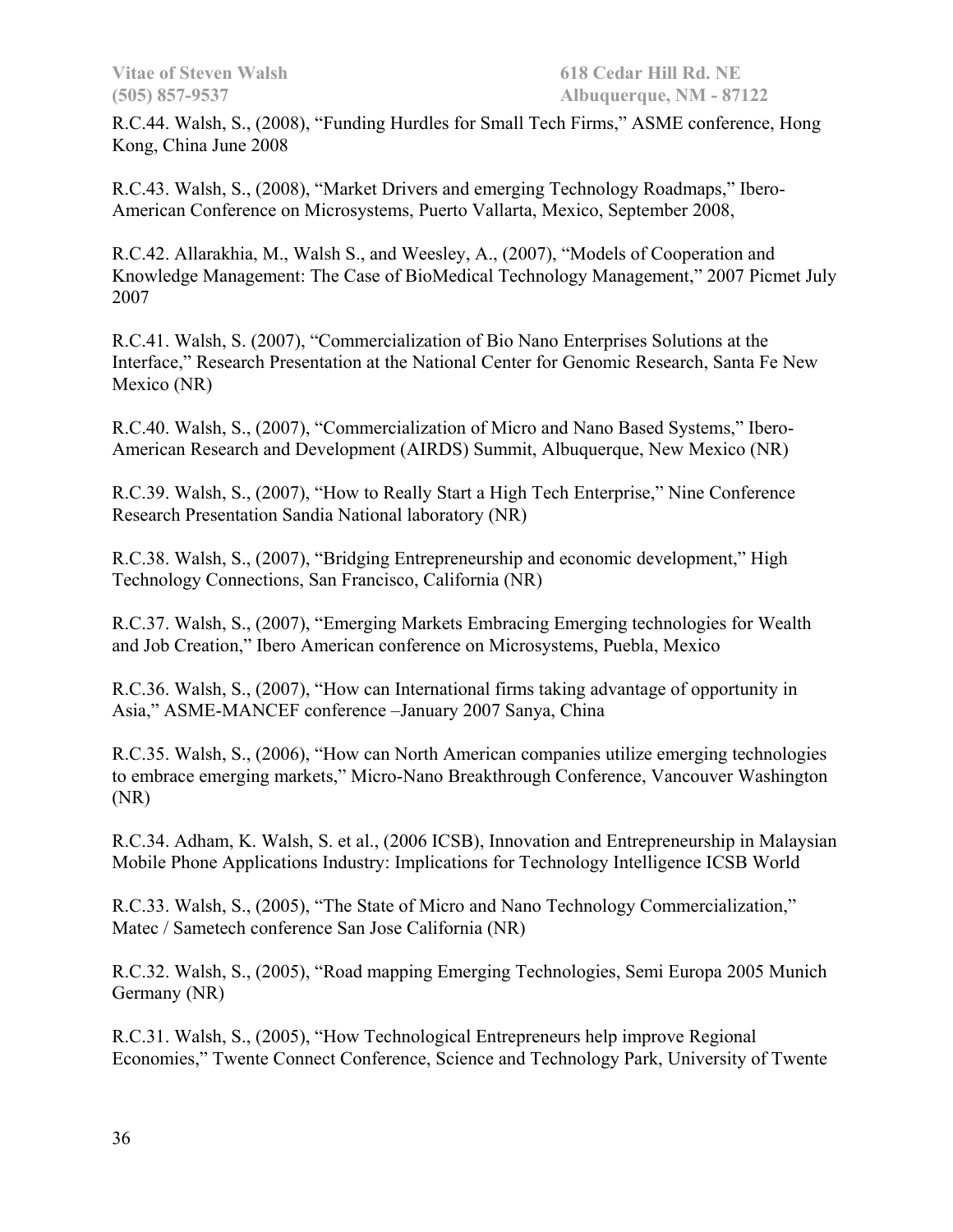R.C.30. Walsh S., (2005), "A Roadmap for Micro and Nano Technology" FIF Industry Consortia conference, Karlsruhe, Germany

R.C.29. Walsh, S. T., and Kirchhoff, B. A., (2001), "Technology Transfer From Government Labs to Entrepreneurs," ICSB, Proceedings of the 46th Annual Conference, Taipei, Taiwan, June, 2001, CD ROM in session F, F-6-2, 23 pages.

R.C.28. Cordero, R., Kirchhoff, B., and Walsh, S., (2001), "Combining and Integrating Manufacturing Innovations to Increase Performance," PICMET 2001, Volume 2, full paper presentations

R.C.27. Linton, J., Walsh, S., and Moribito, J., (2000), "Analysis, Ranking, and Selection of R&D Projects in a Portfolio," Proceedings of R&D Management Conference July 2000.

R.C.26. Linton, J. Walsh, S., Lombana, C., and Romig, A., (2000), "A Line of Sight: A process for transferring science from the laboratory to the marketplace", IAMOT.

R.C.25. Walsh, S, and Kirchhoff, B., (2000), "Strategies as Predictors of Success in New Technology Intensive Firms," ICSB Conference, ICSB121, pp. 1- 17

R.C.24. Walsh, S., Kirchhoff, B., and McWhorter, P., (1999), "The Role of Small Firms in the Technology Transfer Process", ICSB216, pp. 1- 22

R.C.23. Walsh, S., Kirchoff, B. and Boylan R., (1996), "Founder Backgrounds and Entrepreneurial Success: Implications for Core Strategy Application to New Ventures," Frontiers of Entrepreneurship Research 1996, pp. 146-154, Issue No. 910897-17-4

R.C.22. Walsh, S. T., and Kirchhoff, B., (1996), "Exogenous Disruptive Technologies: From Invention to Market," Frontier of Entrepreneurship Research, p. 267

R.C.21. Walsh, S., and Linton, J., (2000), "The Effect of Technology on Learning during the Acquisition and Development of Competencies," EMS, IEEE 2000

R.C.20. Walsh, S. and Kirchhoff, B., (2000), "Disruptive Technologies: Innovators' Problem and Entrepreneurs' Opportunity," EMS, IEEE 2000

R.C.19. Kassicieh, S., Walsh, S., Romig, A., McWorther, P., Williams, D. and Cummings, J., (2000), "A Model for the Technological Assessment and Commercialization for Innovative Disruptive Technologies", EMS, IEEE 2000.

R.C.18. Knoth, W., Boylan, R. and Walsh, S., (2000), "Mobius: A case Study", EMS, IEEE 2000.

R.C.17. Walsh, S., Kirchhoff, K. Merges, M., Moribito, Kirchhoff, J., and Kirchhoff, B., (1998), "Portfolio Management for the Commercialization of Advanced Technologies", IEEE International Conference Engineering management Society San Juan, Puerto Rico (1998).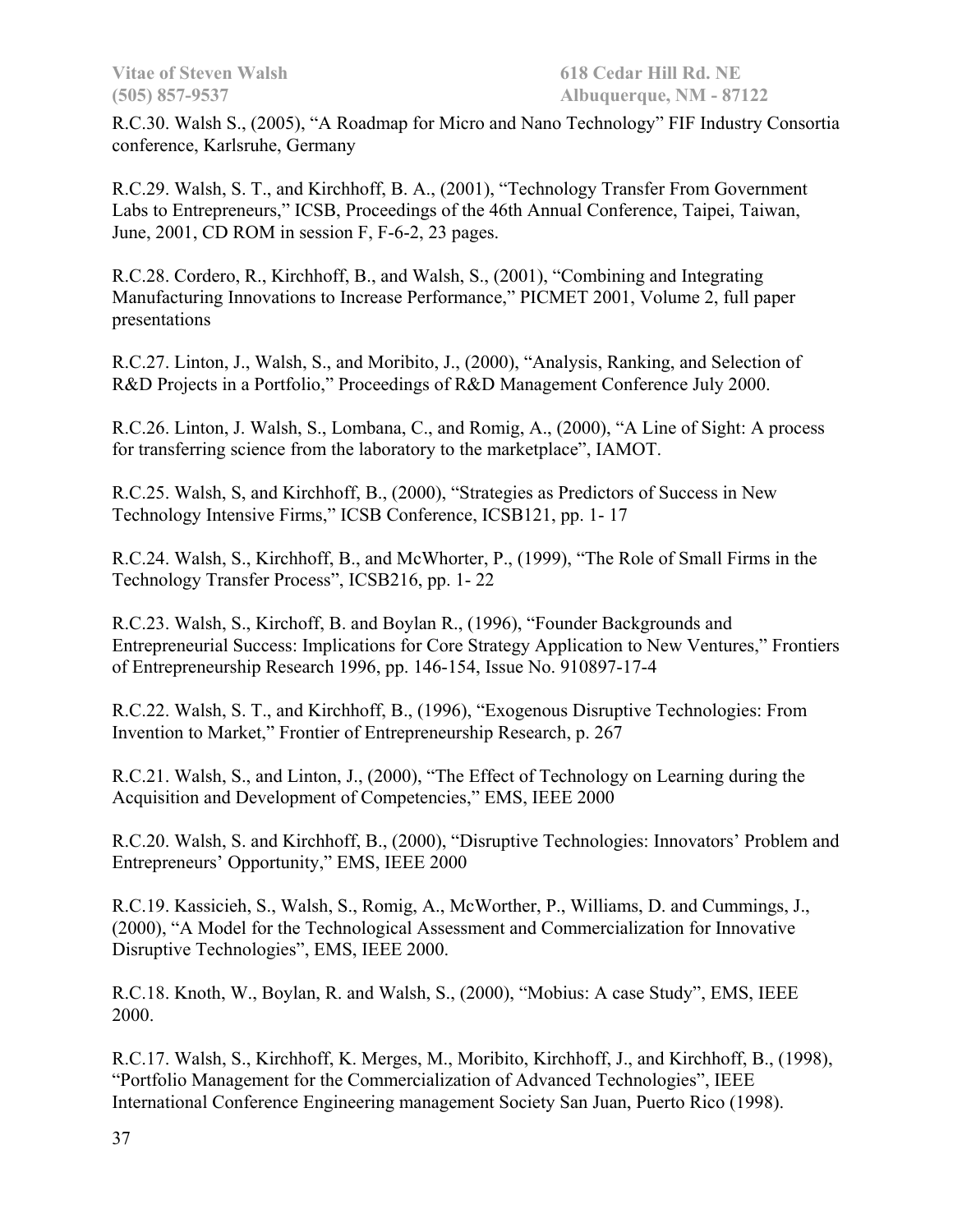R.C.16. Kirchhoff, B., Walsh, S., Merges, M. and Moribito, J., (1999), "A Value Creation Model for Measuring and Managing the R&D Portfolio," PICMET 99

R.C.15. Kirchhoff J., Kirchhoff, B., and Walsh, S., (1999), "Technology's Impact on Service Dynamics in a Modern Economy," Academy of Management

R.C.14. Walsh S., and Kirchhoff B., (1998), "SBI Experiences with NJMEP Manufacturing Companies," SBIDA

R.C.13. Walsh, S., and Kirchhoff, B., (1998), "Can Entrepreneurial Core Competencies and Capabilities Overcome Poor Strategies," Frontiers of Entrepreneurship Research, pp. 269-282, ISSUE # 0-910897-19-0

R.C.12. Tan, A., Walsh, S., and Simons, G., (1997), "Foreign Subsidiaries in the Tainjin Economic Technological Development Area (TEDA): The Influence of Motivation on Mode of Entry," Academy of International Business, Monterey, Mexico

R.C.11. Walsh S., Kirchhoff, B., and Dowd, M. L., (1997), "Entrepreneurship's Role in Discontinuous Innovation," 1997 Babson Conference, Boston, Mass., Babson

R.C.10. Tan A., and Walsh S., and Simons, G., (1997), "Foreign Firms and their Role in Northern China's Emerging Market Economy: An Integrated Model and Stakeholder Evaluation," pp. 574 (Abstract Only).

R.C.9. Walsh S., Kirchhoff, B., Boylan R., Berg D. and Paulson, A., (1996), "The Link between Core Products and Core Capabilities over time: Evidence from the Semiconductor Silicon Industry," Informs 1996, Atlanta, Nov. 3-6, Ab. pp. 58

R.C.8. Walsh S., Kirchhoff B., O'Connor G., and Boylan R., (1996), "Factors Determining Successful Marketing Strategies Among Entrepreneurial Manufacturing Firms in the Semiconductor Silicon Industry," UIC/AMA Research Symposia on Marketing and Entrepreneurship and the Journal of Marketing and Entrepreneurship Research, Stockholm, Sweden (accepted to be published but was put in wrong proceedings).

R.C.7. Walsh S., McDermott, C., and Boylan, R., (1996), "Linking Manufacturing Acquisition strategies with Firm Success, Evidence from the Semiconductor Silicon Industry," IMEC' 96 IEEE Engineering Management Society, International Conference on Engineering and Technology Management

R.C.6. Walsh, S., Boylan, R., Paulson, A., Berg, D., and Morone, J., (1996), "Identification Scheme for Core Technical Capabilities: Evidence from the semiconductor Silicon Industry," pp. 231- 240, IAMOT, Miami, FL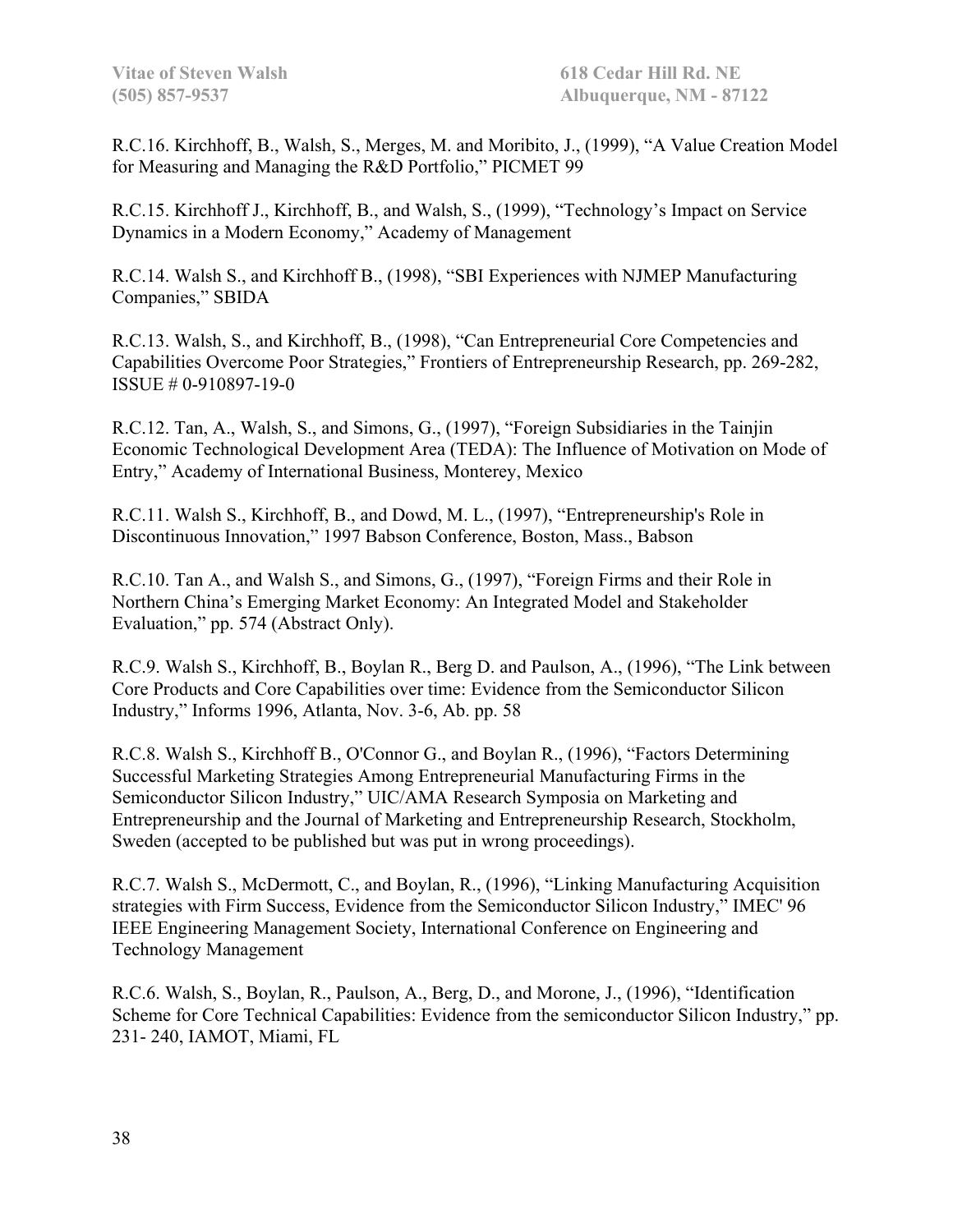R.C.5. Walsh, S., Kirchhoff, B., and Boylan, R., (1996), "Core Competency for Growth in Small Firms: Empirical Evidence from the Crystal Pulling Industry," International Council for Small Business (ICSB), Stockholm, Sweden, pp. 75 – 96

R.C.4. Walsh, S., Mados, H., and Boylan, R., (1996), "The Emerging Infrastructure for MEMS Based Sensor Innovation," Sensors, Anaheim, Calif., pp. 77-86

R.C.3. Walsh, S., (1996), "Commercialization of Microsystems – Too Fast or Too Slow," Vol. 2789, 10/96 SPIE, pp. 12-26.

R.C.2. Walsh, S., Boylan, R., Warrington, R., and Carr, W., (1996), "The Strategic Development of HARM Technologies," HARMST, KFK, Germany, pp. 31 – 46.

R.C.1. Walsh, S., Boylan, R., Warrington, R., Mados, H., et al., (1996), "MEMS and Robust Manufacturing – So Close and Yet So Far," Manufacturing Science and Technology, pp. 135 – 155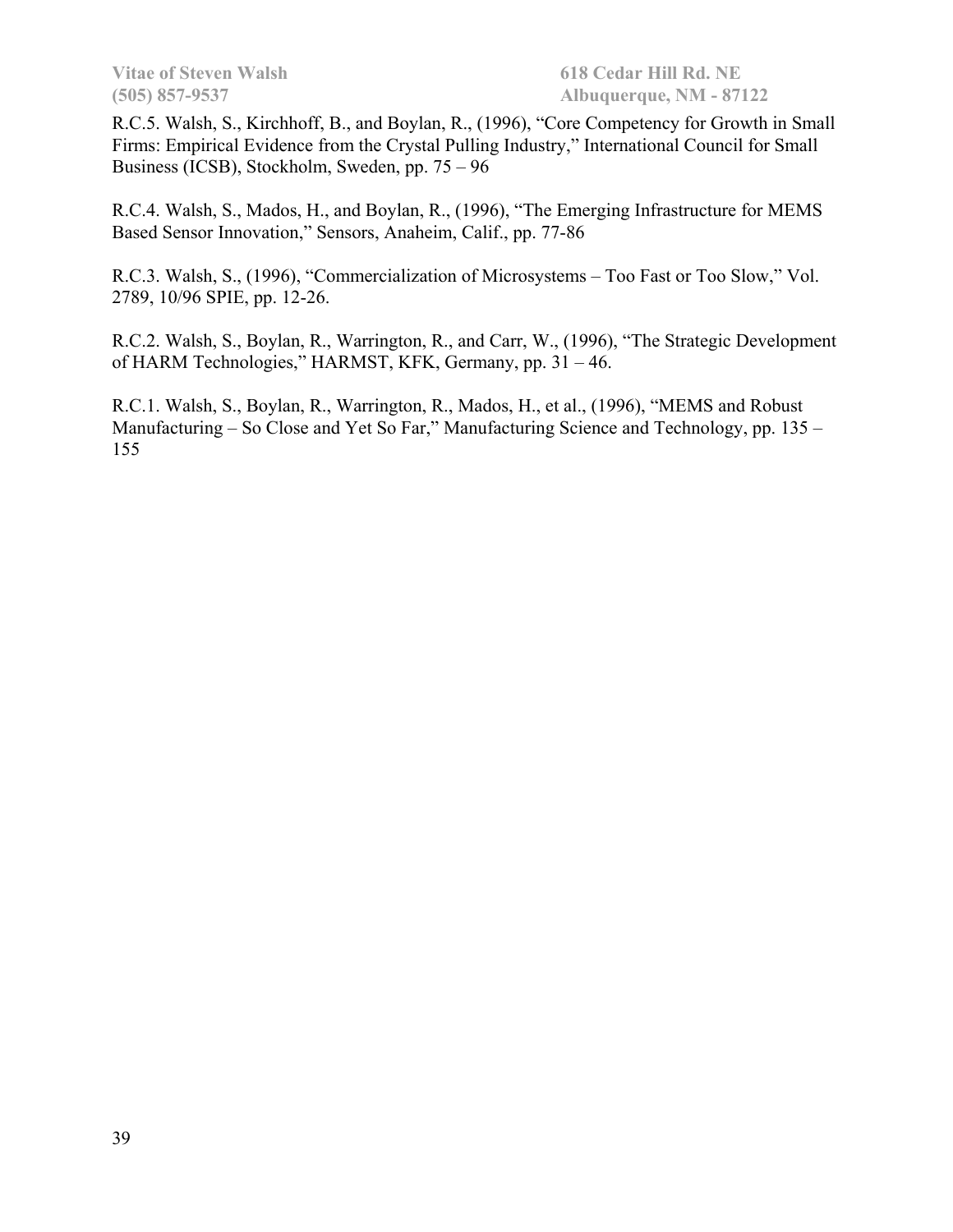# **PUBLICATIONS**

# **PRESENTATIONS**

- Walsh, S. (2016), Science Based Venture Capital, Kennispark, Enschede, Netherlands, November 2016
- Walsh, S., (2016), Technology Management in the Service Sector, Nikos, University of Twente, University of Twente, Netherlands, November 2016
- Walsh, S., (2016), How to Publish in Today's Academic Environment, PICMET, Honolulu, Hawaii, September 2016
- Walsh, S., (2016), TFSC and JSBM Editorial presentation, PICMET, Honolulu, Hawaii, September 2016
- Walsh, S. et al. (2016), TSensor Systems; Providing Foresight for the Future, COMS 2016, MANCEF/ASME August 2016
- Marinakis, Y., and Walsh S., (2016), TSensor Systems Technology Forecasts, COMS 2016, MANCEF/ASME August 2016
- Roach, A., Walsh, S. et al (2016), Additive Manufacturing and Rapid Product Learning for High Consequence Industries, COMS 2016, MANCEF/ASME August 2016
- Walsh, S., (2016), Managerial challenges and Opportunity in the  $21<sup>st</sup>$  century : Technology Entrepreneurship and social entrepreneurial action, LM Thapar School of Management, Dera Bassi, Punjab India, August, 2016
- Walsh, S., (2016), Management of technology in the  $21<sup>st</sup>$  Century, Thapar Institute of Engineering and Technology, Patiala, Punjab India
- Walsh S., (2016), Publishing in ISI journals, Punjabi University, Department of Economics, Patiala, Punjab India
- Walsh, S., ( 2016), How to Publish; Challenges in Technology entrepreneurship, LM Thapar School of Management, Dera Bassi, Punjab India, August, 2016
- Walsh, S. et al, (2016), Challenges in the wide scale deployment of MEMS/NEMS systemization, The IOT hurdles, World Micro Machine Summit, Tokyo, Japan
- Walsh, S. et al. (2016), How to obtain Venture funding, Venture Lab, Dutch entrepreneurship celebration, University of Twente, Netherlands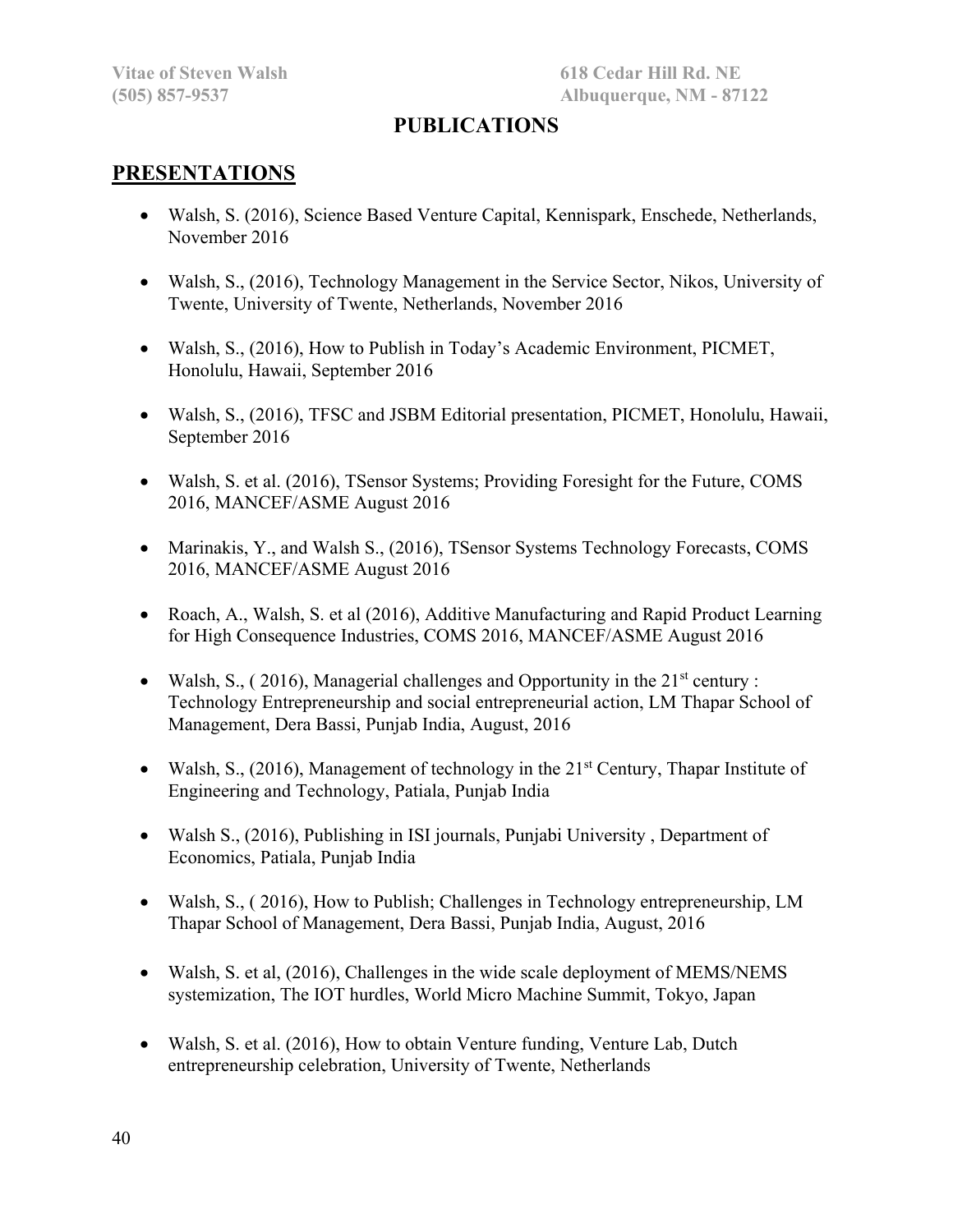- Walsh et al., (2016), Fifty Shades of Social Entrepreneurship, Groningen conference of Social entrepreneurship, Groningen, Netherlands,
- Walsh, S., (2015), Commercializing emerging technologies in a traditional Industry, The leather Institute, Chennai, India
- Walsh S. and Thukral, I., (2015), Plenary, Challenges in the wide-scale deployment of IoT, T sensor summit, Orlando Florida
- Marinakis, Y., Walsh, S., (2015) Advances in TSensor Systems technology foresight T sensor summit, Orlando Florida
- Walsh, S. (2015), Plenary Speaker, Entrepreneurial Hurdles & Rewards in Commercializing 2D Nanomaterials, Nano@GW 2015: Frontiers in 2D-Nanotechnology: Synthesis through Applications, George Washington University
- Walsh, S., (2015), Plenary Speaker, High Tech Small Firms Conference, The Publishing Process, Groningen, Netherlands
- Walsh S., (2015), The challenges of publishing Technology Entrepreneurial articles in non technology based Entrepreneurial Journals, ICSB, Dubai, UAE
- Walsh, S. (2015), "Editors presentation on Publishing," PICMET, Portland Oregon
- Walsh S. and Eijkel, K., (2015), *"So You want to be a Technological Entrepreneur', European Ph.D. Summer school consortia,* Final Plenary, Enschede Netherlands
- Walsh, S., (2014), Publishing in Technology Entrepreneurship," ICSB, Dublin, Ireland
- Walsh, S. (2014), The changing Nature of Entrepreneurial financing, Innovasium, December 7 Enschede, Netherlands
- Walsh, S. (2014), Technology Entrepreneurship and the US High Tech Culture, Innovasium, December7, Enschede, Netherlands
- Walsh, S., (2014), Education and Small tech Commercialization, SWC, Albuquerque, NM
- Walsh, S. (2014), The State of European Bio Nano, Nikos presentation series, University of Twente, Netherlands
- Walsh, S, ands Eijkel, K. (2014), Building Ecosystems that foster Commercialization, Genet, Albuquerque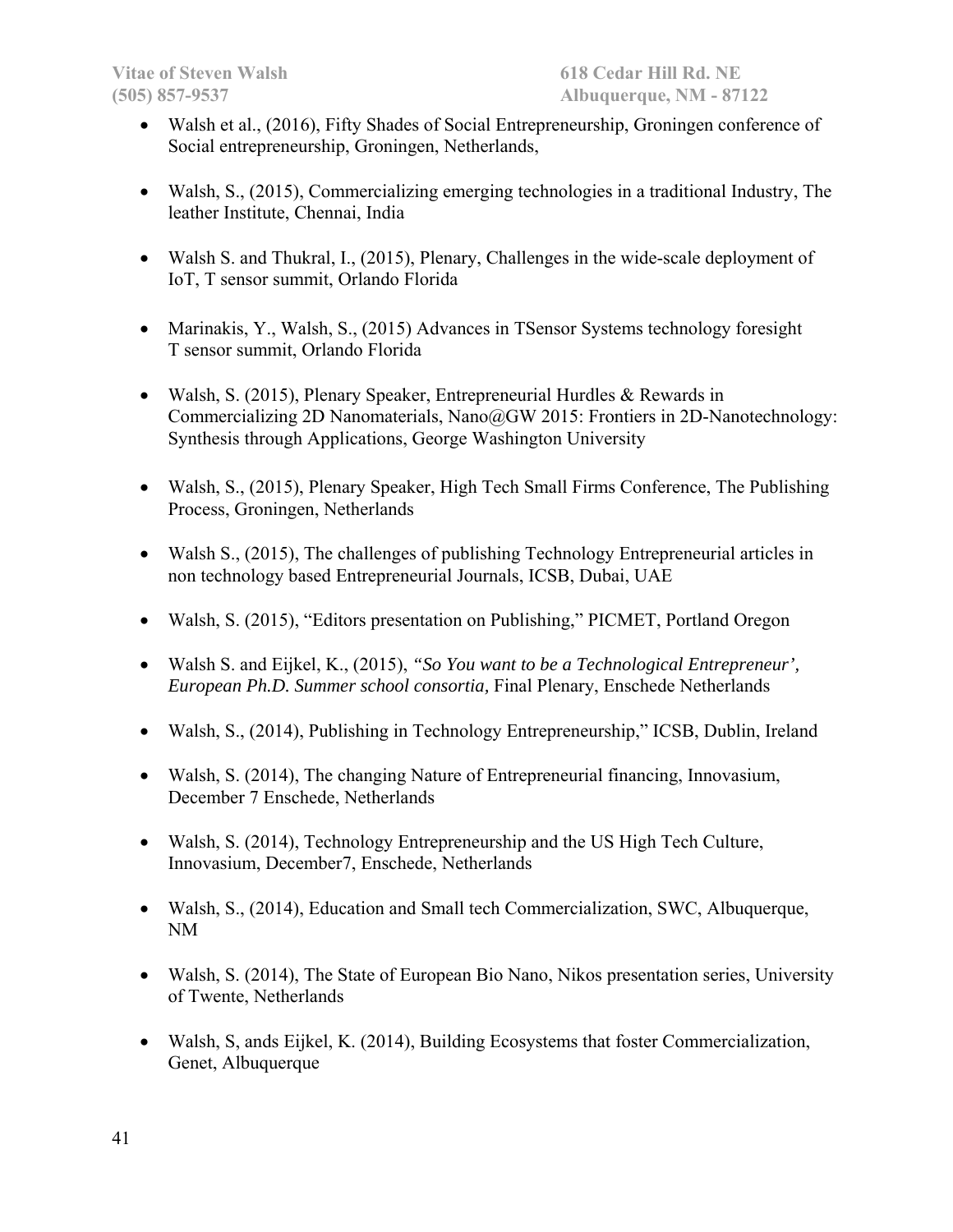- Walsh, S., (2014), "Young Technologist Entrepreneurial Boot Camp," COMS 2014, Salt Lake city (Nov. 2014)
- Walsh, S., (2014), "The nature of Entrepreneurial Finance for merging technology based firms," (December 2014)
- Walsh S. and Stinnett, R., (2014), COMS 2014 and MANCEF Global Small and Emerging Tech Commercial Community, Salt Lake city, Utah, June 2014
- Walsh, S., (2014), Toward a Trillion Sensor World, Salt Lake City Utah, August 2014
- Walsh, S., (2014), Supporting K-8 education, Albuquerque, NM
- Walsh, S. T., (2013), Cyber Security and the Cloud, New Dimension and Challenges for 21<sup>st</sup> century Quality Management, IIIT Bangalore, Bangalore, India
- Walsh, S. T., (2013), Technology Innovation in the  $21<sup>st</sup>$  Century, National Institute of Applied Science, Public Lecture, Bangalore, India
- Walsh, S. (2013), "How to enable the Entrepreneurial renewal of Industry, "Consortium Nikos , Enschede, Netherlands
- Tierney, R., Walsh S. et al., (2013), "Third generation Roadmapping: Pharmaceutical Landscape Roadmap," COMS, Enschede, Netherlands
- Walsh, S. (2013), How to Publish : Using Technology Entrepreneurship as the exemplar, Asian Conference on Small Business, Asian Conference for Small Business, Seoul, Korea (October 2013)
- Walsh, S., Haak, R., and Elders, J. (2013), Translating Tsensor's System's Promise into Reality: Enabling a Trillion Sensor world; (October 2013), TSesnor Summit, Stanford University, Palo Alto, Calif.
- Walsh, S.,  $(2013)$ , "4<sup>th</sup> generation Technology Roadmapping for emerging Technologies, MM Live UK 2013 (September 2013), Birmingham, UK
- Walsh, S., (2013), "Young Technologist Entrepreneurial Boot Camp," COMS 2013, Enschede, Netherlands (Aug. –Sept. 2013)
- Walsh, S., (2013), "The nature of Entrepreneurial Finance for merging technology based firms," COMS, Enschede, Netherlands (Aug. –Sept. 2013)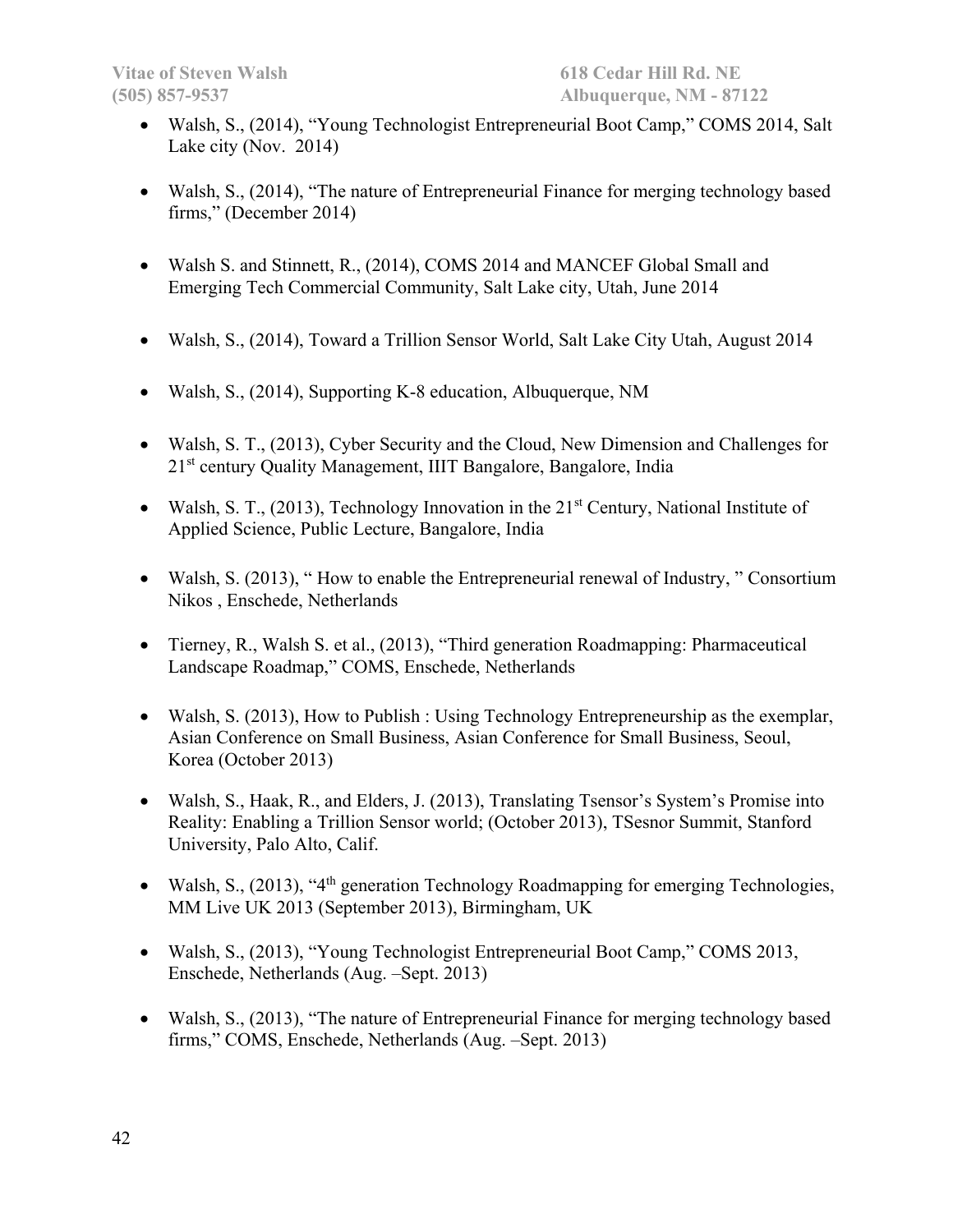- Stinnett, R., and Walsh, S., (2013), National Lab –Centered Innovation Institutes for Creating the Next Generation of Innovation Leaders, COMS, Enschede, Netherlands (Aug. –Sept. 2013)
- Walsh, S., (2013), "Publishing in Highly Ranked TIM and TE Journals," Picmet, San Jose, Calif., (July-Aug 2013)
- Walsh, S. (2013), " How to enable the Entrepreneurial renewal of Industry, " Consortium Nikos , Enschede, Netherlands
- Walsh, S. (2013); " The Changing Nature of Entrepreneurial Finance" Innovasium, Enschede, Netherlands, (May 2013)
- Walsh, S. (2013), "T Sensor Systems and Evolving Roadmapping efforts for small technology", The 12<sup>th</sup> International Nanotechnology Consortium, Exhibition and Conference, Tokyo, Japan, (January 2013)
- Linton, J. and Walsh S., (2013), "Learning Cycles and Emerging Economies", TFAC, Mumbai, India
- Linton, J., and Walsh, S. (2013), "Publishing Trends in Entrepreneurial Journals," ICSB, Puerto Rico
- Kirchhoff, B. Linton, J. and Walsh S. (2012), Reflections on the Contribution of Small Business to the US Economic Policy, 3rd Annual *ICSB* GW Global Entrepreneurship Conference (October 2012), Washington DC
- Walsh, S., (2012), "National Funding & Policy for Emerging Technology: A race to the TOP?", MM Live UK 2012 in (September 2012), Birmingham, UK
- Walsh, S., (2012), "The role of Technovation as the highest rated TIM and TE Journal," Picmet, Vancouver BC (Aug-Sept 2012)
- Walsh, S., (2012), "It is a good opportunity but is it a good opportunity for you?" Venture Lab, Netherlands, September 2012
- Walsh S., (2012), "Selecting the Right Opportunity," NINE program, May 2012, Albuquerque, NM
- Walsh, S., (2012), "Entrepreneurial Boot Camp," COMS 2012, Norway, June 2012
- Walsh, S., (2012), "The Role of Technological Forecasting and Social Change Journal to the TIM Community," IAMOT; Taiwan, April 2012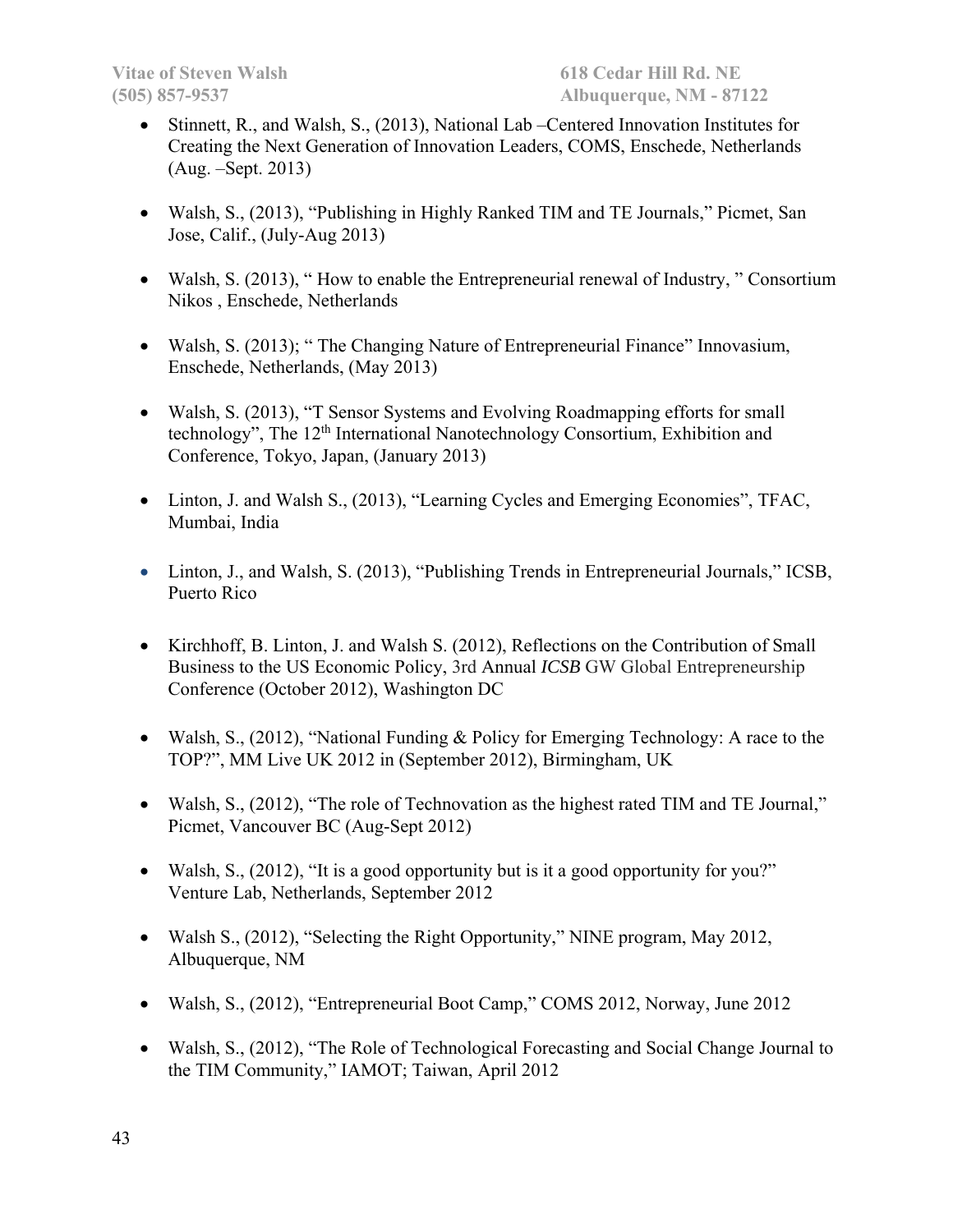- Walsh, S, (2012), "TIM Stylized Facts," Ph.D. Consortium Nikos June 2012
- Walsh, S. (2012), "The Evolution in Micro-Nano Roadmaps" MN MEMS /Nano Live, March 2012, Chicago
- Walsh, S., Marinakis, Y., et al., (2011), "A Roadmap for Organic Photovoltaic's," Review by Office of Naval Research, Houston, Texas
- Walsh, S., (2011), "Creating a Regional Entrepreneurial Culture," Kinnespark, Enschede, Netherlands, March 2011
- Walsh, S., (2011), "Commercialization Strategy for Emerging Nanotechnologies," Winter School on Emerging Nanotechnologies, Grenoble, France, March 28 – April 1
- Walsh, S., (2010), "Economic development in Rural Communities," TIFAC, Delhi India
- Walsh, S., (2010), "Rural Regional Technology Commercialization," IIT Delhi, India
- Walsh, S., and Linton, J., (2010), "Implementing Effective Regional Technology Practices – Opportunities, Constraints, and Global practice," IIT Madras
- Walsh, S., (2010), "MEMS Commercialization Learning from our Past," MEMS Technology Summit, Stanford, California
- Walsh, S., (2010), "Professional Pathways Learning from Failure," RBTEC, El Paso Texas
- Walsh, S., and Elders, J., (2010), "A boot camp for Nano and Micro Technology Businesses" Hyatt , New Mexico (2010)
- Walsh, S., and Bryant, S., (2010) "Converging World Problems and Converging Micro and Nano Technology Solutions," MEMS Summit April 2010, Dortmund, Germany
- Walsh, S., (2010), " The Promise and Problems of Nano Business," NINE University Student Presentation, Albuquerque, New Mexico, June 2010
- Walsh, S., (2010) " Nanotechnology Markets and Commercialization Issues," High Tech Small Firms and Masters Class at University of Twente, Hengelo, Netherlands May 2010
- Walsh, S., (2009), "Emerging Technologies solutions to Emerging World Problems with Regional Expressions," TIFAC, Delhi, India December 2009
- Walsh, S., (2009), "Newton's Laws for Technology and Innovation Management," IIT Delhi, India December 2009.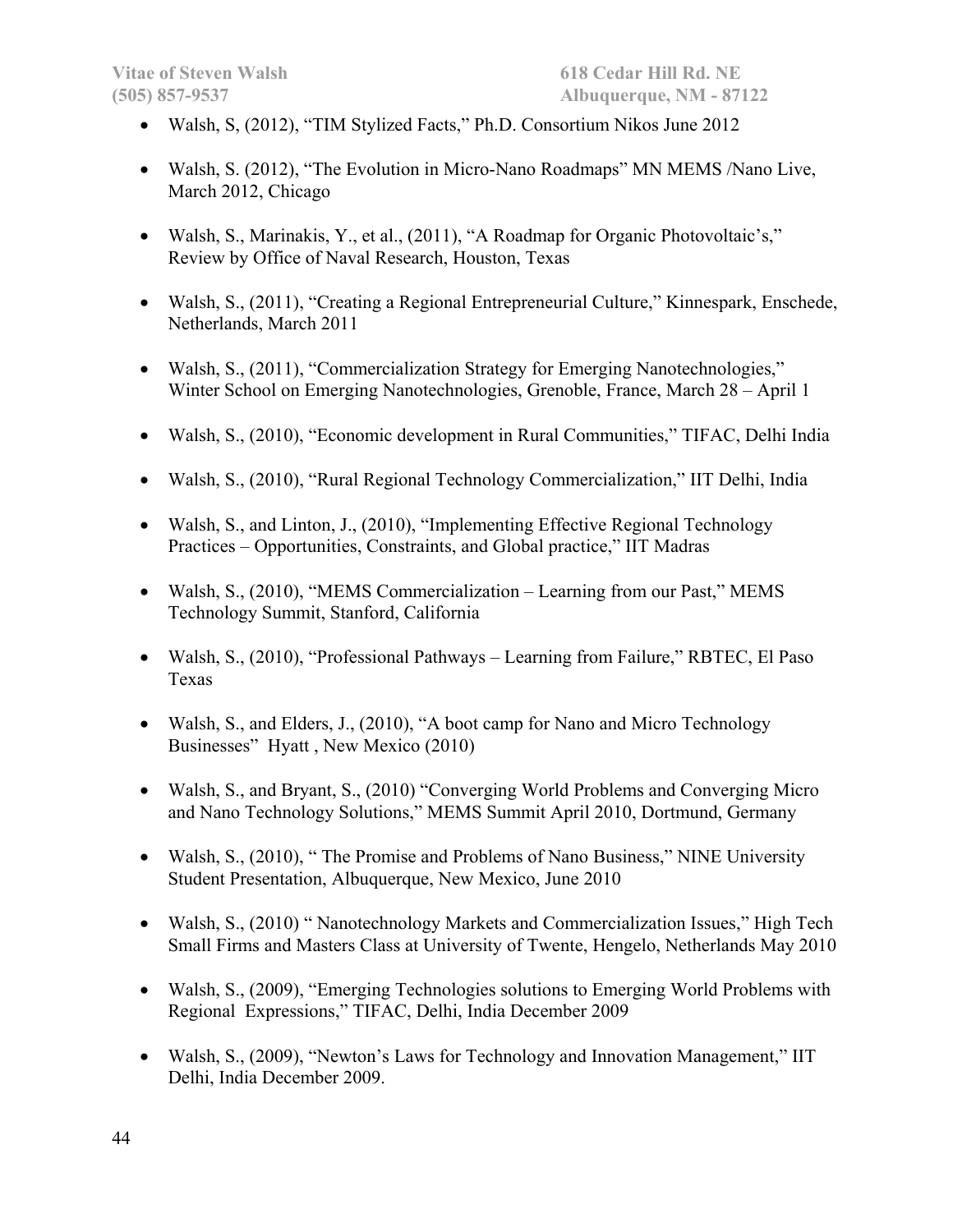- Walsh, S., (2009), "Relevant Academic Research versus and Answer in Search of a Question," University of New Mexico Libraries Faculty Acknowledgment presentation Albuquerque, NM
- Walsh, S., (2009), "Last Practice, Best Practice, Next Practice, Economic Development Strategies for Gallup," NM December 2009
- Walsh, S., (2009), "The Bio Nano Roadmap," New Mexico Nano Net Albuquerque, October 2009
- Walsh, S., (2009), "Strategic Planning for Navajo nation Economic Development" Albuquerque, New Mexico, Navajo nation council March 2009
- Walsh, S., (2009), "The Process of Technology Strategy and Commercialization," University of Twente, May 2009, Hengelo, Netherlands
- Walsh, S., (2009), "Nanotechnology Markets & Commercialization Issues or Is the Next Big Thing Really Small," July 2009 National Initiative on Nanotechnology Education Sandia, Albuquerque
- Walsh, S., (2009), "From Problem to Product Sandia National Laboratory and Mr. Willis Whitfield take a Stroll - An Introduction to an Innovation Journey**"** NINE presentation, July 2009
- Walsh, S., (2008), "What About MNT Roadmaps," COMS 2009 Keynote Presentation, Puerto Vallarta Mexico September, 2008
- Walsh, S., (2008), "Developing a Research Stream that will be meaningful and lead to a productive research Career." High Tech Small Firms Keynote," Hengelo, Netherlands
- Walsh, S., (2008), "The Reflective Practitioner meets the Reflective Academic Making MOT research even more relevant in today's Industrial Context," EuroMOT September 2008, Nice, France, Keynote
- Walsh, S., (2007), "Initiating Technology Transfer in the rural community with ,market Development Activities and Road mapping," TIFAC, New Delhi, India
- Walsh, S., (2007), "Economic Development and Funding Sources," Overijsel, Enschede, Netherlands
- Walsh, S., (2007), "Nanotechnology and Microsystems in semiconductor Road mapping" ITRI, Semicon, July 2007, San Francisco, CA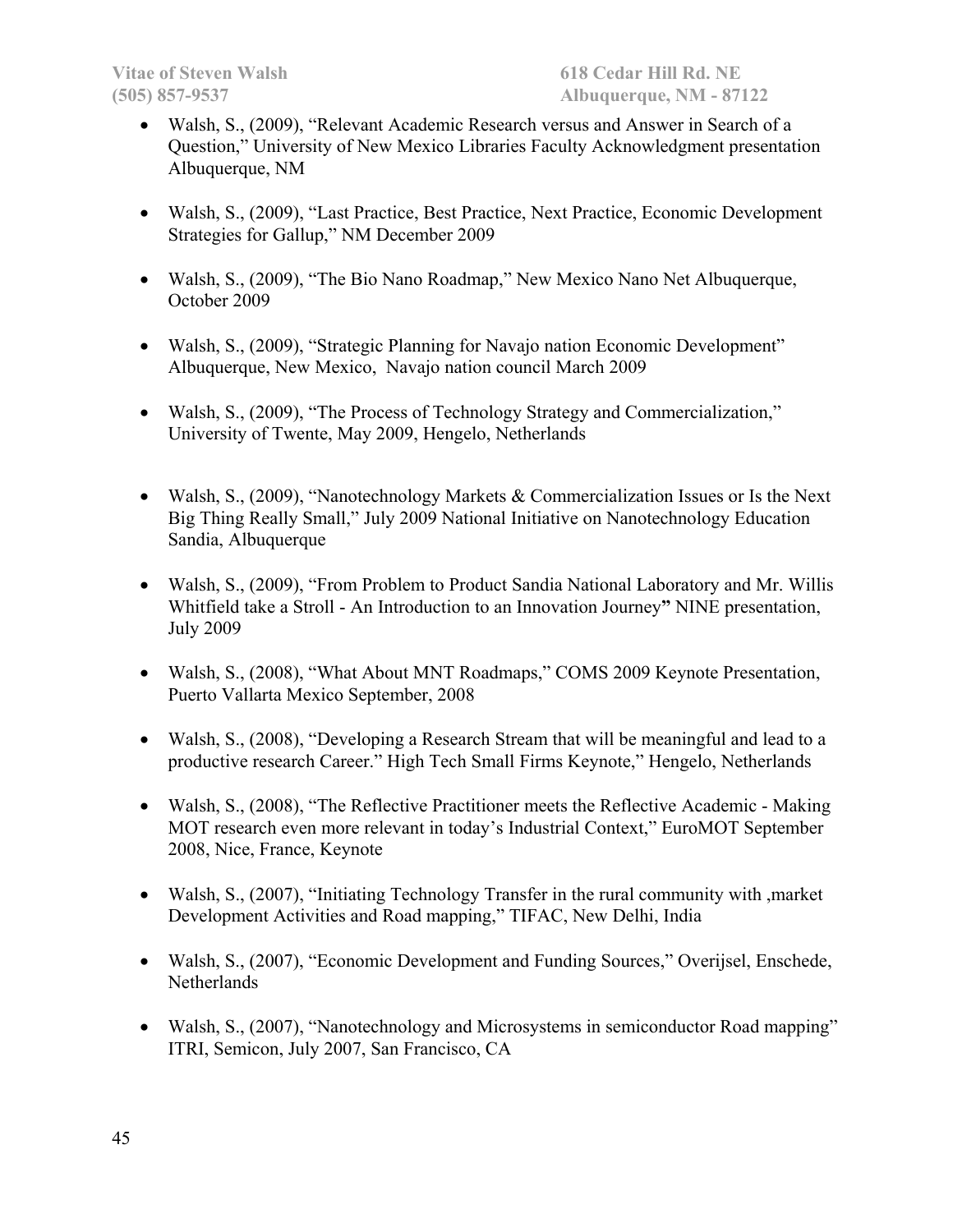- Walsh, S., (2007), "How to really start a High Tech Enterprise," NINE student development program, NINE, Albuquerque, New Mexico
- Walsh, S., (2007), "Small Tech, Education and solving Real problems," August 2007, Melbourne, Australia
- Walsh, S., (2006), Wake Forest/ Greensborough "Regional Commercialization Opportunities for Small Tech," North Carolina, October, 2006, Keynote Invited Speaker
- Walsh, S., (2006), Puebla, Mexico, Emerging markets embracing emerging technologies for wealth creation and Job development," Mexico's annual Ibero American Conference on Microsystems, September 2006, Keynote Speaker
- Walsh, S., (2006), "What can technology policy in India do to promote job creation based on emerging technologies," Keynote Speaker at TIFAC, Delhi, India
- Walsh, S., (2005), "Enabling Innovators," Technology Information Forecasting and Assessment Council, June 26, 2006 Delhi India, Keynote speaker
- Walsh, S. (2005) "Technology Transfer" Department of Atomic Energy, Mumbai, India December.
- Walsh, S. (2005) "Micro and Nano development in developing Nations" Indian Institute of Science and Jawaharlal Nehru Centre for Advanced Scientific Research, Bangalore, India
- Walsh, S., (2005), "How technological entrepreneurship can improve regional economies" Opening of the new Science and Technology Park, March 2005, Hengelo, Netherlands, Keynote Speaker
- Walsh, S., (2005), "Road mapping the interaction between micro and nano technologies," University of Texas, Arlington, Keynote Speaker, July 2005,
- Walsh, S., (2005), Pondicherry University, Entrepreneurship as a key to economic development in emerging economies", December, Pondicherry India, Keynote Speaker,
- Walsh, S., (2005), "Micro and nano technology for biomedical applications," Mexico's annual Ibero American conference on Microsystems September 2005, Puerto Vallarta Keynote Speaker,
- Walsh, S., (2004), "Let Failure be your Guide: The rule for a successful Career and Life Choices," FZK, Karlsruhe, Germany December 2004, Invited Speaker
- Walsh, S., (2004), Commercialization of micro and nano technology FZK, Karlsruhe, Germany December 2004, Invited Speaker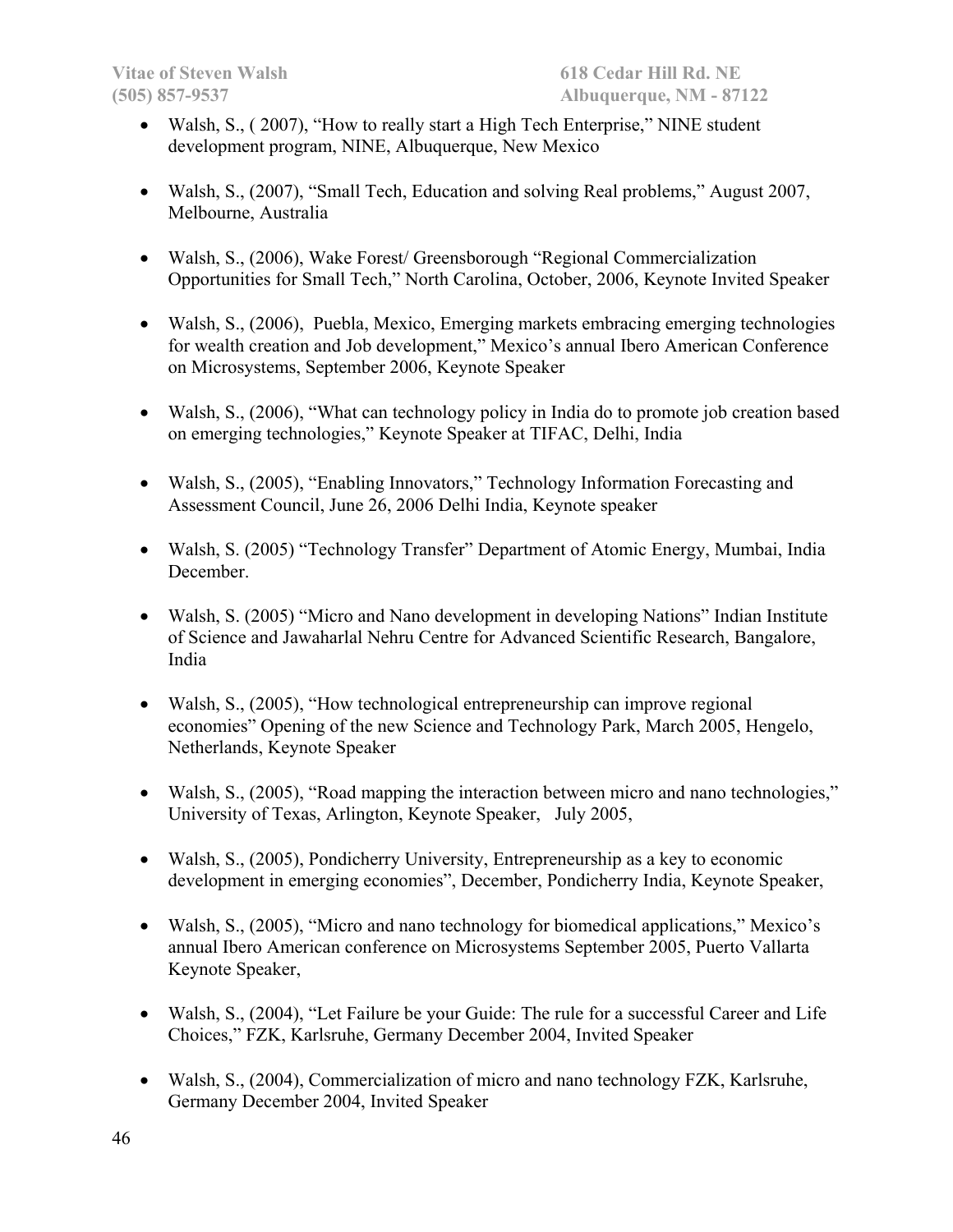- Walsh, S., (2004), "A roadmap for the commercialization of micro and nano technology, "Healthy Opportunities for Small Tech", Melbourne, Australia, December 2004, Invited Speaker
- Walsh, S., (2004), "International Micro / Nano Roadmap" COMS 2004 Alberta, Canada August 2004, Invited Speaker
- Walsh, S., (2004), "Commercialization of Nanosystems: A Fantastic Voyage," American Society for Mechanical Engineers, Los Angeles, California, April 2004, Keynote Speaker
- Walsh, S., (2004), "How to Start a High Technology Company," High Desert MEMS, Albuquerque, NM September 2004, Keynote Speaker,
- Walsh, S., (2004), " Economic Development, Micro and Nanotechnologies, a Roadmap for Success**"** MINAPIM, September 2004, Brazil, Keynote Speaker,
- Walsh, S., (2004), "Economic Development and Small tech: The Role of Large and Small Firms," Dutch Economic Development Minster, December 2004, Keynote Presenter,
- Walsh, S., (2004), "The Commercial Status of BIOMEMS and Bio Nano Technologies," First Annual Ibero American MEMS meeting, March 2004, Puerto Vallarta, Mexico, March 2004, Keynote Speaker,
- Walsh, S., (2004), "The Commercialization of Nanotechnology" Sandia Livermore, California, July, 2004, Keynote Speaker,
- Walsh, S., (2004), "High Tech Small Firm Opportunities in Enabling Disruptive Technology based Enterprises," High Tech Small firms May 24, & 25, 2004 Enschede, Netherlands, Keynote Speaker,
- Walsh, S., (2004), ACES meeting; "The Role of Technology Management in Nanotechnology Commercialization," Keynote Speaker, March 2004
- Walsh, S., (2004), "Technology Development in a High tech Environment: The Use of Roadmaps," UNAM, US Mexico Micro and Nano systems Effort, May 2004, Keynote Speaker,
- Walsh, S., (2003), "International Micro / Nano Roadmap" COMS 2004 Amsterdam, Netherlands August 2003, Invited Speaker,
- Walsh, S., (2003), "Micro and Nano Technology Commercialization for Big Emerging Economies," University of Beijing, China, Keynote Speaker,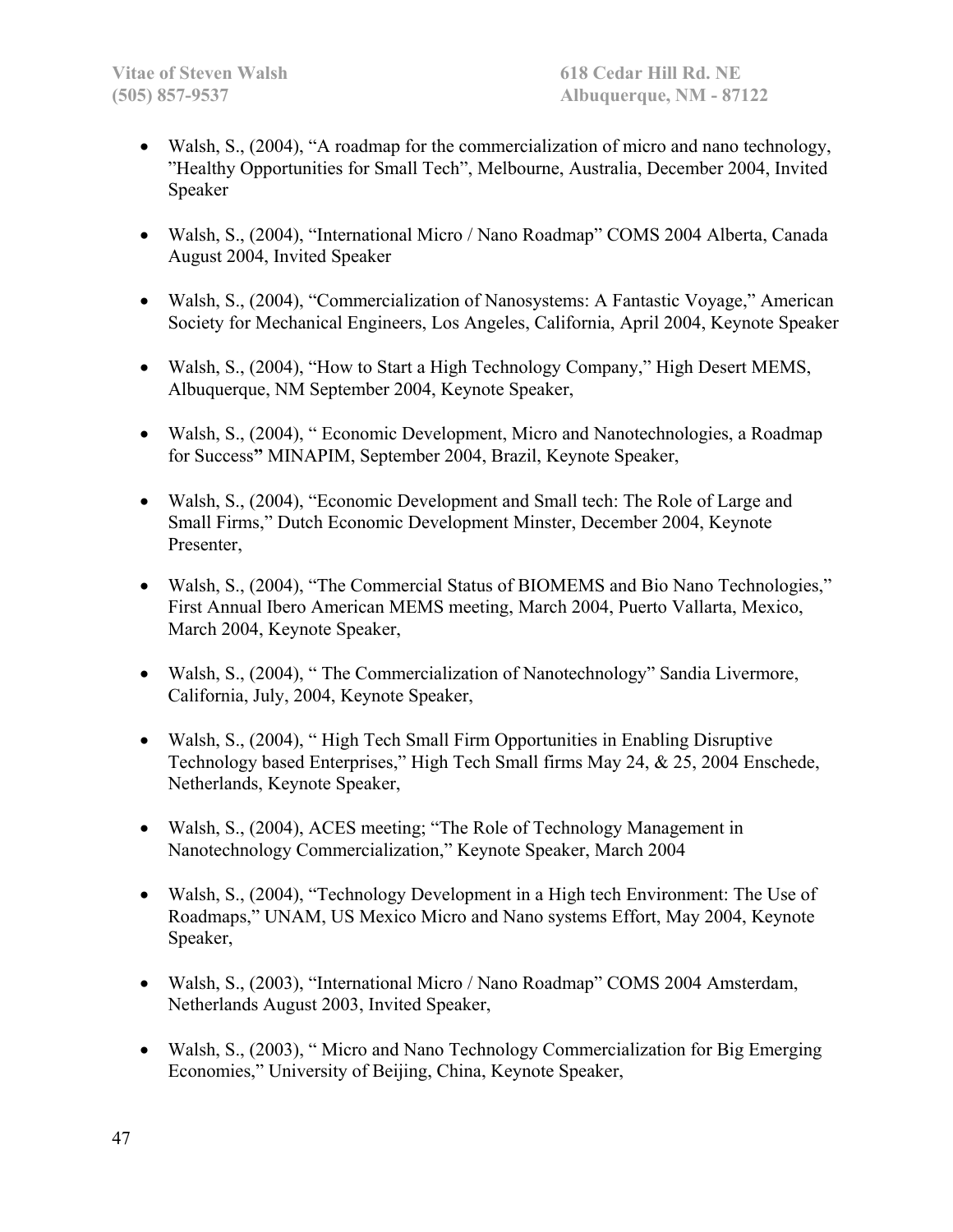- Walsh, S., (2002), " Enabling, sustaining and disruptive technologies" Nikos Knowledge Entrepreneurship Center Twente, Netherlands, March 2003, Invited speaker,
- Walsh, S., (2002), The Promise of Microsystems," National Commercialization of Microsystems, Tampa, FL., Invited speaker,
- Walsh, S., (2002), "The State of Micro and Nano Commercialization," The 7th Commercialization of Micro and Nano Systems Conference, MANCEF, Ann Arbor, Michigan
- Walsh, S., (2001), "The Promise of Microsystems," Dynamic Silicon (Gilder), San Francisco, California.
- Walsh, S., (2001), "Technology Commercialization in India," New Delhi, The State of India's Technology Transfer Organization. Technology Information, Forecasting, Assessment Council (TIFAC),
- Walsh, S., (2001), "The Process of Technology Transfer," India's National Physical Laboratory NPL, New Delhi, India
- Walsh, S., (2001), "E-commerce and Commercialization Bottlenecks and Promise," Sky –Web, New Delhi, India
- Walsh, S., (2001), "Management of Technology, Competence and technology classifications for management decision making," Indian Institute of Management – Ahmedabad, India, The highest ranked business school in all of Asia
- Walsh, S., (2001), "Commercialization of Microsystems," SEMI West Co-Chair for MEMS Workshop, Semicon West, July 2001, San Francisco, Calif.
- Walsh, S., (2001), "International Symposium for Microsystems," SEMI Europa Co-Chair for Microsystems Workshop, Semicon Europa, April 2001, Munich, Germany.
- Walsh, S., (2000), "Commercialization of Microsystems," SEMI West Co-Chair for MEMS Workshop, Semicon West, July 2000, San Francisco, Calif.
- Walsh, S., (2000), "The clinical process of technology transfer," The Department of Science and Technology in India. At the behest of the Science and Technology Cabinet Minister
- Walsh, S., (2000), "Disruptive Technologies and Discontinuous Innovation," The University of Calcutta, India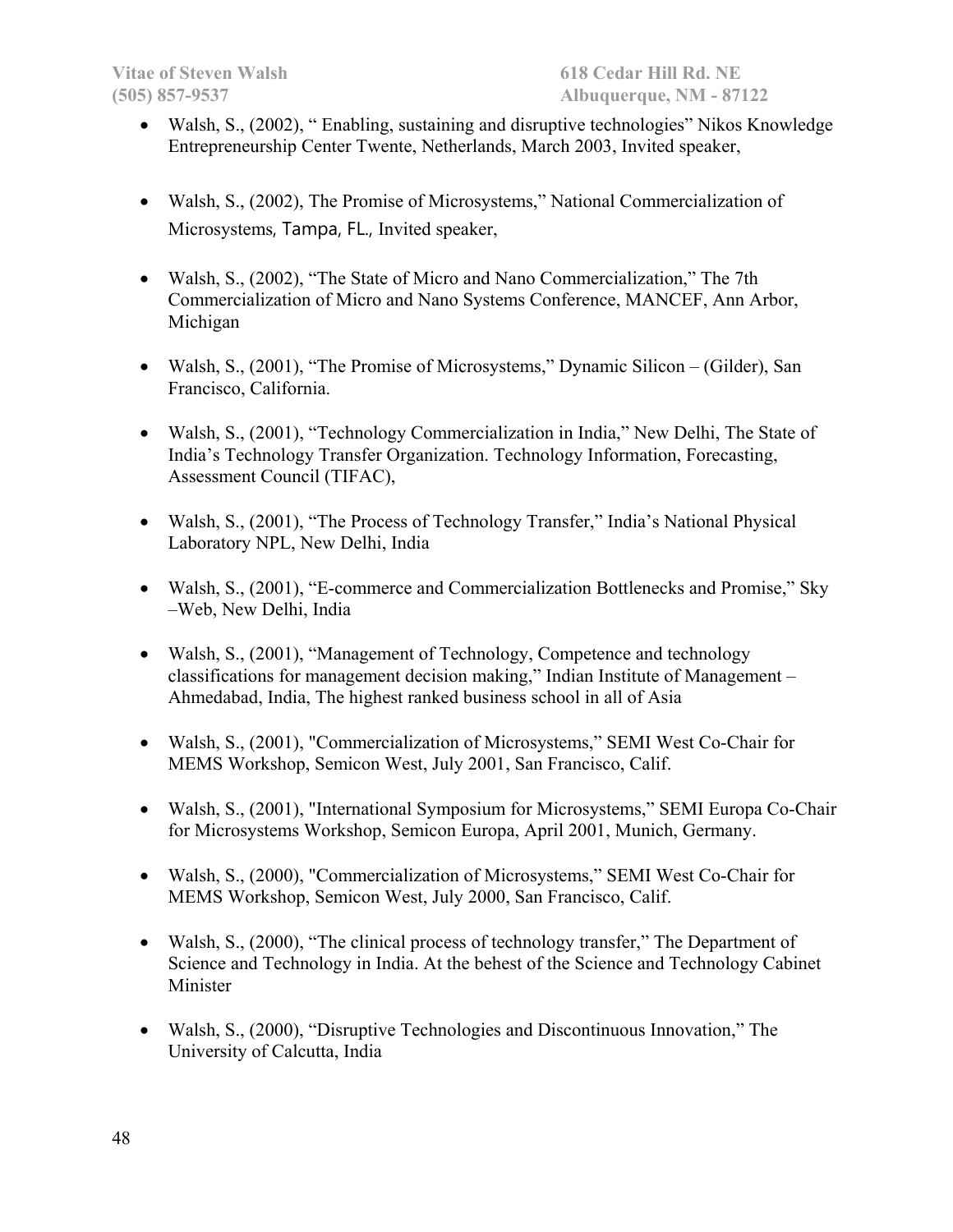- Walsh, S., (2000), "Microsystems 2010" "Microsystems in a New Millennia," CSRL National lab, Manchester, England
- Walsh, S., (2000), "International Symposium for Microsystems," SEMI Europa Co-Chair for Microsystems Workshop, Semicon Europa, April 2000, Munich, Germany.
- Walsh, S., (1999), "Commercialization of Microsystems," SEMI West Co-Chair for MEMS Workshop, Semicon West, July 1999, San Francisco, Calif.
- Walsh, S., (1999), "International Symposium for Microsystems," SEMI Europa Co-Chair for Microsystems Workshop, Semicon Europa, April 1999 Munich, Germany.
- Walsh, S., (1999), "Commercializing Disruptive Technology," Charmers University, Sweden
- Walsh, S., (1999), "Entrepreneurial Competencies and Corporate Success," Jonjoping International Business School, Sweden
- Walsh, S., (1998), "HARM Technologies, their promise, their commercial future," Sandia National Laboratory – Livermore, Calif.
- Walsh, S., (1998), "MEMS Manufacturing Technologies, a Commercialization base", Semicon West, July 14, 1998 San Francisco, Calif., SEMI West Technical Program Chair
- Walsh, S., (1998), "Infrastructure Obstacles to MEMS Commercialization, a case study approach", Semicon West, July 14, 1998, San Francisco, Calif., SEMI West Co-Chair for MEMS Workshop
- Walsh, S. (1997), "MEMS Manufacturing Technologies, a Commercialization base", Semicon West, July, San Francisco, Calif., SEMI West Technical Program Chair
- Walsh, S., (1997), "MEMS, Their Commercial Promise, Government Policy and the Role of the National Laboratory," Sandia National Laboratory – Albuquerque
- Walsh, S., and Thrukal, I., (1996), The Process of Innovation," EF Commercialization Conference, Kona, Hawaii
- Walsh, S. (1996), "Commercialization of MEMS". Semicon West, July 1996, San Francisco, Calif., SEMI West Technical Program Chair
- Walsh, S. (1995), "Commercialization of MEMS Short Course", Semicon West, July 1995, San Francisco, Calif., SEMI West Technical Program Chair
- Walsh S. (1994), "New demands for suppliers to MEMS", Panel Member, SEMICON West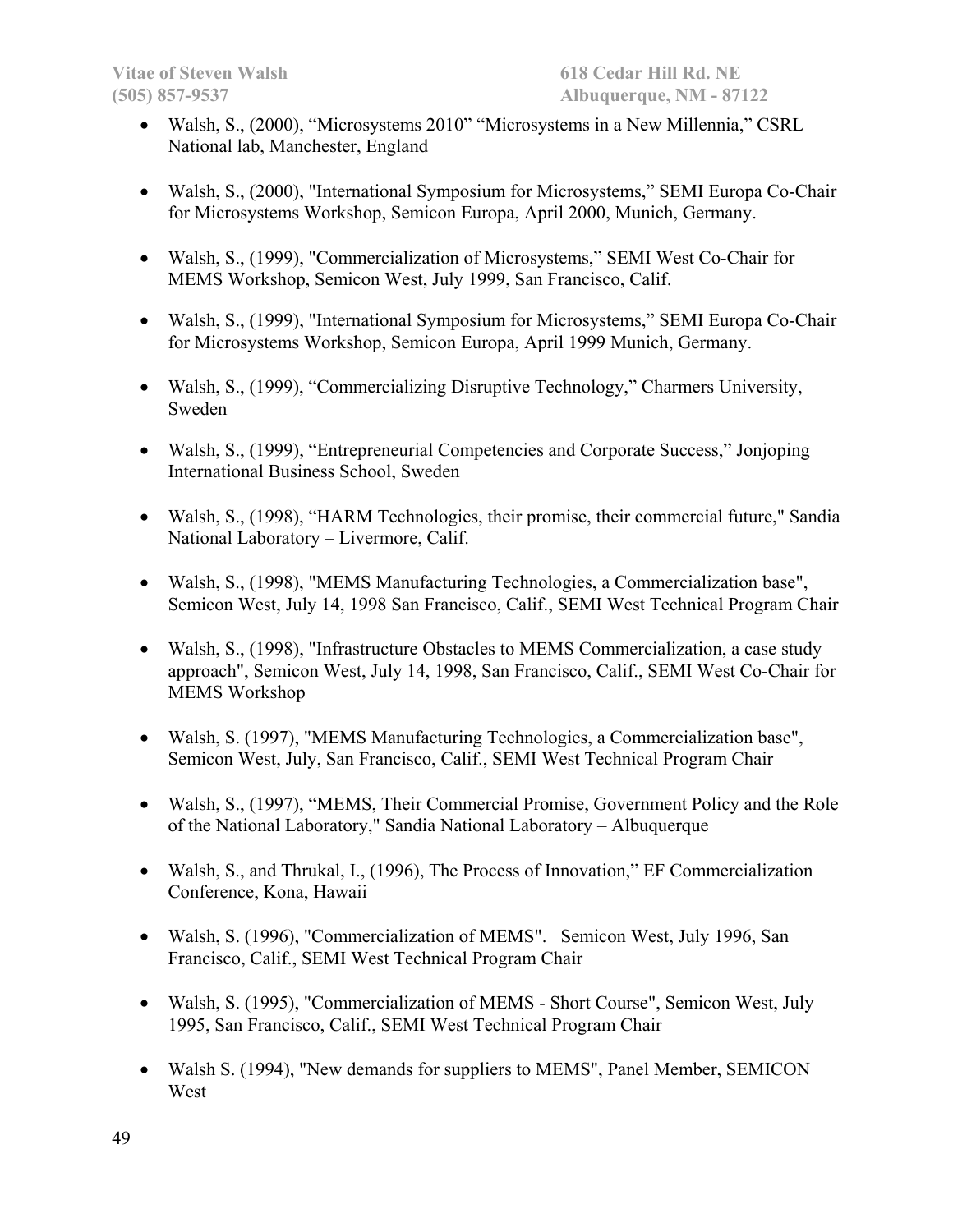Walsh S. (1994), "MEMS Micromechanics and Micro engineering Workshop," (11/1994), Chair of SEMI workshop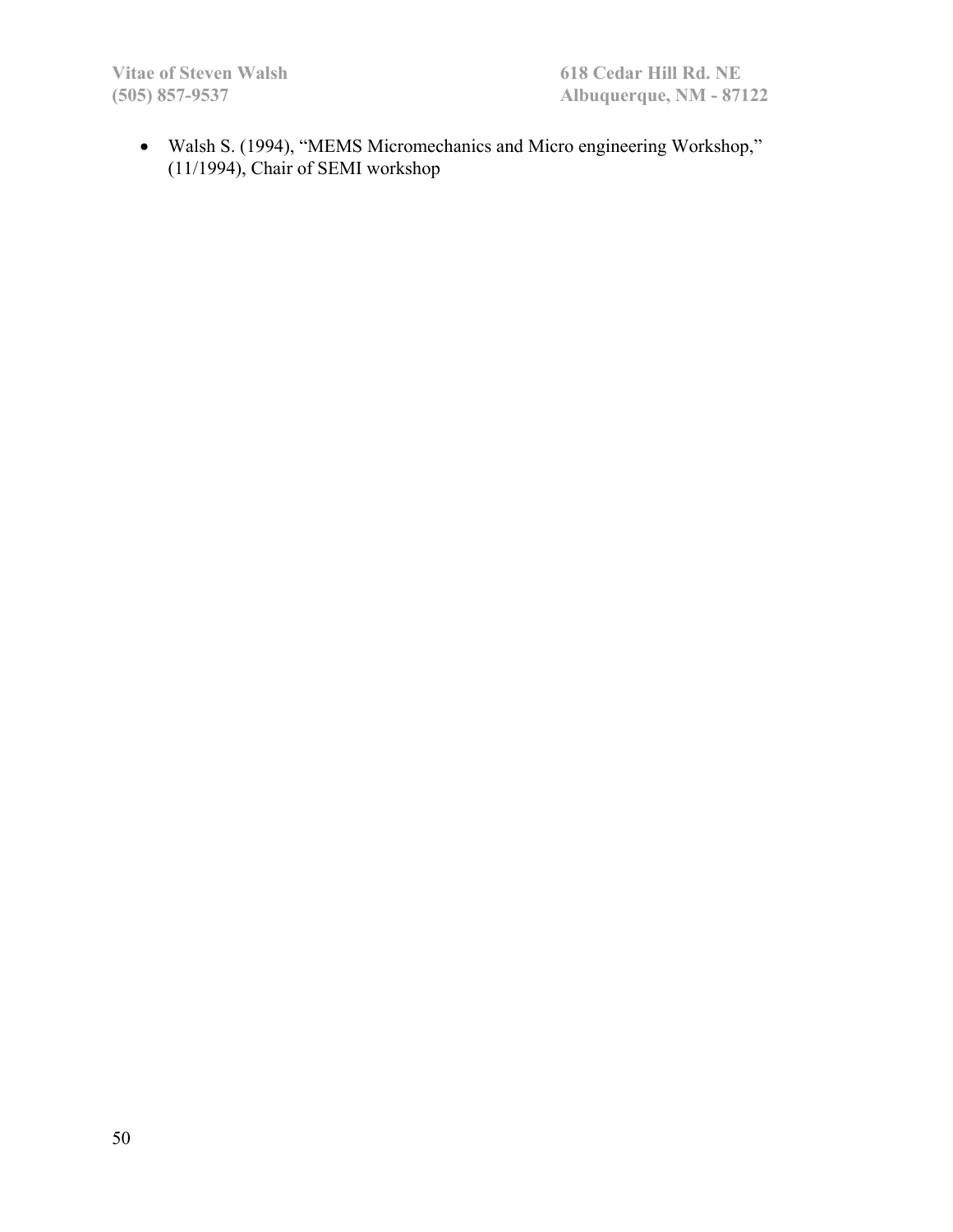# **Research Grants**

I have been Principal Investigator (PI) or Co-Principal Investigator (Co-PI) on many grants and grant applications. I present only those that I have assisted or lead at the University of New Mexico. I have assisted in developing the MOT and Technology Entrepreneurship program through grants at Sandia National Laboratory, Las Alamos National Laboratories, NSF, STC, Office of Naval Research, McCune foundation, MANCEF, NMSBAP, Office of Naval Research, the state of New Mexico, PNM, the State of New Mexico economic development, many New Mexico based firms and through the FIT mentorship program

 I have an extremely successful grant research record with well over \$2 million developed for the Management of Technology and Technology Entrepreneurship program as either a PI or Co- PI (see details below). I have initiated effort with the New Mexico Manufacturing extension program and have developed a relationship with MANCEF. My research grant activities as PI initiated in a Sandia University Research Program fellowship award granted in 1999.

#### **School year 2016 Grants**

New Mexico Small Business Assistance Program, **Sandia National Laboratories - \$85,000 Sul Kassicieh PI, Craig White Co-PI, S. Walsh Co-PI**

New Mexico Small Business Assistance Program, **Las Alamos National Laboratory** - **\$51,000 Steven Walsh (PI), Sul Kassicieh (Co-PI) C. White (Co-PI)** 

#### **School year 2015 Grants**

New Mexico Small Business Assistance Program, **Sandia National Laboratories - \$68,000 Sul Kassicieh PI, Craig White Co-PI, S. Walsh Co-PI**

New Mexico Small Business Assistance Program,– **Las Alamos National Laboratory** - **\$51,000 Steven Walsh (PI), Sul Kassicieh (Co-PI) C. White (Co-PI)** 

**RDG PI Steven Walsh \$1,000 \$1,000** 

#### **School year 2014 Grants**

New Mexico Small Business Assistance Program, **Sandia National Laboratories - \$68,000 Sul Kassicieh PI, Craig White Co-PI, S. Walsh Co-PI**

New Mexico Small Business Assistance Program,– **Las Alamos National Laboratory** - **\$57,000 Steven Walsh (PI), Sul Kassicieh (Co-PI) C. White (Co-PI)** 

#### **School year 2013 Grants**

New Mexico Small Business Assistance Program,-**SNL, Sul Kassicieh PI, Craig White Co-PI, S. Walsh Co-PI** grant awarded for \$75,500 from Sandia National Laboratories, 2013.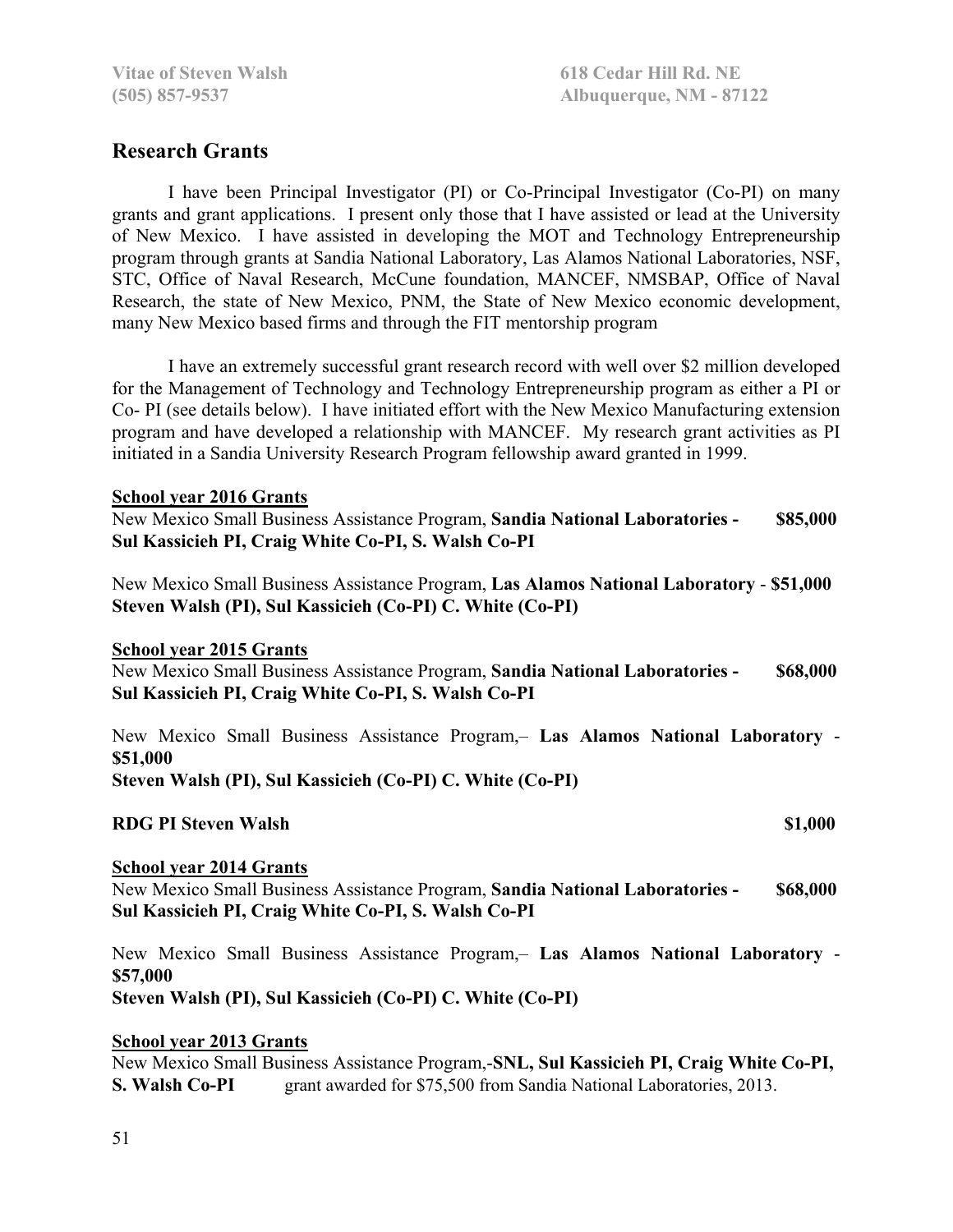New Mexico Small Business Assistance – **LANL**, **Steven Walsh (PI), Sul Kassicieh (Co-PI) C. White (Co-PI)** grant awarded for \$71,000 from Los Alamos National Laboratory, 2013. **Lobo Energy** \$500

**Holy Ghost Catholic School \$500**

### **School year 2012 Grants**

| Co-PI for ONR (Office of Naval Research), PI for UNM side | 2011-2012        |
|-----------------------------------------------------------|------------------|
| Amount                                                    | Last of \$75,018 |

- Walsh Co PI Commercialization segment Carbon Composite Thin Films for Power Generation and Energy Storage Office of Naval Research
- Walsh Co PI Commercialization segment Carbon Composite Thin Films for Power Generation and Energy Storage Office of Naval Research

New Mexico Small Business Assistance – **LANL**, **Steven Walsh (PI), Sul Kassicieh (Co-PI) C. White (Co-PI)** Approximately **\$68,000** for 2012

New Mexico Small Business Assistance Program,-**SNL, Sul Kassicieh PI, Craig White Co-PI, S. Walsh Co-PI** Approximately **\$85,000** for 2012

| Horizon Ag -       | S. Walsh | РI | \$17,000                       |
|--------------------|----------|----|--------------------------------|
|                    |          |    | Approximately \$4,000 for 2012 |
| <b>Lobo Energy</b> | S. Walsh | PI | \$200                          |

#### **School year 2011 Grants**

| Co-PI for ONR (Office of Naval Research), PI for UNM side |                                                        |    |        | 2011-2012                                                                                                                 |
|-----------------------------------------------------------|--------------------------------------------------------|----|--------|---------------------------------------------------------------------------------------------------------------------------|
|                                                           |                                                        |    | Amount | Last of \$75,018                                                                                                          |
|                                                           |                                                        |    |        | Approximately \$35,000 for 2012                                                                                           |
| $\bullet$                                                 |                                                        |    |        | Walsh Co PI Commercialization segment - Carbon Composite Thin Films for Power                                             |
|                                                           | Generation and Energy Storage Office of Naval Research |    |        |                                                                                                                           |
| $\bullet$                                                 |                                                        |    |        | Walsh Co PI Commercialization segment - Carbon Composite Thin Films for Power                                             |
|                                                           | Generation and Energy Storage Office of Naval Research |    |        |                                                                                                                           |
| C. White (Co-PI)                                          |                                                        |    |        | New Mexico Small Business Assistance – LANL, Steven Walsh (PI),, Sul Kassicieh (Co-PI)<br>Approximately \$68,000 for 2012 |
|                                                           |                                                        |    |        | New Mexico Small Business Assistance Program,-SNL, Sul Kassicieh PI, Craig White Co-PI,                                   |
| S. Walsh Co-PI                                            |                                                        |    |        | Approximately \$110,500 for 2012                                                                                          |
| <b>Horizon Ag -</b>                                       | S. Walsh                                               | PI |        | \$17,000                                                                                                                  |
|                                                           |                                                        |    |        | Approximately \$5,000 for 2012                                                                                            |

Lobo Energy S. Walsh PI \$10,000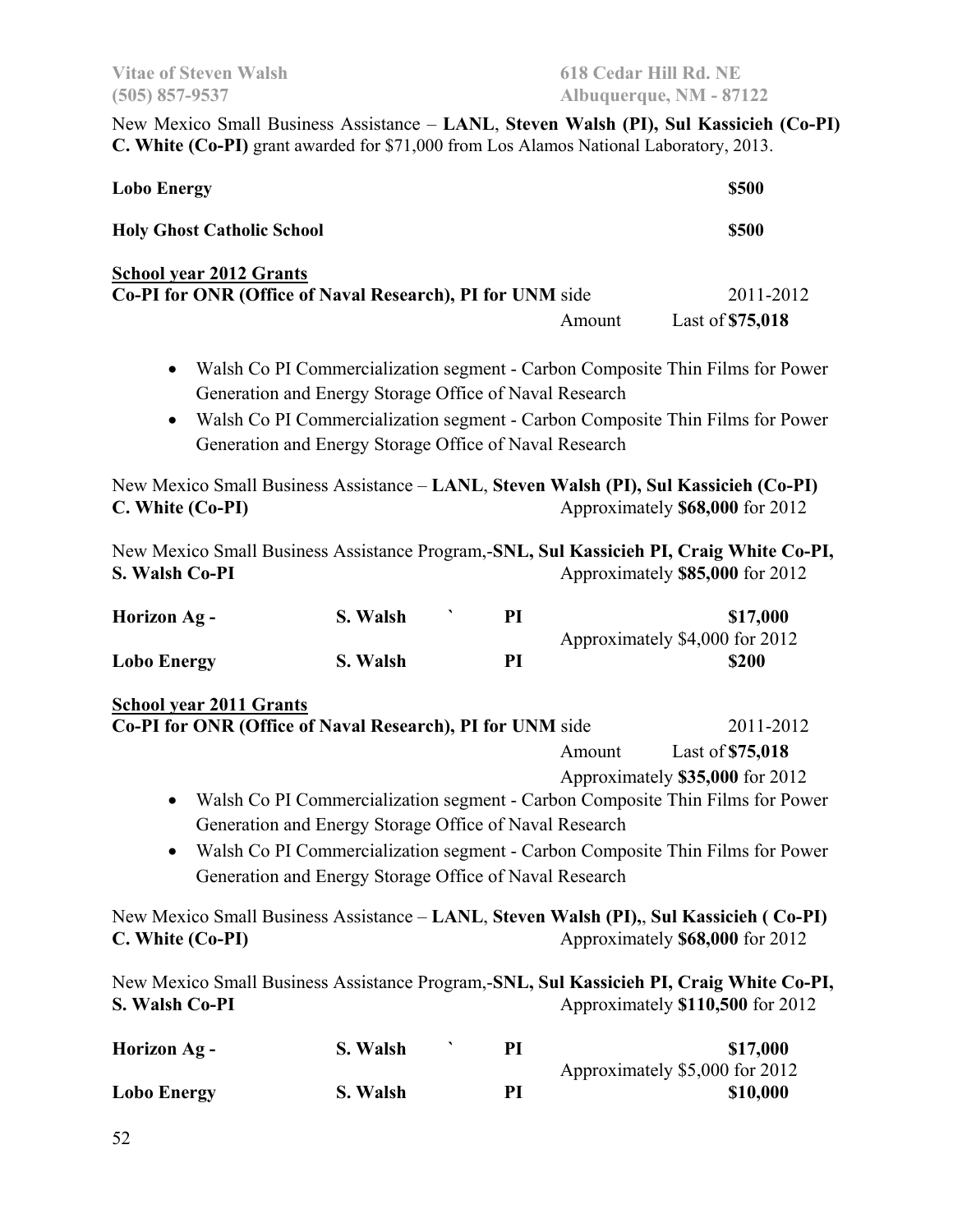| <b>Vitae of Steven Walsh</b><br>$(505)$ 857-9537 |                                                                                                                                                                    |                                | 618 Cedar Hill Rd. NE<br>Albuquerque, NM - 87122 |
|--------------------------------------------------|--------------------------------------------------------------------------------------------------------------------------------------------------------------------|--------------------------------|--------------------------------------------------|
|                                                  |                                                                                                                                                                    |                                | Approximately \$5,000 for 2012                   |
| School year 2010 / 2011 Grants                   |                                                                                                                                                                    |                                |                                                  |
|                                                  | Co-PI for ONR (Office of Naval Research), PI for UNM side                                                                                                          |                                | 2011-2012                                        |
|                                                  |                                                                                                                                                                    | Amount                         | \$75,018                                         |
| $\bullet$                                        | Walsh Co PI Commercialization segment - Carbon Composite Thin Films for Power                                                                                      |                                |                                                  |
|                                                  | Generation and Energy Storage Office of Naval Research                                                                                                             |                                |                                                  |
|                                                  | New Mexico Small Business Assistance - LANL - {PI}, Steven Walsh, Sul Kassicieh (Co-PI)                                                                            |                                |                                                  |
| C. White (Co-PI)                                 |                                                                                                                                                                    |                                | approximately \$150,000                          |
|                                                  | Budget Period: 09/02/08-12/31/11                                                                                                                                   | Amount \$637,377               |                                                  |
|                                                  | New Mexico Small Business Assistance Program - SNL Sul Kassicieh PI, Craig White Co-PI,                                                                            |                                |                                                  |
| <b>S. Walsh Co-PI</b>                            |                                                                                                                                                                    | approximately                  | \$100,000                                        |
|                                                  | <b>Walsh Co PI New Mexico Small Business Assistance Program-SNL</b>                                                                                                |                                |                                                  |
|                                                  | Budget Period: 09/02/09-12/31/11                                                                                                                                   | approximately Amount \$230,000 |                                                  |
| <b>Horizon Ag -</b>                              | S. Walsh                                                                                                                                                           | PI                             | \$17,000                                         |
|                                                  |                                                                                                                                                                    |                                |                                                  |
| <b>School Year 2009 / 2010 Grants</b>            |                                                                                                                                                                    |                                |                                                  |
|                                                  | Sandia National Laboratory New Mexico Small Business Assistance Programs \$119,000<br>Steve Walsh (co-PI) and Sul Kassicieh (PI) C. White (Co-PI) R. Mahto (Co-PI) |                                |                                                  |
|                                                  |                                                                                                                                                                    |                                |                                                  |
|                                                  | <b>LANL Sandia New Mexico Small Business Assistance Programs</b>                                                                                                   |                                | \$136,000                                        |
|                                                  | Steve Walsh (PI), Sul Kassicieh (Co-PI), C. White (Co-PI) R. Mahto (Co-PI)                                                                                         |                                |                                                  |
|                                                  |                                                                                                                                                                    |                                |                                                  |
| 2008 Grants                                      | Sandia National Labs New Mexico Small Business Assistance Programs                                                                                                 |                                | \$65,000                                         |
|                                                  | Steve Walsh (co- PI) and Sul Kassicieh (Co-PI)                                                                                                                     |                                |                                                  |
|                                                  |                                                                                                                                                                    |                                |                                                  |
|                                                  | <b>LANL Sandia New Mexico Small Business Assistance Programs</b>                                                                                                   |                                | \$42,500                                         |
|                                                  | Steve Walsh (co-PI) Kassicieh (PI) summer 2007                                                                                                                     |                                |                                                  |
| 2007 Grants                                      |                                                                                                                                                                    |                                |                                                  |
| <b>McCune Grant</b>                              |                                                                                                                                                                    |                                | \$25,000                                         |
|                                                  | Steve Walsh (Co-PI) with Craig White (Co-PI).                                                                                                                      |                                |                                                  |
|                                                  | <b>Sandia New Mexico Small Business Assistance Programs</b>                                                                                                        |                                | approximately \$65,000                           |
| Steve Walsh (PI) and Sul Kassicieh (Co-PI)       |                                                                                                                                                                    |                                |                                                  |
|                                                  |                                                                                                                                                                    |                                |                                                  |
|                                                  | <b>Sandia New Mexico Small Business Assistance Programs</b><br>Steve Walsh (co-PI) Kassicieh (PI) summer 2007                                                      |                                | approximately \$42,500                           |
|                                                  |                                                                                                                                                                    |                                |                                                  |
| 2006 Grants                                      |                                                                                                                                                                    |                                |                                                  |
|                                                  | <b>New Mexico State Hydrogen Project Report</b>                                                                                                                    |                                | \$15,000                                         |
| Steve Walsh (PI) with Craig White (Co-PI).       |                                                                                                                                                                    |                                |                                                  |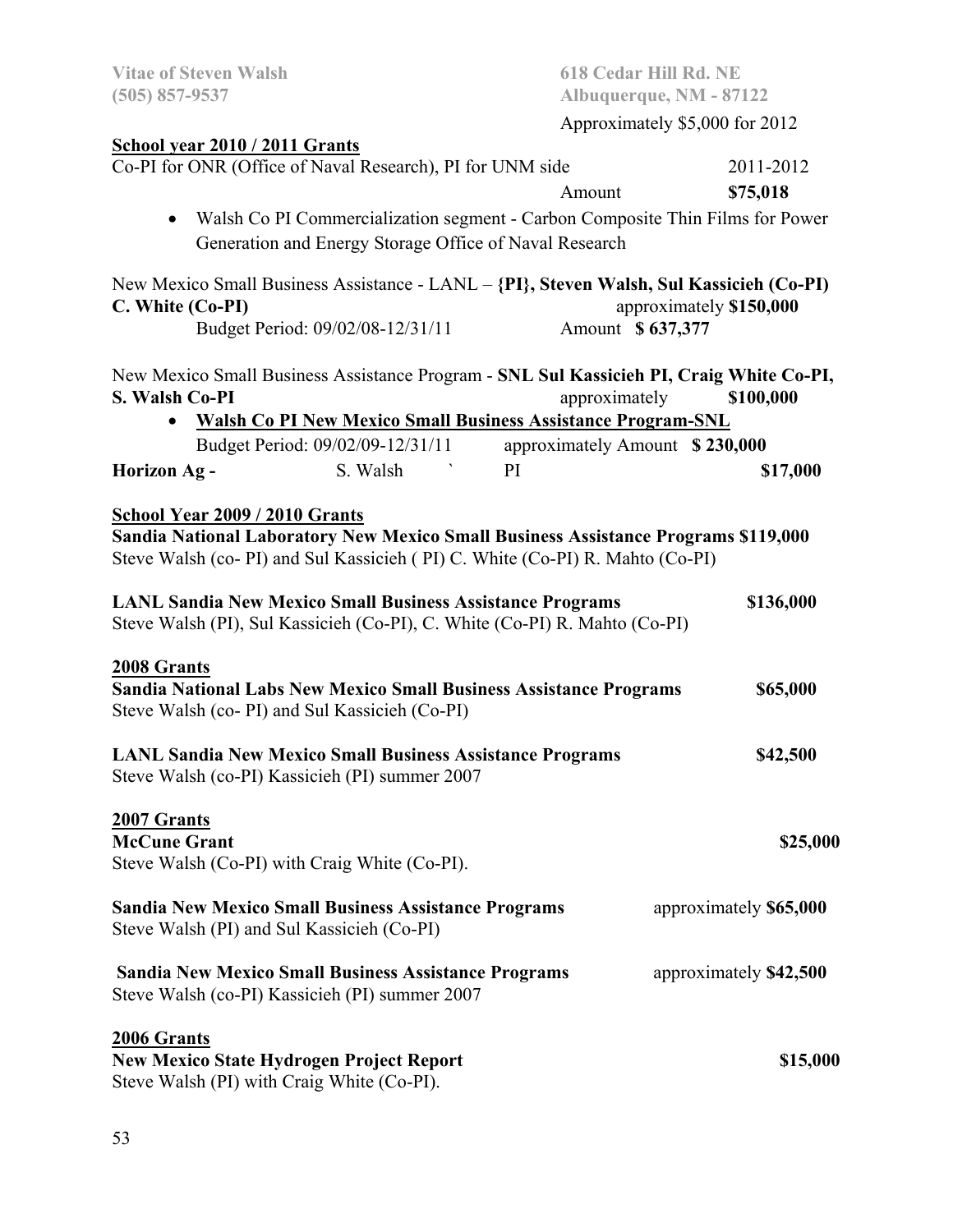| $(505)$ 857-9537                                                                                                                                                                                                                          | Albuquerque, NM - 87122 |
|-------------------------------------------------------------------------------------------------------------------------------------------------------------------------------------------------------------------------------------------|-------------------------|
| The project utilized mentored students to develop a project summary to be considered for<br>funding by the governor                                                                                                                       |                         |
| <b>McCune Grant</b><br>Steve Walsh (Co-PI) with Craig White (Co-PI).<br>Co- PI's Steve Walsh and Craig White working with the McCune foundation in an effort to<br>generate an economic development impact by improving efforts with STC. | \$50,000                |
| <b>Sandia New Mexico Small Business Assistance Programs</b><br>\$120,000<br>Steve Walsh (PI) and Sul Kassicieh (Co-PI)                                                                                                                    | approximately           |
| <b>New Mexico Water Project</b><br>PI Craig White, Co- PI Steve Walsh, Dante DiGregorio, Doug Thomas, Sul Kassicieh,                                                                                                                      | \$25,000                |
| <b>Anderson Economic Development Research Grant</b><br><b>Steve Walsh (PI)</b><br>Nanotechnology Commercialization                                                                                                                        | \$10,000                |
| 2005 Grants<br><b>International Small Business Journal Workshop Grant</b><br>Workshop for the development of understanding on the hurdles faced by emergent technology<br>based entrepreneurial enterprises.                              | \$15,000                |
| <b>McCune Grant</b><br>Steve Walsh (Co-PI)<br>Co-PI's Steve Walsh and Craig White working with the McCune foundation in an effort to                                                                                                      | \$50,000                |
| generate an economic development impact by improving efforts with STC.                                                                                                                                                                    |                         |
| <b>Sandia New Mexico Small Business Assistance Programs</b><br>Sul Kassicieh (PI) and Steve Walsh (Co-PI)                                                                                                                                 | approximately \$100,000 |
| Grant from the New Mexico State Economic Development Department under discussion with<br>Mike Orshan. Both of these grants are contingent on the development of an education<br>certification Program for Mentors and Students            |                         |
| <b>2005 Internships Granted</b><br>(Internships paid directly to students no funds not counted in funds in total above)<br>Mesa Internship (1700) Year long internship (yearly)                                                           | \$40,000                |
| Sandia National Labs tech transfer 2 Interns (yearly)                                                                                                                                                                                     | \$40,000                |
| Zyvex (2 Interns)                                                                                                                                                                                                                         | \$40,000                |
| 2004 Grants<br>2004 Sandia New Mexico Small Business Assistance Programs                                                                                                                                                                  |                         |

**Vitae of Steven Walsh 618 Cedar Hill Rd. NE**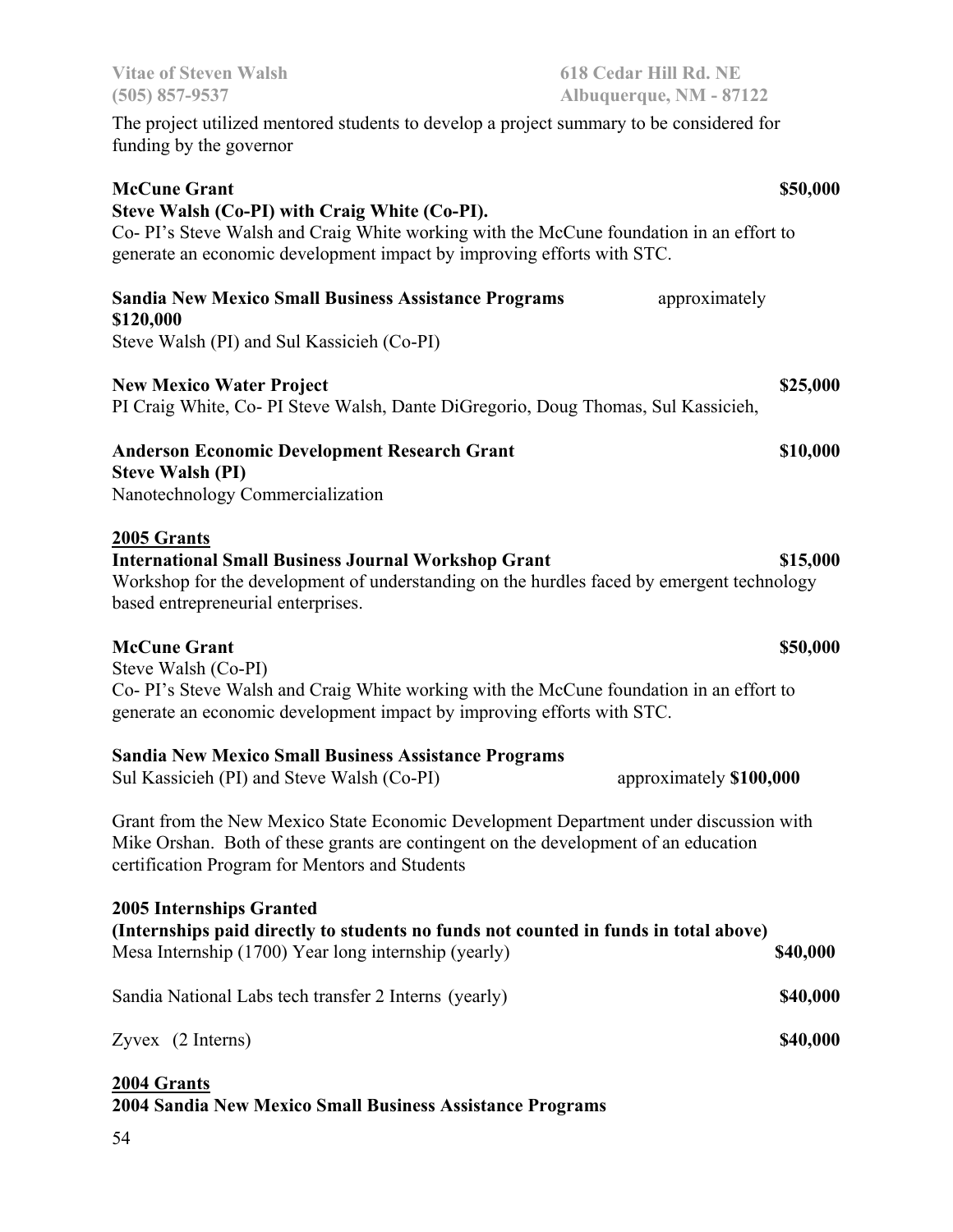### **Steve Walsh (PI) and Sul Kassicieh (Co-PI), approximately \$100,000**

There are more than 20 studies which I have personally mentored nearly 70 % of them that have resulted in activity that directly support the economic development of New Mexico. Certification produced for more than 20 students and professors

#### **2004 Internships Granted**

| (Internships paid directly to students no funds not counted in funds in total above) |          |
|--------------------------------------------------------------------------------------|----------|
| Sandia National Labs Tech transfer 2 Interns                                         | \$40,000 |
| $Zyvex$ (2 Interns)                                                                  | \$40,000 |
| Pfizer (1 Intern)                                                                    | \$10,000 |

Las Alamos National Laboratories (2 interns summer) **\$24,000**

#### **2003 Grants**

#### **Sandia New Mexico Small Business Assistance Programs**

#### **Steve Walsh (PI) and Sul Kassicieh (Co-PI)** approximately \$100,000

There are also more than 20 studies of which I have personally mentored nearly 70 % of them that have resulted in activity that directly supports the economic development of New Mexico.

#### **2003 Internships Granted**

### **(Internships paid directly to students no funds not counted in funds in total above)**

| Sandia National Labs Tech transfer 2 Interns        | \$40,000 |
|-----------------------------------------------------|----------|
| Las Alamos National Laboratories (2 interns summer) | \$24,000 |

#### **2002 Grants**

#### **2002 Sandia New Mexico Small Business Assistance Programs**

#### **Steve Walsh (PI) and Sul Kassicieh (Co-PI), approximately \$100,000**

I have been directly responsible for three projects for Zuni, Management Science and Triona. The three projects are the following – for technological assessment, implementation, and elements of a business plan. The award is initially for over \$40,000 and is continuing. The companies in the four corners region are requesting further funding for students after their MGT 514 experience. A feasibility plan for a Microsystems packaging facility in the four corners regions is being investigated under this initiative. This provided an opportunity for students to present a status update to Senator Bingaman. A final report has been generated as a deliverable for this contract, which will enable and aid the decision making process for financing a Microsystems packaging facility in the local four corners region.

#### **2001 Grants**

| <b>Management Sciences and Sentient Sensors,</b> | approximately | \$140,000 |
|--------------------------------------------------|---------------|-----------|
| Walsh, S. (PI) and Kassicieh, S. (Co-PI), 2001   |               |           |

#### **MANCEF, 2001,** \$24,000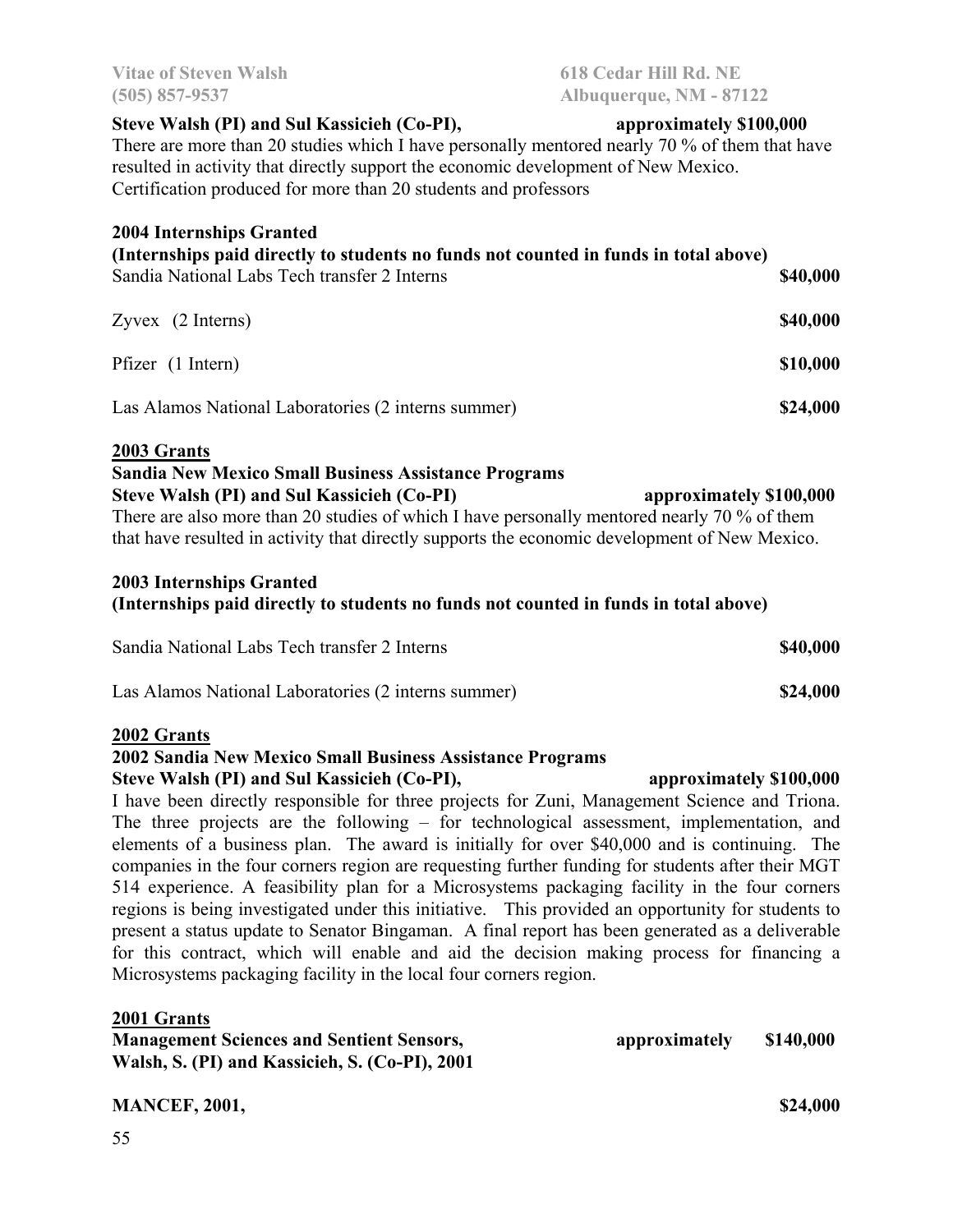**Steve Walsh (PI) 2001,** 

student's skill in different technologies.

 The Award is for \$35,000 and permits the recipient to conduct research and the recipient's university to fund students, fellow professors on any number of research or pedagogy issues. Awards are made after evaluating each applicant's past research record, their current research activities, and consulting both the academic researchers and professionals. This competition is not only for management researchers but also to the university academic researchers as a whole. I believe this is the first Anderson Schools of Management proposal recipient.

# **Grant from New Mexico MEP,** \$12,000

Grant from New Mexico MEP for the development of a business plan for Real Time Sites. The award is for \$12,000 and permits the recipient to conduct research and the recipient's university to fund students. Developing business plans assists development of the local community. Both the Department and the University benefit from this project as students are involved in the business plan effort, are making contacts and gain invaluable experience of working with local corporations.

# **Steve Walsh (PI) and Sul Kassicieh (Co-PI)**

**1999-2000 Grants Sandia University Research Program SURP Grant, 1999-2000, \$35,000 Steve Walsh (PI) and Craig White (Co-PI)** 

**The International Commercialization of Microsystems 2000/MANCEF \$100,000 Steve Walsh (PI) and Sul Kassicieh (Co-PI) (not counted in total above because they were developed specifically for a conference)** 

### **Steve Walsh (PI) and Sul Kassicieh (Co-PI)**

#### **Coventor, Cost modeling for Microsystem Manufacturing. \$12,000 Walsh, S. (PI) and White, C. (Co-PI), 2001,**

The award is for \$12,000 and permits the recipient to perform research and the recipient's University to fund students. This is the first installment of a three-part grant. The cost of the entire micro system manufacturing will be modeled under this contract, identifying cost limiting steps, and will provide the corporation with a guideline to base their future decisions on investments and expenses. Coventor is one of the leading international companies in the area of MEMS (Micro Electro Mechanical Systems) design, and are developing and expanding their skill base to other MEMS applications rapidly. A cost model at this stage assists them tremendously to make astute decisions. The University benefits by developing cost models that will be actively used in a leading edge international market place.

**Vitae of Steven Walsh 618 Cedar Hill Rd. NE** 

**(505) 857-9537 Albuquerque, NM - 87122** 

**Axsun, A LIGA based foundry \$8,000 \$8,000**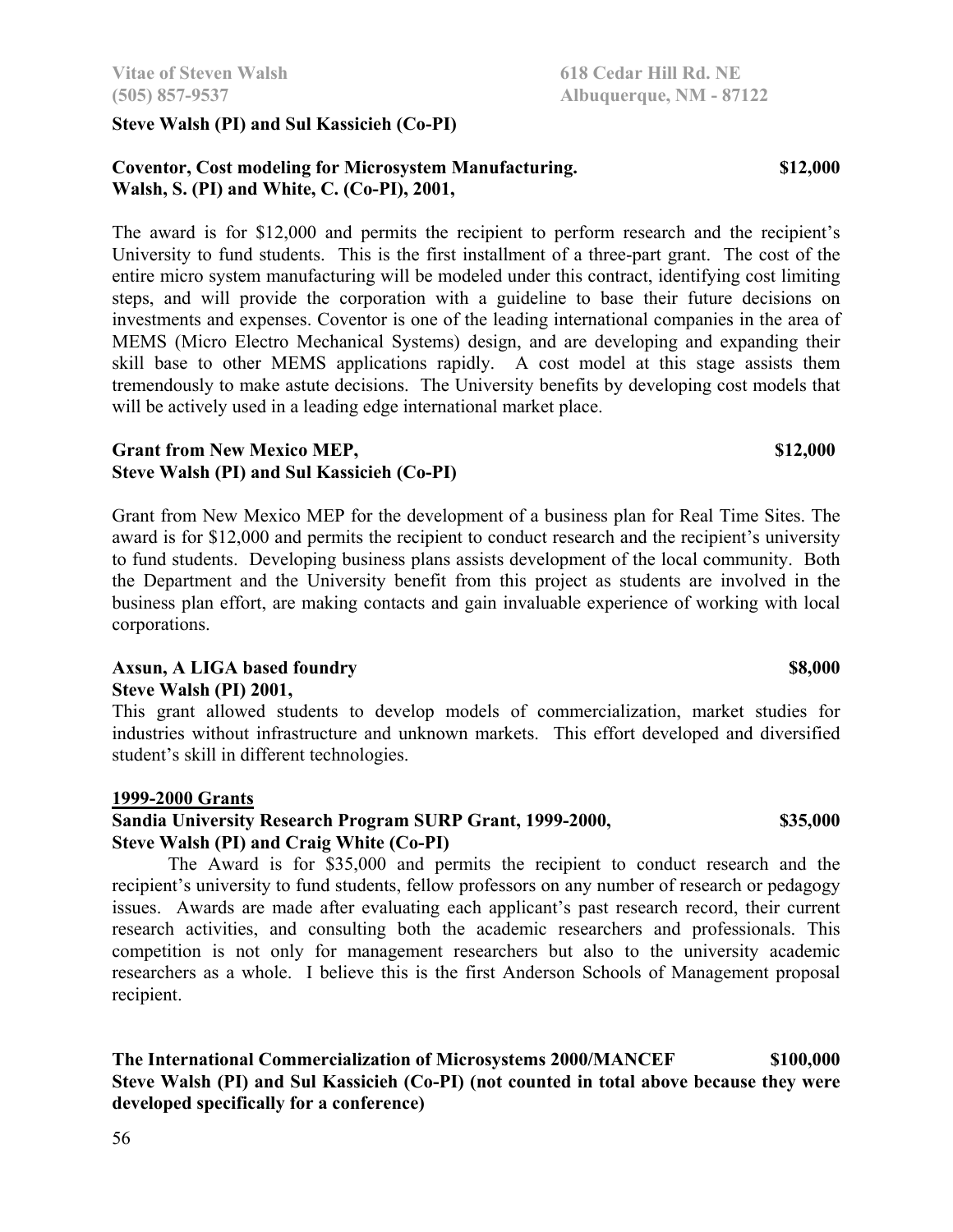We were awarded over \$100,000 to provide student support, and infrastructure for the International Conference on the Commercialization of Microsystems. This grant allows students to provide value and interact with some of the fastest growing companies in the world. The students gained experience and expanded their network closely interacting with the conference attendees, who were mostly entrepreneurs, start-ups and small growing firms. Students provided invaluable support in the organization of the conference making it a success here in New Mexico.

# **Sandia National Laboratory to UNM Anderson Schools FIT Department \$14,000**

### **Robotics Technological Assessment**

#### **Sul Kassicieh (PI) and Steve Walsh (Co-PI)**

The result of this program is the continuation of an ongoing relationship between the MOT Group and Sandia National Laboratory for the placement of our graduates as well as real world learning educational experience for our students.

#### **1998-1999 Grants**

#### **Director Technology Entrepreneurship Program (1998-2000) Steve Walsh (PI)**

The Technology Entrepreneurship program has created a mentorship-internship program, which has proved quite successful for both research and clinical student education. Over the past 2.5 years Dr. Steven Walsh and Dr. Sul Kassicieh have co-worked on nearly \$200,000 in grants for research and student development as PI and Co-PI. There are three sources of these funds. They are from: the entrepreneurship program, the mentorship program and the friends of Technological Entrepreneurship. Funding groups include some of the New Mexico flying forty. Some of our funds are from corporations where the students provided over 14 business plans that have helped these firms generate in excess of \$150 million over the past 2 and  $\frac{1}{2}$  in venture funding. Sul and I are currently developing relationships with the New Mexico Manufacturing Extension Program, Sandia National Laboratories' state funded business extension program and the Science and Technology Corporation of UNM to improve the program. These programs have produced more than 30 GA and TA opportunities for UNM students.

A partial list of corporations that have participated in this program

Class activities: Sandia National Laboratory **Accurange** Accurange Jet Propulsion Laboratories Miletus SiNaF Enterprises STC Sagebrush Technologies Lake Associates TPL Cytomagic

Willow Systems CHTM NextPath TMP Management Sciences Inc. 6. Optical Insights Hartley Enterprises Occasions MEMX Meso Systems

Icanplayit.com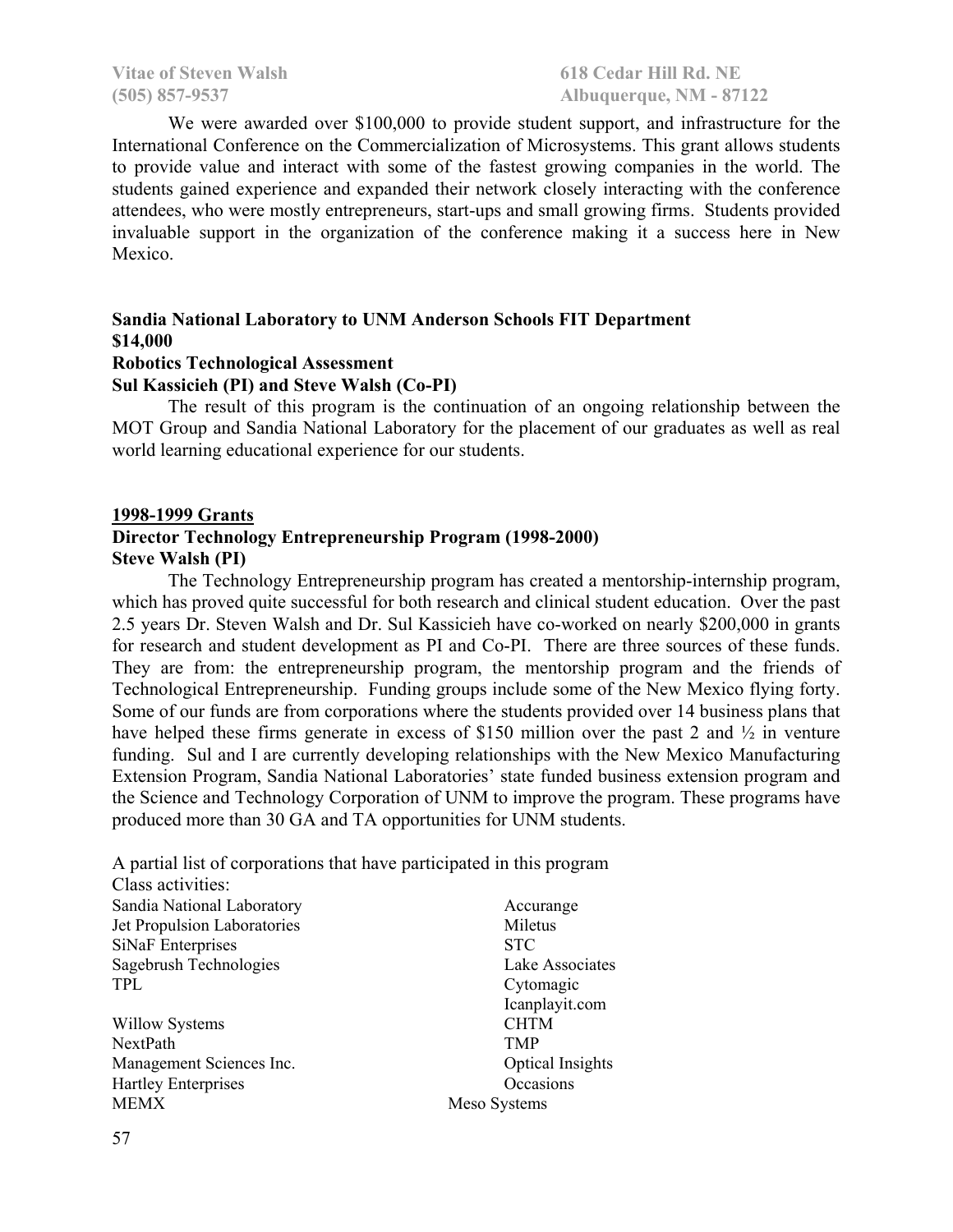Global Resources US – DOD Khoral Research and, many others and, many others

Vitae of Steven Walsh 618 Cedar Hill Rd. NE<br>
(505) 857-9537 Albuquerque, NM - 871 **(505) 857-9537 Albuquerque, NM - 87122**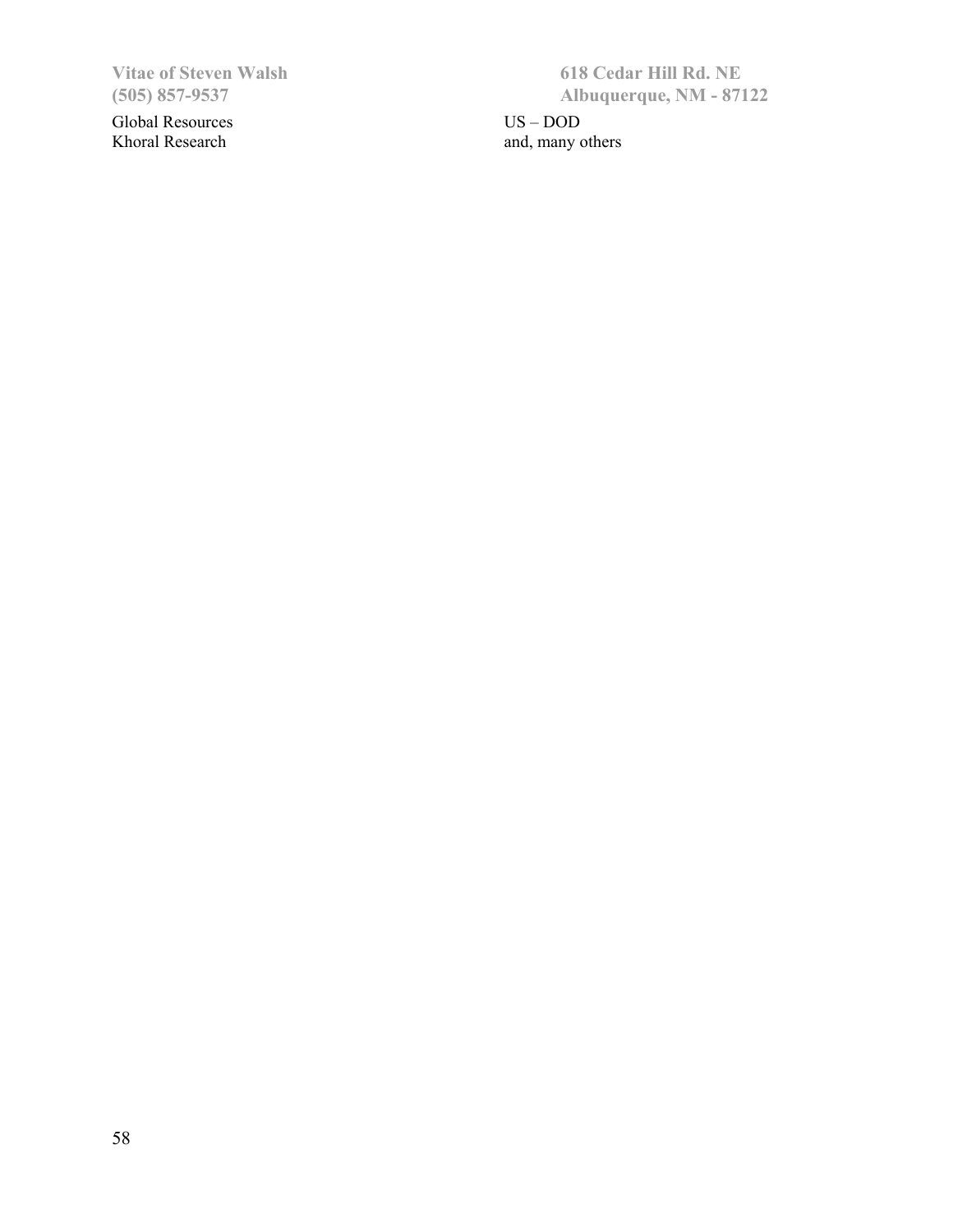# **SERVICE ACTIVITIES**

I have tried to excel in service at all levels: The Department, Anderson School, UNM in general, New Mexico community, and the wider global environment. First, service is the reason why we have the funds that give opportunities to our students for research in the Technological Entrepreneurship class. Second, as a professor, I am drawn to serving the community. Finally our President and Dean have pointed to technology-based economic development as a focus for UNM to provide for its surrounding community.

The following are some of my accomplishments in this arena during the past years:

- Mentored student Projects that directly support New Mexico Businesses for nearly for close to 200 firms from all parts of New Mexico (form 1998 through 2012)
- Board of the MESA University at Sandia
- Co-developer of the TVI grant for SWRE award from NASA, and NSF
- Faculty advisor to the newly created student Technology Commercialization Association (TCA) at UNM's Anderson schools of Management (2000-2007)
- Member of the Organization Committee for the Ibero American Research Conference (2000, 2001, 2002, 2003, 2004, 2005, 2007)
- State of New Mexico Economic Development All-Star
- Director of the Technology Entrepreneurship Program
- Co-Director of the ASM Management of Technology Center
- Member of the organizing panel for the South West Region of Innovation series of Conferences. (2000-2004)
- Mentor for the Technology Ventures Symposium in
- Weekly meetings with the New Mexico Entrepreneurial Community
- Founding Past President and current Board member of MANCEF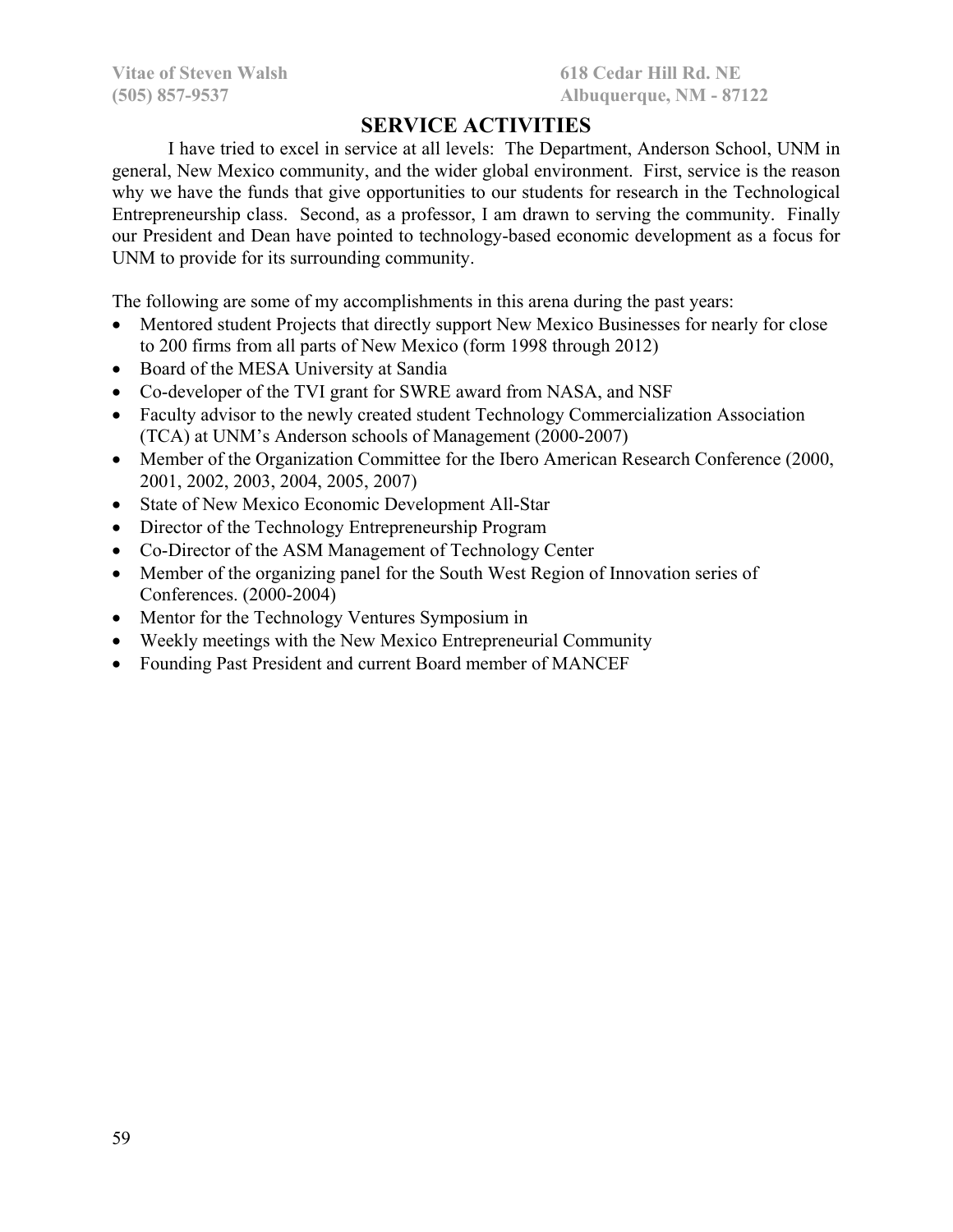# **RESEARCH ACTIVITIES**

- Investigation of the strategy technology interface and how this phenomenon affects the firms ability to gain, sustain and enlarge competitive advantage.
- Disruptive technology and discontinuous innovation
- R&D management
- Technological entrepreneurship
- Core capabilities and competencies and firm success particularly within industries over time.
- The effect of human resource policy on core capabilities of the firm.
- Innovation policy and competitive advantage.
- Entrepreneurial issues, particularly the effect of management of technology, finance and strategy
- Discontinuous emerging technologies, MEMS in particular
- The new product development process.
- Developer of an inclusive longitudinal industrial database on the Semiconductor Silicon industry
- Member of the Entrepreneurial Research Consortium (ERC)
- Developer of the first ever living Database on the Commercialization of Microsystems manufacturing technologies an Emergent Discontinuous Innovation Base.
- Initiator of a unique database of Foreign SME manufacturing infrastructure products in Northern China.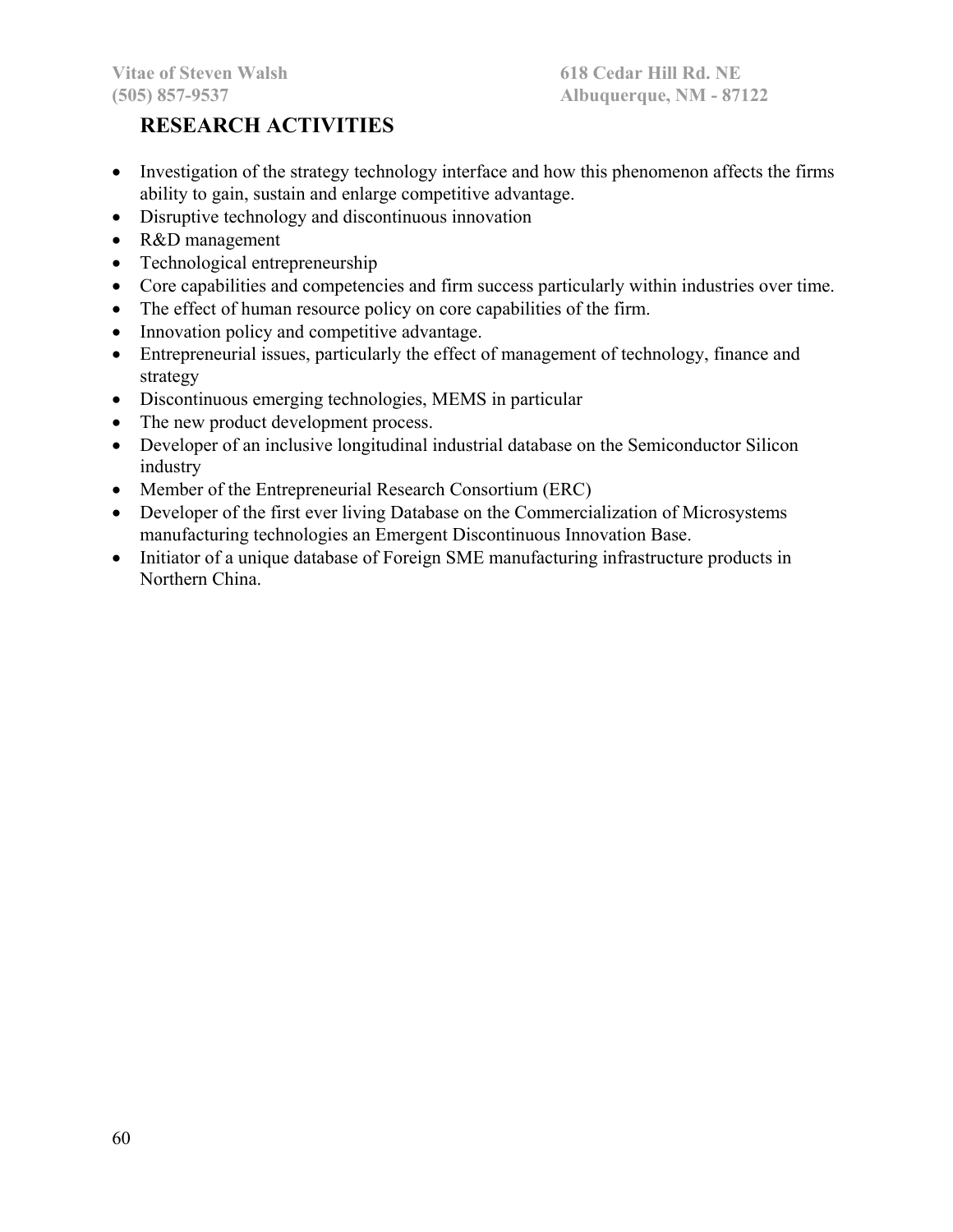### **OTHER WORK EXPERIENCE**

#### **VICE PRESIDENT**

*Neville Technologies, Inc., Troy, NY* 1990 - 1996

Founding member of Neville Technologies, a strategic consulting firm specializing in the intersection of strategy and technology

#### **BOARD MEMBER**

*Silicon Sense, Inc.*, Nashua, NH **1989- Present**

#### **PRESIDENT**, **BOARD MEMBER**

*Janus Ventures, Inc.*, Nashua, NH **1987 - 2001**

President and founder of the first technical service company serving the consulting and materials product needs to the semiconductor industry in New England. The company achieved positive cash flow and sales revenue of \$500,000 per year within six months. I was directly responsible for business planning, strategy and profitability. Trained current management team

#### **GENERAL MANAGER**

#### *<i>Jeffrey Chemical Company*, Wilmington, MA **1981** - 1987

Responsibilities included strategic planning, sales management, new product development, line acquisition, engineering, profitability and direct selling to select key accounts. Introduced six new product lines and developed three substantial new products. Completed three major engineering projects and helped develop two strategic alliances that produced products. Sales increased from \$1.2 million to \$8.5 million with a pretax profit margin of more than 25%.

#### **DIRECTOR OF TECHNICAL SERVICES/ DIRECTOR OF MARKETING RESEARCH**  *J. T. Baker Chemical Company*, Phillipsburg, NJ **1977 - 1981**

Responsible for coordinating the efforts of sales, marketing, engineering, and R&D. I also held positions in sales, marketing, marketing research, commercial development, and engineering. Similarly, I collaborated with advertising to produce specialty chemical brochure. As New England salesperson, generated 16% of total company sales in a territory that historically produced 2% of such sales. A division of Richardson /Vicks-P&G

#### **CONSULTING EXPERIENCE** (Partial listing most historical)

| Allied-Signal Inc.           | American Silicon Products Inc. |
|------------------------------|--------------------------------|
| Analog Devices Inc.          | Battelle Inc.                  |
| Balez Labs Inc.              | Cherry Semiconductor Inc.      |
| C.P. Clare Inc.              | Cray Research Inc.             |
| Crystaltek Inc.              | Digital Equipment Corporation  |
| Corning Inc.                 | Kymata Inc.                    |
| Eaton Inc.                   | Empco Inc.                     |
| E. Merck Inc.                | Fairchild Inc.                 |
| Ferrofluidics                | GT Equipment Inc.              |
| Germanium Power Devices Inc. | GSX Inc.                       |
| Honeywell Inc.               | GЕ                             |

#### 61